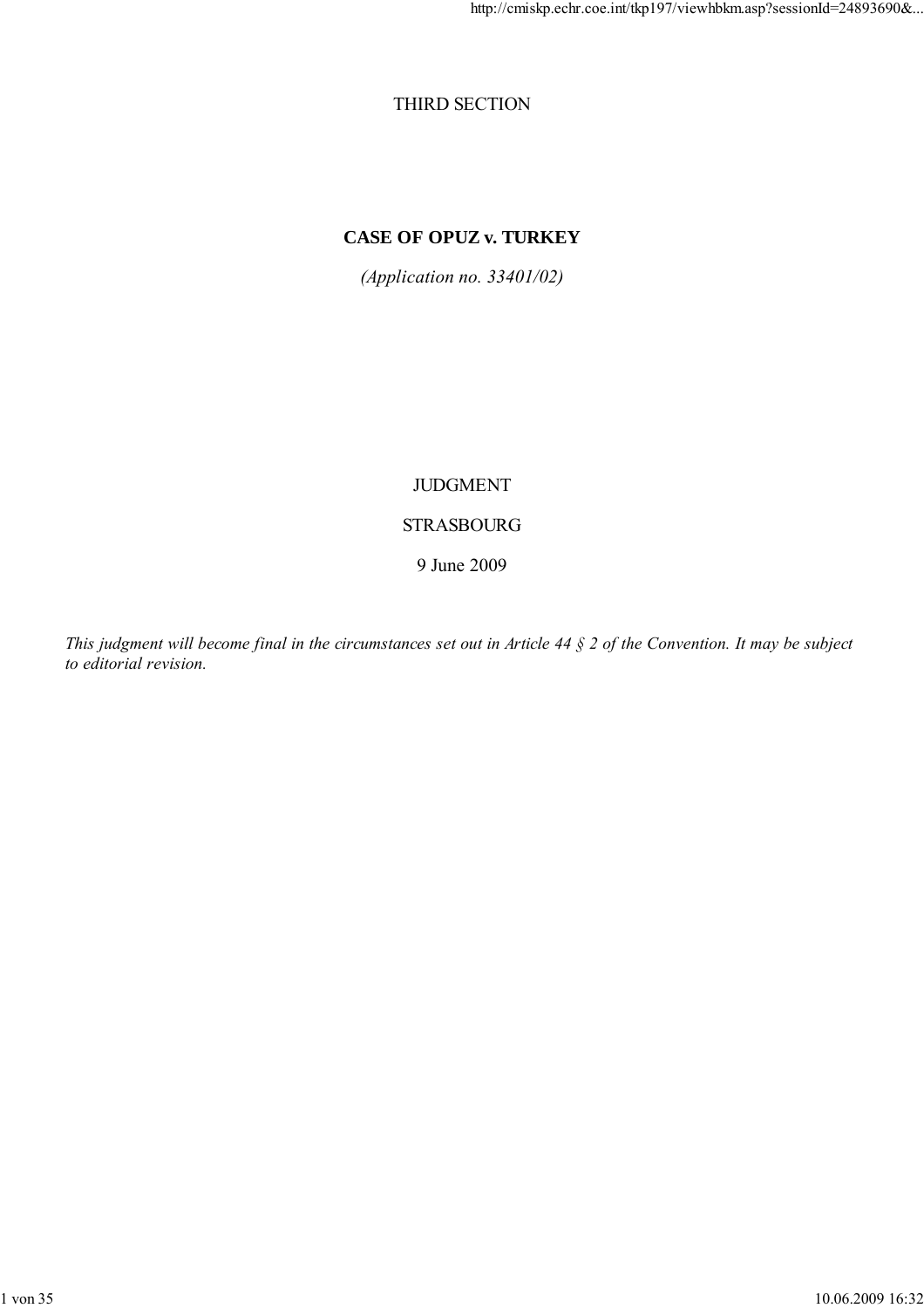### **In the case of Opuz v. Turkey,**

The European Court of Human Rights (Third Section), sitting as a Chamber composed of: Josep Casadevall, *President,* 

Elisabet Fura-Sandström,

Corneliu Bîrsan,

Alvina Gyulumyan,

Egbert Myjer,

Ineta Ziemele,

Işıl Karakaş, *judges,*

and Santiago Quesada, *Section Registrar*,

Having deliberated in private on 7 October 2008 and 19 May 2009, Delivers the following judgment, which was adopted on the latter date:

## **PROCEDURE**

1. The case originated in an application (no. 33401/02) against the Republic of Turkey lodged with the Court under Article 34 of the Convention for the Protection of Human Rights and Fundamental Freedoms ("the Convention") by a Turkish national, Mrs Nahide Opuz ("the applicant"), on 15 July 2002.

2. The applicant was represented by Mr M. Beştaş, a lawyer practising in Diyarbakır. The Turkish Government ("the Government") were represented by their Agent.

3. The applicant alleged, in particular, that the State authorities had failed to protect her and her mother from domestic violence, which had resulted in the death of her mother and her own ill-treatment.

4. On 28 November 2006 the Court decided to give notice of the application to the Government. Under the provisions of Article 29 § 3 of the Convention, it decided to examine the merits of the application at the same time as its admissibility.

5. Third-party comments were received from Interights, which had been given leave by the President to intervene in the procedure (Article 36 § 2 of the Convention and Rule 44 § 2 of the Rules of Court). The Government replied to those comments (Rule 44 § 5).

6. A hearing on the admissibility and merits of the case took place in public in the Human Rights Building, Strasbourg, on 7 October 2008 (Rule 59 § 3 of the Rules of Court).

There appeared before the Court:

(a) *for the respondent Government* Ms Ms Deniz Akçay, *Co-Agent*, Ms Ms Esra Demir, Ms Zeynep Gökşen Acar, Mr Gürçay Şeker, Ms Gülsün Büker, Ms Elif Ercan, Mr Murat Yardımcı, *Advisers*;

(b) *for the applicant* Mr Mesut Beştaş, Ms Arzu Başer, *Lawyers*;

(c) *for the intervening third party Interights* Ms Andrea Coomber, *Senior Lawyer*, Ms Doina Iona Straisteanu, *Lawyer*.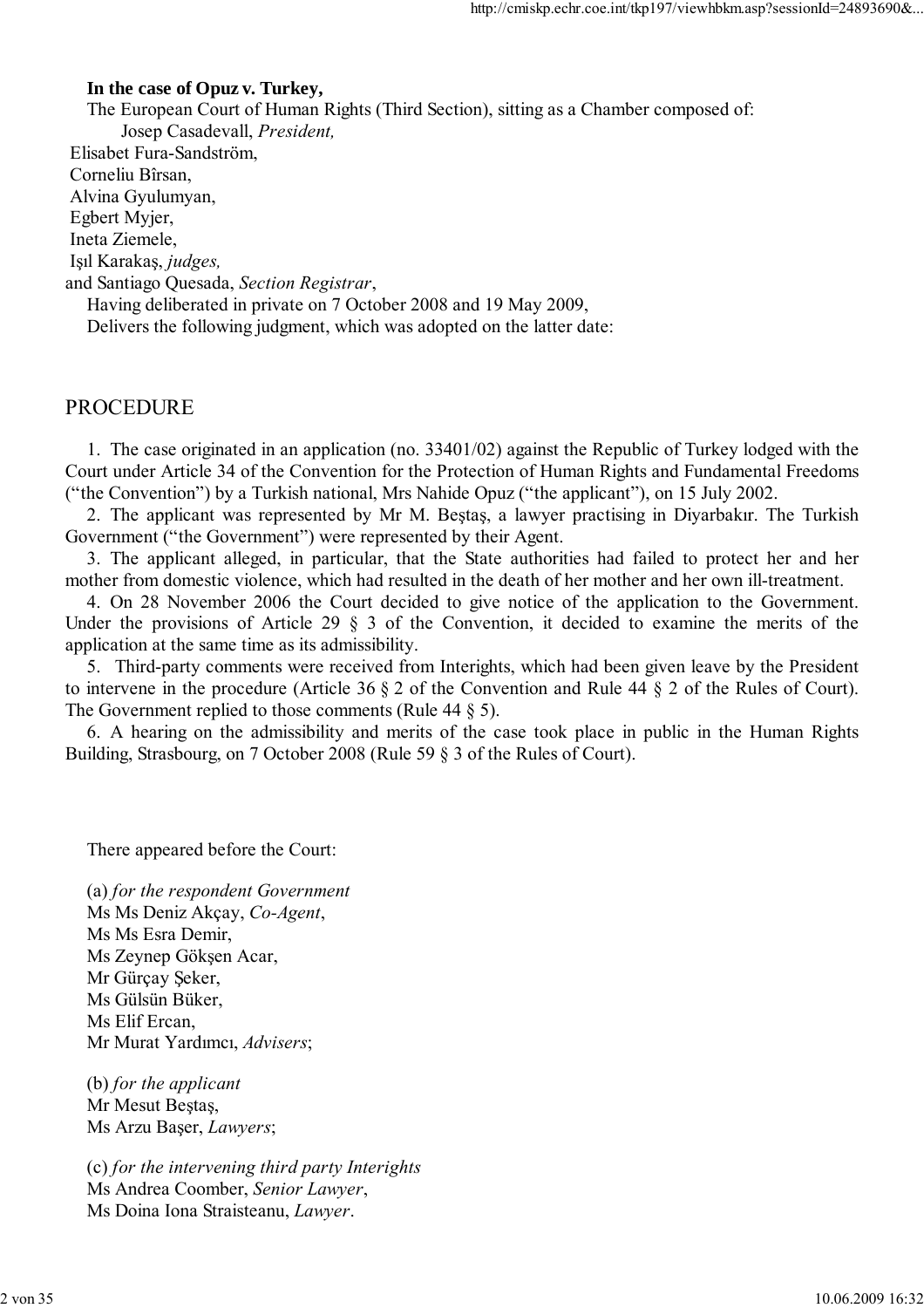The Court was addressed by Ms Akçay, Mr Beştaş and Ms Coomber.

# THE FACTS

## I. THE CIRCUMSTANCES OF THE CASE

7. The applicant was born in 1972 and lives in Diyarbakır.

8. The applicant's mother married A.O. in a religious ceremony. In 1990 the applicant and H.O., A.O.'s son, started a relationship and began living together. They officially married on 12 November 1995. They had three children, in 1993, 1994 and 1996. The applicant and H.O. had heated arguments from the outset of their relationship. The facts set out below were not disputed by the Government.

## *1. The first assault by H.O. and A.O. against the applicant and her mother*

9. On 10 April 1995 the applicant and her mother filed a complaint with the Diyarbakır Public Prosecutor's Office, alleging that H.O. and A.O had been asking them for money, and had beaten them and threatened to kill them. They also alleged that H.O. and his father wanted to bring other men home.

10. On the same day, the applicant and her mother were examined by a doctor. The applicant's medical report noted bruises on her body, an ecchymosis and swelling on her left eyebrow and fingernail scratches on the neck area. The medical report on the applicant's mother also noted bruises and swellings on her body. On 20 April 1995 definitive reports were issued, which confirmed the findings of the first report and stated that the injuries in question were sufficient to render both the applicant and her mother unfit to work for five days.

11. On 25 April 1995 the public prosecutor filed indictments against H.O. and A.O. for death threats and actual bodily harm. On 15 June 1995 the Diyarbakır 1st Magistrate's Court discontinued the assault case, as the applicant and her mother had withdrawn their complaints and had thereby removed the basis for the proceedings under Article 456 § 4 of the Criminal Code.

12. On 11 September 1995 the Diyarbakir 2nd Magistrate's Court also acquitted the defendants of making death threats on account of the lack of evidence, and again discontinued the assault case, noting that it had been previously heard by the Diyarbakır 1st Magistrate's Court.

### *2. The second assault by H.O. against the applicant*

13. On 11 April 1996, during an argument, H.O. beat the applicant very badly. The medical report drawn up on that occasion recorded surface bleeding on her right eye, bleeding on her right ear, an ecchymosis on the applicant's left shoulder and back pain. The report concluded that the applicant's injuries were sufficient to endanger her life. On the same day, at the request of the public prosecutor and by a decision of a single judge, H.O. was remanded in custody.

14. On 12 April 1996 the public prosecutor filed a bill of indictment with the Diyarbakır Criminal Court, accusing H.O. of aggravated bodily harm under Articles 456 § 2 and 457 § 1 of the Criminal Code.

15. On 15 April 1996 H.O. filed a petition with the Presidency of the 1st Magistrate's Court, requesting his release pending trial. He explained that during an argument with his wife he had become angry and had slapped his wife two or three times. Then his mother-in-law, who worked at a hospital, had obtained a medical report for his wife and that report had led to his detention for no reason. He stated that he did not want to lose his family and business and that he regretted beating his wife.

16. On 16 April 1996 the 2nd Magistrate's Court dismissed H.O.'s request for release pending trial and decided that his pre-trial detention should be continued.

17. At the hearing on 14 May 1996, the applicant repeated her complaint. The public prosecutor requested that H.O. be released pending trial, considering the nature of the offence and the fact that the applicant had regained full health. Consequently, the court released H.O.

18. At a hearing of 13 June 1996, the applicant withdrew her complaint, stating that she and her husband had made their peace.

19. On 18 July 1996 the court found that the offence fell under Article 456 § 4 of the Criminal Code, for which the applicant's complaint was required in order to pursue the proceedings. It accordingly discontinued the case on the ground that the applicant had withdrawn her complaint.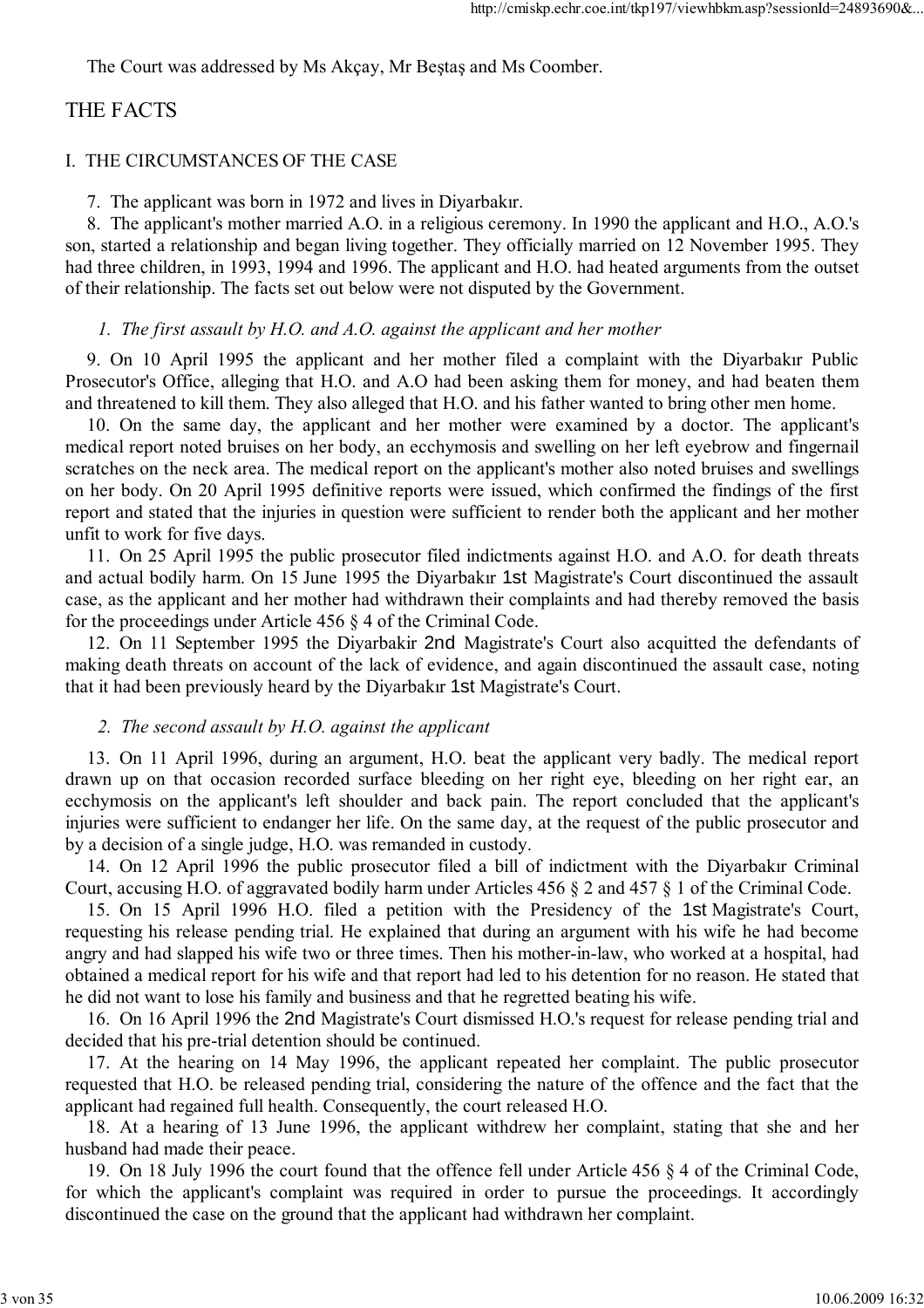## *3. The third assault by H.O. against the applicant and her mother*

20. On 5 February 1998 the applicant, her mother, her sister and H.O. had a fight, in the course of which H.O. pulled a knife on the applicant. H.O., the applicant and her mother received injuries. The medical reports certified injuries which rendered them unfit to work for seven, three and five days respectively.

21. On 6 March 1998 the public prosecutor decided not to prosecute anyone in respect of this incident. He concluded that there was insufficient evidence to prosecute H.O. in connection with the knife assault, and that the other offences such as battery and damage to property could be the subject of private-law suits. There was thus no public interest in pursuing the case.

22. The applicant went to stay with her mother.

## *4. The fourth assault by H.O. against the applicant and her mother: threats and assault (using a car) leading to initiation of divorce proceedings*

23.On 4 March 1998 H.O. ran a car into the applicant and her mother. The applicant's mother was found to be suffering from life-threatening injuries. At the police station, H.O. maintained that the incident had been an accident. He had only wished to give the applicant and her mother a lift, which they had refused before they continued walking. They had then thrown themselves in front of the car. The applicant's mother alleged that H.O. had told them to get into his car and that he would kill them if they refused. Since they did not want to get into the car and had started running away, H.O. had driven his car into the applicant, who had fallen. While the applicant's mother tried to help her daughter, H.O. reversed and then drove forward, this time into the mother. The applicant's mother regained consciousness in hospital. In her statements to the police the applicant confirmed her mother's statements and alleged that her husband had tried to kill them with his car.

24. On 5 March 1998 a single judge at the Diyarbakır Magistrate's Court remanded H.O. in custody.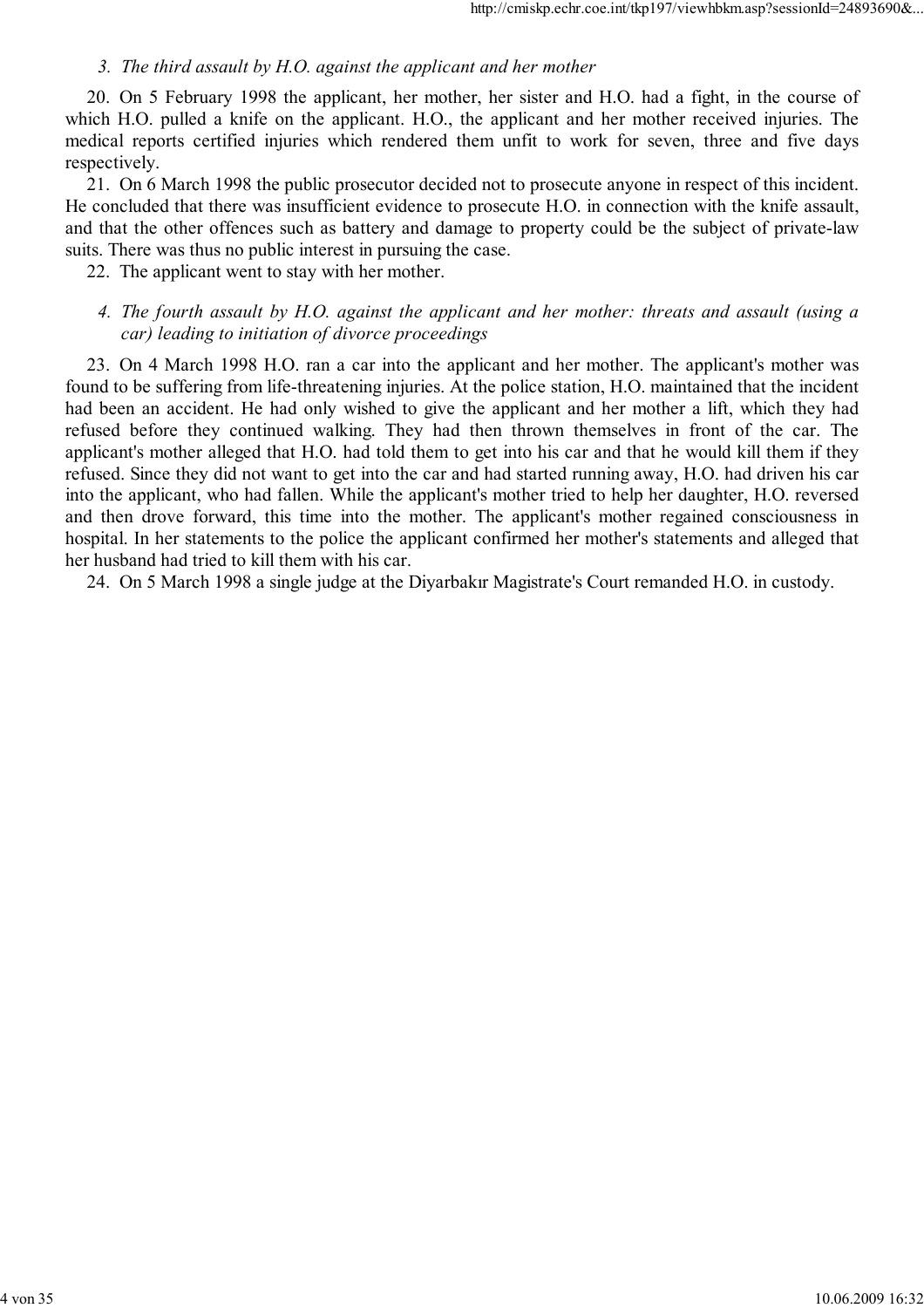25. On 19 March 1998 the public prosecutor initiated criminal proceedings against H.O. in the Diyarbakır 3rd Criminal Court for making death threats and inflicting grievous bodily harm. On the same day the Forensic Medicine Institute submitted a medical report which noted grazes on the applicant's knees. The report concluded that the applicant's injuries rendered her unfit to work for five days.

26. On 20 March 1998 the applicant brought divorce proceedings against H.O. on the ground that they had intense disagreements. She alleged that her husband was evading his responsibilities as a husband and a father. He was mistreating her, as proved by medical reports. She also alleged that her husband was bringing other women to their home. The applicant submits that she later dropped the divorce case due to threats and pressure from her husband.

27. On 2 April 1998 the applicant and her mother filed a petition with the Diyarbakır Chief Public Prosecutor's Office, asking for protective measures from the authorities subsequent to the death threats issued by H.O. and his father.

28. On 2 and 3 April 1998 police officers took statements from the applicant, her mother, her brother and the latter's wife as well as H.O. and his father. The applicant and her mother stated that H.O. had attempted to kill them with his car and that he had threatened them with death if the applicant did not return to H.O. They noted that the applicant had already commenced divorce proceedings and that she did not want to return to live with H.O. The applicant's brother and his wife alleged that the applicant was discouraged by her mother from going back to her husband and that they knew nothing about the threats issued by H.O. and his father. H.O. contended that his only intention was to bring his family together, but that his mother-in-law was preventing this. He also alleged that he had gone to the applicant's brother and family elders for help, but to no avail. He maintained that he had never threatened the applicant or her mother and that their allegations were slanderous. H.O.'s father maintained that the applicant's mother wanted her daughter to divorce H.O. and to marry somebody else.

29. In a report dated 3 April 1998 the Director of the Law and Order Department of the Diyarbakır Security Directorate informed the Chief Public Prosecutor's Office of the outcome of the investigation into the allegations made by the applicant and her mother. He concluded that the applicant had left her husband and gone to live with her mother. H.O.'s repeated requests for the return of his wife had been turned down by the applicant's mother and the latter had insulted H.O. and made allegations that H.O. had issued death threats against her. H.O. had spent 25 days in prison for running a car into his mother-in-law and, following his release, had asked a number of mediators to convince his wife to return home. However, the mother did not allow the applicant go back to H.O. Both parties had issued threats against each other. Furthermore, the mother had wished to separate her daughter from H.O. in order to take revenge on her ex-husband, had constantly made slanderous allegations and had also "wasted" the security forces' time.

30. On 14 April 1998 the Diyarbakır Chief Public Prosecutor's indicted H.O. and his father A.O. and charged them with issuing death threats against the applicant and her mother, contrary to Article 188 § 1 of the Criminal Code.

31. On 30 April 1998 the Diyarbakır Criminal Court released H.O. pending trial. It further declared that it had no jurisdiction over the case and sent the file to the Diyarbakır Assize Court.

32. On 11 May 1998 the Assize Court classified the offence as attempted murder. During the hearing of 9 July 1998, H.O. repeated that the incident had been an accident; the car door was open, and had accidentally hit the complainants when he moved the car. The applicant and her mother confirmed H.O.'s statement and maintained that they no longer wished to continue the proceedings.

33. On 23 June 1998 the Diyarbakır Assize Court acquitted H.O. and his father of the charges of issuing death threats, for lack of sufficient evidence. The court noted that the accused had denied the allegations and the complainants had withdrawn their complaints. The applicant again resumed living with H.O.

34. On 9 July 1998 the applicant's mother was given another medical examination, which found that her injuries were not life-threatening but were sufficient to render her unfit for work for 25 days.

35. At the hearing of 8 October 1998 the applicant and her mother withdrew their complaints. They stated that the car door had been open and that H.O. had accidentally hit them. When questioned about their complaints against H.O., the applicant and her mother stated that they had had a fight with H.O. and that they had made those allegations in anger.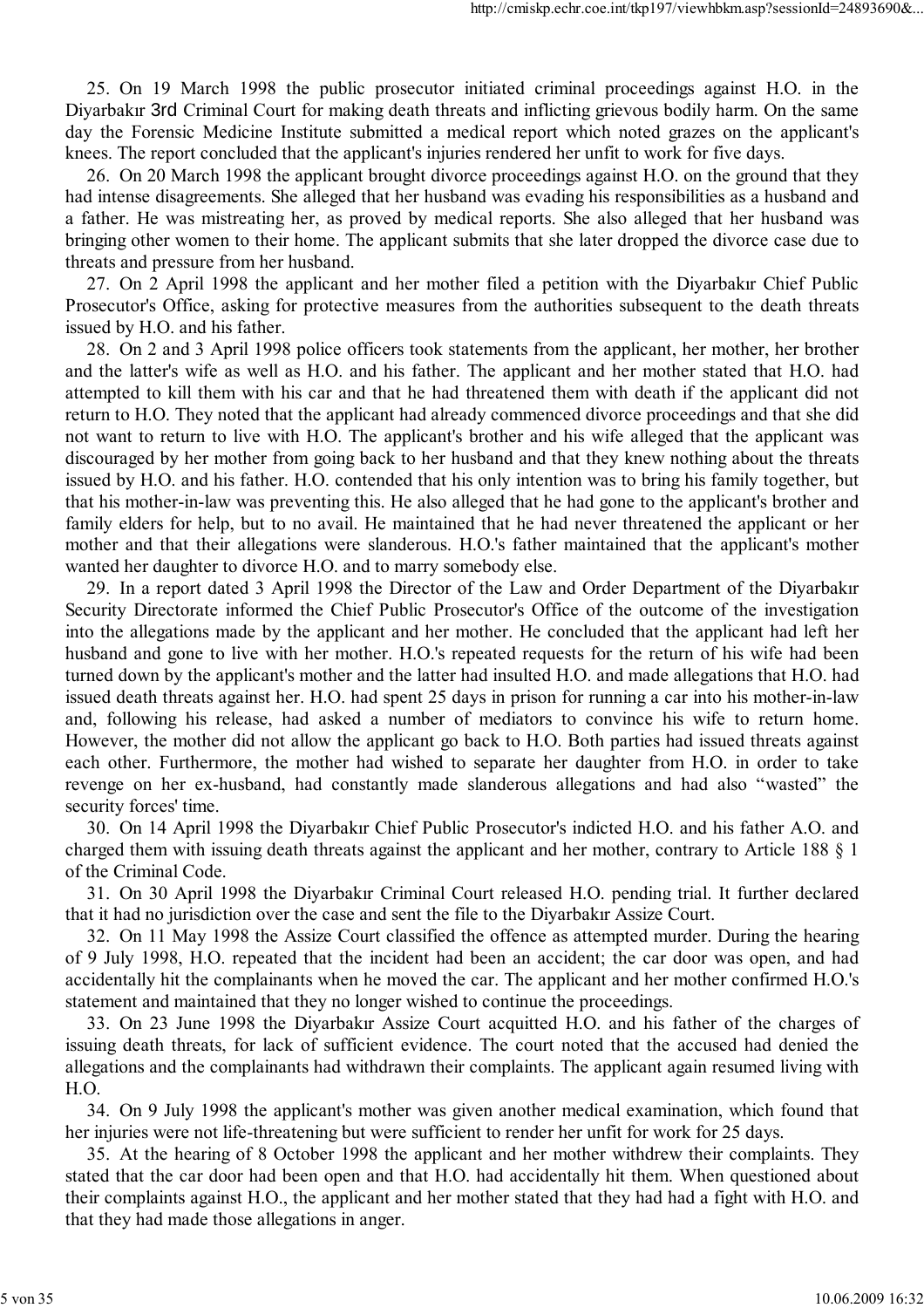36. On 17 November 1998 the Diyarbakır Assize Court concluded that the case should be discontinued in respect of the offence against the applicant, as she had withdrawn her complaint. However, it decided that, although the applicant's mother had also withdrawn her complaint, H.O. should still be convicted of that offence, since the injuries were more serious. Subsequently, the court sentenced H.O. to three months' imprisonment and a fine; the sentence of imprisonment was later commuted to a fine.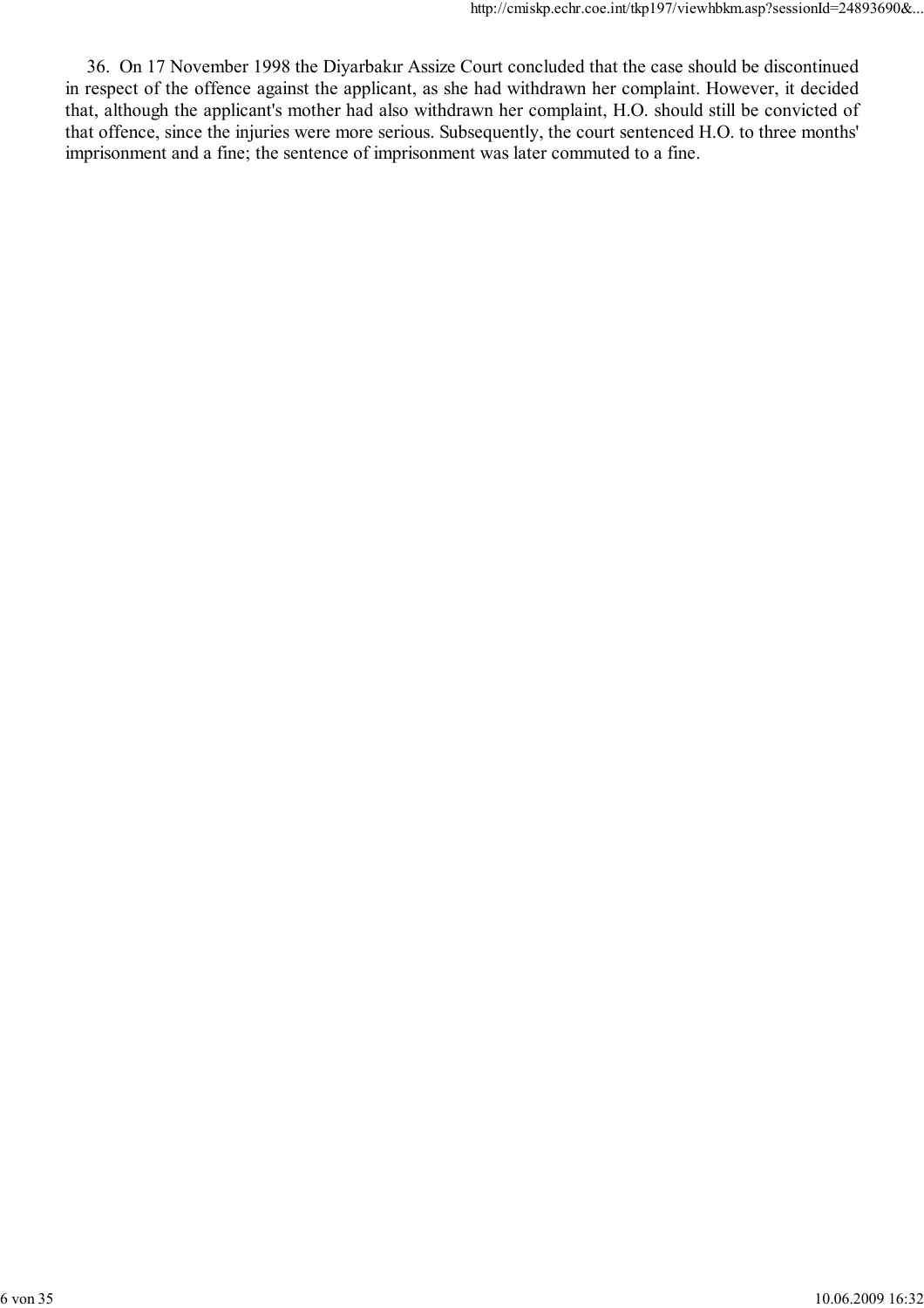## *5. The fifth assault of the applicant by H.O. causing grievous bodily harm*

37. On 29 October 2001 the applicant went to visit her mother. Later that day H.O. telephoned and asked the applicant to return home. The applicant, worried that her husband would again be violent towards her, said to her mother "this man is going to tear me to pieces!". The applicant's mother encouraged the applicant to return home with the children. Three-quarters of an hour later one of the children came back, saying that his father had stabbed and killed his mother. The applicant's mother rushed to the applicant's house. She saw that the applicant was lying on the floor bleeding. With the help of neighbours, she put the applicant into a taxi and took her to the Diyarbakır State Hospital. The hospital authorities told her that the applicant's condition was serious and transferred her to the Dicle University Hospital, which was better equipped. The medical report on the applicant noted seven knife injuries on different parts of her body. However, the injuries were not classified as life-threatening.

38. At about 11.30 p.m. on the same day H.O. handed himself in at a police station. The police confiscated the knife which he had used during the incident. H.O. maintained that his wife and children were still not at home when he came back at 6.00 p.m. He had telephoned them and asked them to come back. On their return, he asked the applicant, "Why are you wandering outside? Why haven't you cooked anything for me?" The applicant replied, "We ate at my mother's", and brought him a plate of fruit. They continued arguing. He told her, "Why are you going to your mother so often? Don't go there so much, stay at home and look after the children!" The argument escalated. At some point, the applicant attacked him with a fork. They started fighting, during which he lost control, grabbed the fruit knife and stabbed her; he did not remember how often. He claimed that his wife was bigger than him, so that he had to respond when she attacked him. He added that his wife was not a bad person and that they had lived together peacefully until two years' previously. However, they started fighting when the applicant's mother began interfering in their marriage. He stated that he regretted what he had done. H.O. was released after his statement had been taken.

39. On 31 October 2001 the applicant's mother's lawyer petitioned the Diyarbakır Public Prosecutor's Office. In her petition, she stated that the applicant's mother had told her that H.O. had beaten her daughter very badly about five years' earlier, after which he was arrested and detained. However, he was released at the first hearing. She maintained that her client and the applicant had been obliged to withdraw their complaints due to continuing death threats and pressure from H.O. She further stated that there was hearsay about H.O. being involved in trafficking women. Finally, she referred to the incident of 4 March 1998 (see above), arguing that, following such a serious incident, H.O.'s release was morally damaging and requested that he be detained on remand.

40. On 2 November 2001 the applicant's lawyer filed an objection with the Chief Public Prosecutor's Office against the medical report of the Dicle Medical Faculty Hospital, which had concluded that the applicant's injuries were not life-threatening. The lawyer requested a new medical examination.

41. On 9 November 2001 the applicant filed a petition with the Diyarbakır Chief Public Prosecutor's Office, complaining that she had been stabbed many times by H.O. subsequent to an argument with him. She asked the public prosecutor to send her to the Forensic Institute for a new medical examination.

42. On 8 November 2001 the applicant underwent a new medical examination at the Forensic Institute in Diyarbakır on the instructions of the public prosecutor. The forensic medical doctor noted the presence of wounds caused by a knife on the left hand wrist (3 cm long), on the left hip (5 cm deep), another 2 cm-deep wound on the left hip and a wound just above the left knee. He opined that these injuries were not life-threatening but would render the applicant unfit for work for seven days.

43. On 12 December 2001 the public prosecutor filed a bill of indictment with the Diyarbakır Magistrate's Court, charging H.O. with knife assault under Article 456 § 4 and 457 § 1 of the Criminal Code.

44. By a criminal decree of 23 May 2002, the Diyarbakır 2nd Magistrate's Court imposed a fine of 839,957,040 Turkish liras on H.O for the knife assault on the applicant. It decided that he could pay this fine in eight instalments.

### *6. The sixth incident whereby H.O. threatened the applicant*

45. On 14 November 2001 the applicant lodged a criminal complaint with the Diyarbakır Public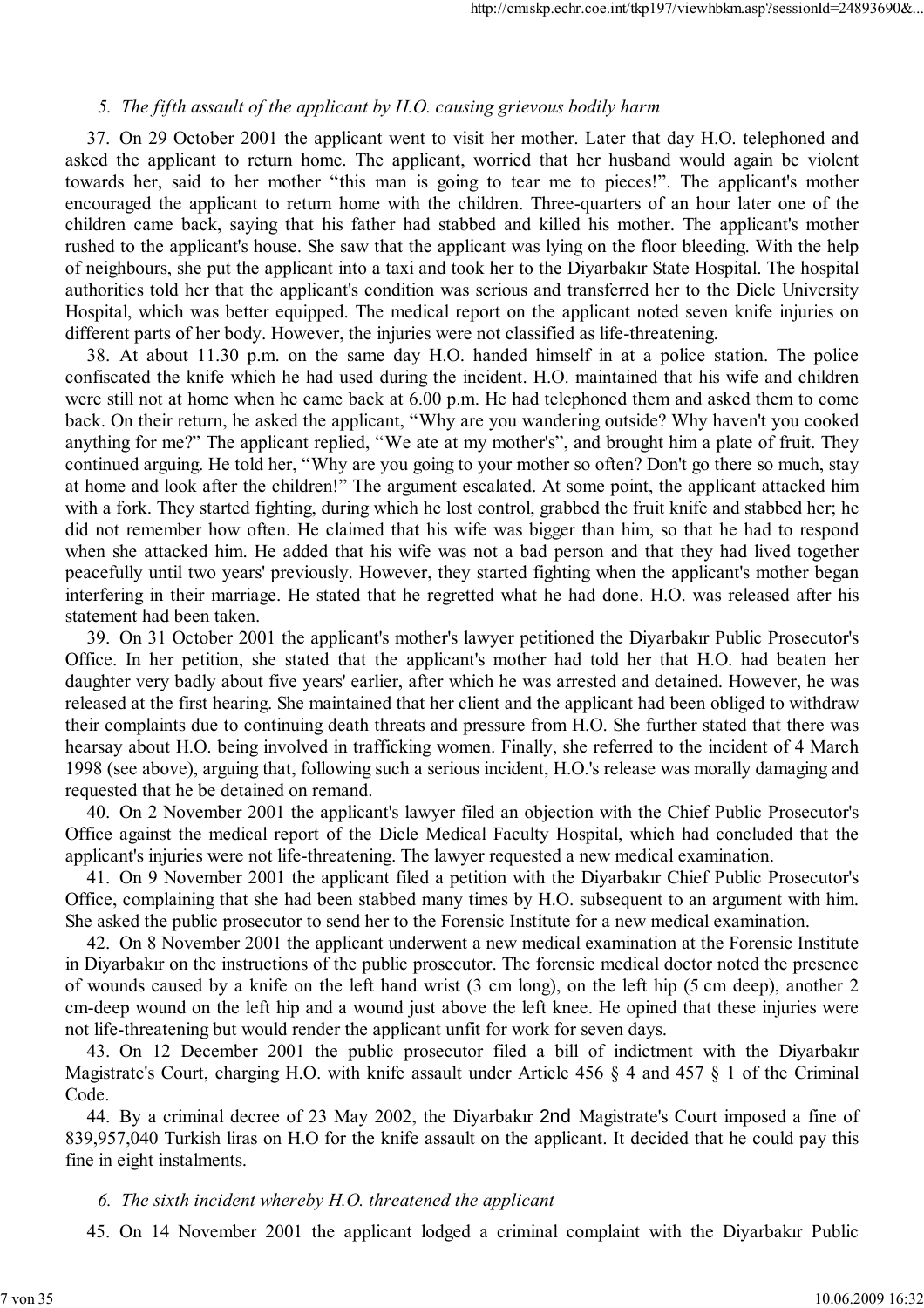Prosecutor's Office, alleging that H.O. had been threatening her.

46. On 11 March 2002 the public prosecutor decided that there was no concrete evidence to prosecute H.O. apart from the allegations made by the applicant.

## *7. The applicant's mother filed a complaint with the public prosecutor's office alleging death threats issued by H.O. and A.O.*

47. On 19 November 2001 the applicant's mother filed a complaint with the public prosecutor. In her petition, she stated that H.O., A.O. and their relatives had been consistently threatening her and her daughter. In particular, H.O. told her, "I am going to kill you, your children and all of your family!" He was also harassing her and invading her privacy by wandering around her property carrying knives and guns. She maintained that H.O. was to be held liable should an incident occur involving her and her family. She also referred to the events of 29 October 2001, when the applicant was stabbed by him (see above). In response to this petition, on 22 November 2002, the public prosecutor wrote a letter to the Security Directorate in Diyarbakır and asked them to take statements from the complainant and H.O. and to submit an investigation report to his office.

48. In the meantime, on 14 December 2001 the applicant again initiated divorce proceedings in the Diyarbakır Civil Court.

49. On 23 December 2001 the police took statements from H.O. in relation to the applicant's mother's allegations. He denied the allegations against him and claimed that his mother-in-law, who had been interfering with his marriage and influencing his wife to lead an immoral life, had issued threats against him. The police took further statements from the applicant's mother on 5 January 2002. She claimed that H.O. had been coming to her doorstep everyday, showing a knife or shotgun and threatening her, her daughter and grandchildren with death.

50. On 10 January 2002 H.O. was charged under Article 191 § 1 of the Criminal Code with making death threats.

51. On 27 February 2002 the applicant's mother submitted a further petition to the Diyarbakır Public Prosecutor's Office. She maintained that H.O.'s threats had intensified. H.O., together with his friends, had been harassing her, threatening her and swearing at her on the telephone. She stated that her life was in immediate danger and requested that the police tap her telephone and take action against H.O. On the same day, the Public Prosecutor's Office instructed the Directorate of Turkish Telecom in Diyarbakır to submit to his office a list of all the numbers which would call the mother's telephone line over the following month. In the absence of any response, the public prosecutor repeated his request on 3 April 2002.

52. On 16 April 2002 the Diyarbakır Magistrate's Court questioned H.O. in relation to his knife assault on his mother-in-law. He repeated the statement he had made to the police, adding that he did not wish his wife to visit her mother, as the mother had been pursuing an immoral life.

### *8. The killing of the applicant's mother by H.O.*

53. The applicant had been living with her mother since the incident of 29 October 2001.

54. On an unspecified date the applicant's mother made arrangements with a transport company to move her furniture to Izmir. H.O. learned of this and allegedly said, "Wherever you go, I will find and kill you!" Despite the threats, on 11 March 2002 the furniture was loaded onto the transport company's pick-up truck. The pick-up truck made two trips between the company's transfer centre and the house. On its third trip, the applicant's mother asked the driver whether she could drive with him to the transfer centre. She sat on the front seat, next to the driver. On their way, a taxi pulled up in front of the pick-up and started signalling. The pick-up driver, thinking that the taxi driver was going to ask for an address, stopped. H.O. came out of the taxi. He opened the front door where the applicant's mother was sitting, shouted something like, "Where are you taking the furniture?" and shot her. The applicant's mother died instantly.

## *9. The criminal proceedings against H.O.*

55. On 13 March 2002 the Diyarbakır Public Prosecutor filed an indictment with the Diyarbakır Assize Court, accusing H.O. of intentional murder under Article 449 § 1 of the Criminal Code.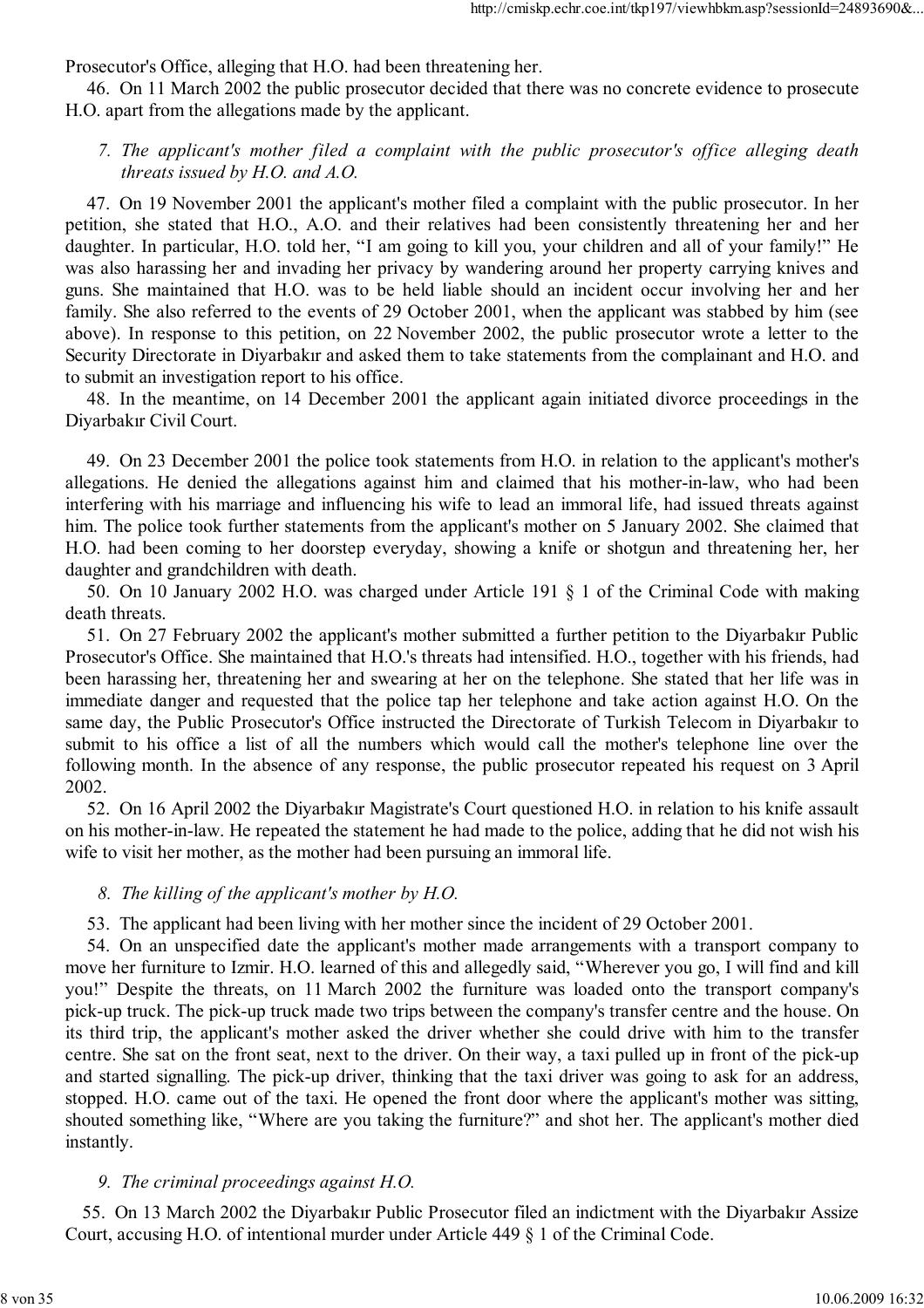56. In his statements to the police, the public prosecutor and the court, H.O. claimed that he had killed the applicant's mother because she had induced his wife to lead an immoral life, like her own, and had been taking his wife and children away from him. He further alleged that on the day of the incident, when he asked the deceased where she was taking the furniture and where his wife was, the deceased had replied "F... off, I will take away your wife, and sell [her]". He stated that he had lost his temper and had shot her for the sake of his honour and children.

57. In a final judgment dated 26 March 2008, the Diyarbakır Assize Court convicted H.O. of murder and illegal possession of a firearm. It sentenced him to life imprisonment. However, taking into account the fact that the accused had committed the offence as a result of provocation by the deceased and his good conduct during the trial, the court mitigated the original sentence, changing it to 15 years and 10 months' imprisonment and a fine of 180 new Turkish liras. In view of the time spent by the convict in pre-trial detention and the fact that the judgment would be examined on appeal, the court ordered the release of H.O.

58. The appeal proceedings are still pending before the Court of Cassation.

## *10. Recent developments following the release of H.O.*

59. In a petition dated 15 April 2008, the applicant filed a criminal complaint with the Kemalpaşa Chief Public Prosecutor's Office in Izmir, for submission to the Diyarbakır Chief Public Prosecutor's Office, and asked the authorities to take measures to protect her life. She noted that her ex-husband.<sup>1</sup> H.O., had been released from prison and that in early April he had gone to see her boyfriend M.M., who worked at a construction site in Diyarbakır, and had asked him about her whereabouts. Since M.M. refused to tell him her address, H.O. threatened him and told him that he would kill him and the applicant. The applicant claimed that H.O. had already killed her mother and that he would not hesitate to kill her. She had been changing her address constantly so that H.O. could not find her. Finally, she asked the prosecuting authorities to keep her address, indicated on the petition, and her boyfriend's name confidential and to hold H.O. responsible if anything untoward happened to her or her relatives.

60. On 14 May 2008 the applicant's representative informed the Court that the applicant's husband had been released from prison and that he had again started issuing threats against the applicant. She complained that no measures had been taken despite the applicant's request. She therefore asked the Court to request the Government to provide sufficient protection.

61. In a letter dated 16 May 2008, the Registry transmitted the applicant's request to the Government for comments and invited them to inform the Court of the measures to be taken by their authorities.

62. On 26 May 2008 the Director of the International Law and Relations Department attached to the Ministry of Justice faxed a letter to the Diyarbakır Chief Public Prosecutor's Office in relation to the applicant's complaints to the European Court of Human Rights. He informed the Chief Public Prosecutor's Office of the applicant's pending application before the Court and asked them to provide information on the current state of execution of H.O.'s sentence, the state of proceedings with regard to the applicant's criminal complaint filed with the Kemalpaşa Chief Public Prosecutor's Office in Izmir and the measures taken to protect the applicant's life.

63. On the same day, a Public Prosecutor from the Diyarbakır Chief Public Prosecutor's Office wrote to the Diyarbakır Governor's Office and asked him to take measures for the protection of the applicant.

64. By a letter of 28 May 2008 from the Diyarbakır Chief Public Prosecutor's Office to the Şehitler Central Police Directorate in Diyarbakır, the Public Prosecutor (A.E.) asked the police to summon H.O. to his office in relation to an investigation.

65. On 29 May 2008 A.E. questioned H.O. in relation to the criminal complaint filed by the applicant. H.O. denied the allegation that he had issued threats against the applicant and claimed that she had made such allegations in order to disturb him following his release from prison. He maintained that he did not feel any enmity towards the applicant and that he had devoted himself to his family and children.

66. On 3 June 2008 A.E. took statements from the applicant's boyfriend, M.M. The latter stated that H.O. had called him and asked him for the applicant's address, and had told him that he would kill her. M.M. did not meet H.O. Nor did he file a criminal complaint against H.O. He had however called the applicant and informed her about the threats issued by H.O.

67. In a letter dated 20 June 2008, the Government informed the Court that the applicant's husband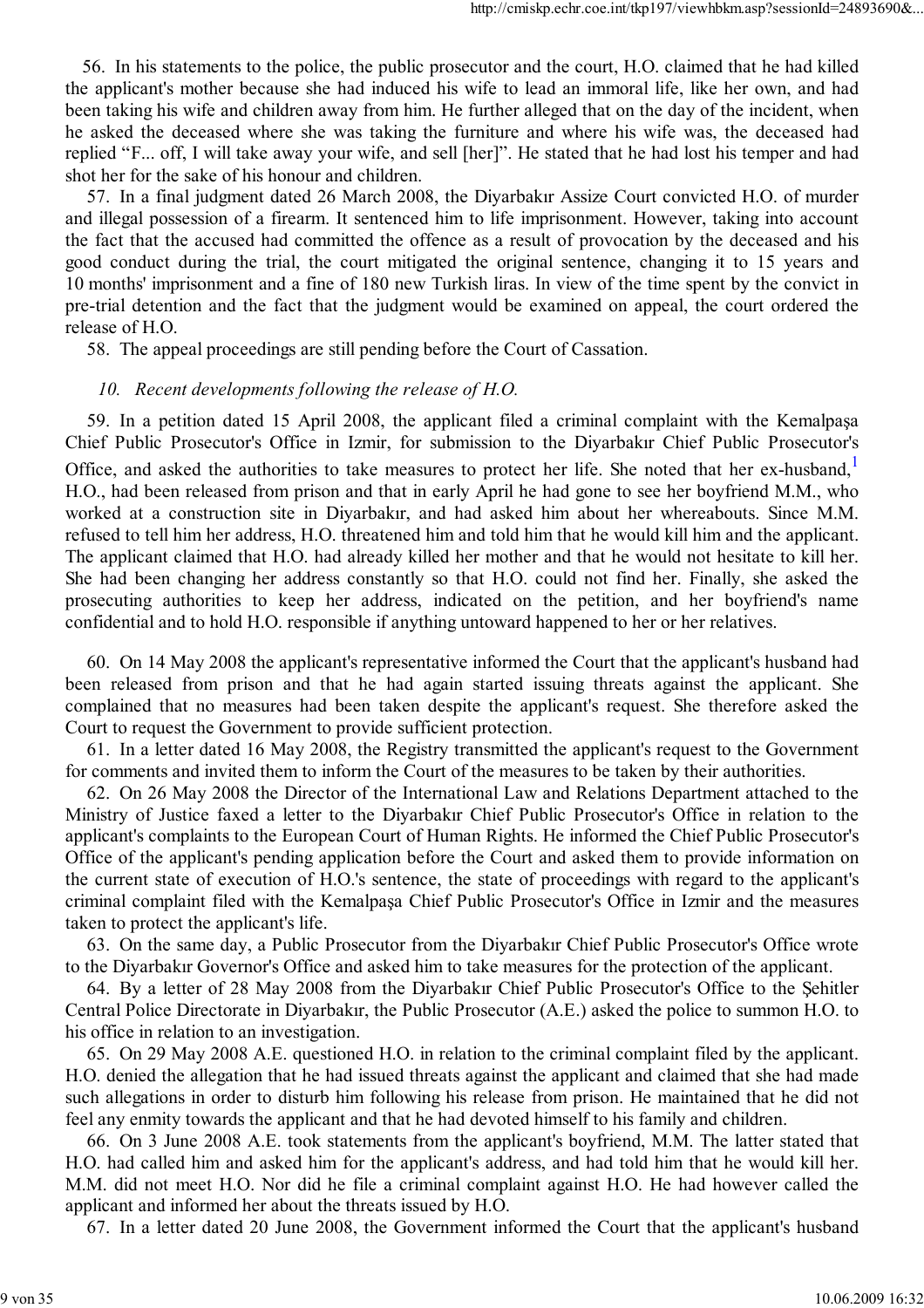had not yet served his sentence but that he had been released pending the appeal proceedings in order to avoid exceeding the permissible limit of pre-trial detention. They also stated that the local Governor's Office and the Chief Public Prosecutor's Office had been informed about the applicant's complaint and that they had been instructed to take precautions for the protection of the applicant.

68. Finally, on 14 November 2008 the applicant's legal representative informed the Court that his client's life was in immediate danger since the authorities had still not taken any measures to protect her from her former husband. The Registry of the Court transmitted this letter on the same day to the Government, inviting them to provide information about the measures they had taken to protect the applicant.

69. On 21 November 2008 the Government informed the Court that the police authorities had taken specific measures to protect the applicant from her former husband. In particular, the photograph and fingerprints of the applicant's husband had been distributed to police stations in the region so that they could arrest him if he appeared near the applicant's place of residence. The police questioned the applicant in relation to the allegations. She stated that she had not been threatened by her husband over the past month and a half.

### II. RELEVANT LAW AND PRACTICE

#### **A. Domestic law and practice**

70. The relevant domestic law provisions relied on by the judicial authorities in the instant case are set out below.

### *1. The Criminal Code*

#### **Article 188**

"Whoever by use of force or threats compels another person to do or not to do something or to obtain the latter's permission to do something ... will be sentenced to between six months' and one year's imprisonment, and a major fine of between one thousand and three thousand liras..."

#### **Article 191 § 1**

"Whoever, apart from the situations set out in law, threatens another person with severe and unjust damage will be sentenced to six months' imprisonment."

#### **Article 449**

"If the act of homicide is:

...

a. Committed against a wife, husband, sister or brother, adoptive mother, adopted child, step-mother, step-father, step-child, father-in-law, mother-in-law, son-in-law, or daughter-in-law... the offender will be sentenced to life imprisonment..."

#### **Article 456 § 1, 2 and 4**

"Whoever torments another person physically or damages his or her welfare or causes cerebral damage, without intending murder, will be sentenced to between six months' and one year's imprisonment.

Where the act constitutes a danger to the victim's life or causes constant weakness in one of the organs or senses, or permanent difficulty in speech or permanent injuries to the face, or physical or mental illness for twenty or more days, or prevents [the victim] from continuing his regular work for the same number of days, the offender will be sentenced to between two and five years' imprisonment.

If the act did not cause any illness or did not prevent [the victim] from continuing his regular work or these situations did not last for more than ten days, the offender will be sentenced to between two and six months' imprisonment or to a heavy fine of twelve thousand to one hundred and fifty thousand liras, provided that the injured person complains..."

#### **Article 457**

"If the acts mentioned in Article 456 are committed against the persons cited in Article 449 or if the act is committed by a hidden or visible weapon or harmful chemical, the punishment shall be increased by one third to a half of the main sentence."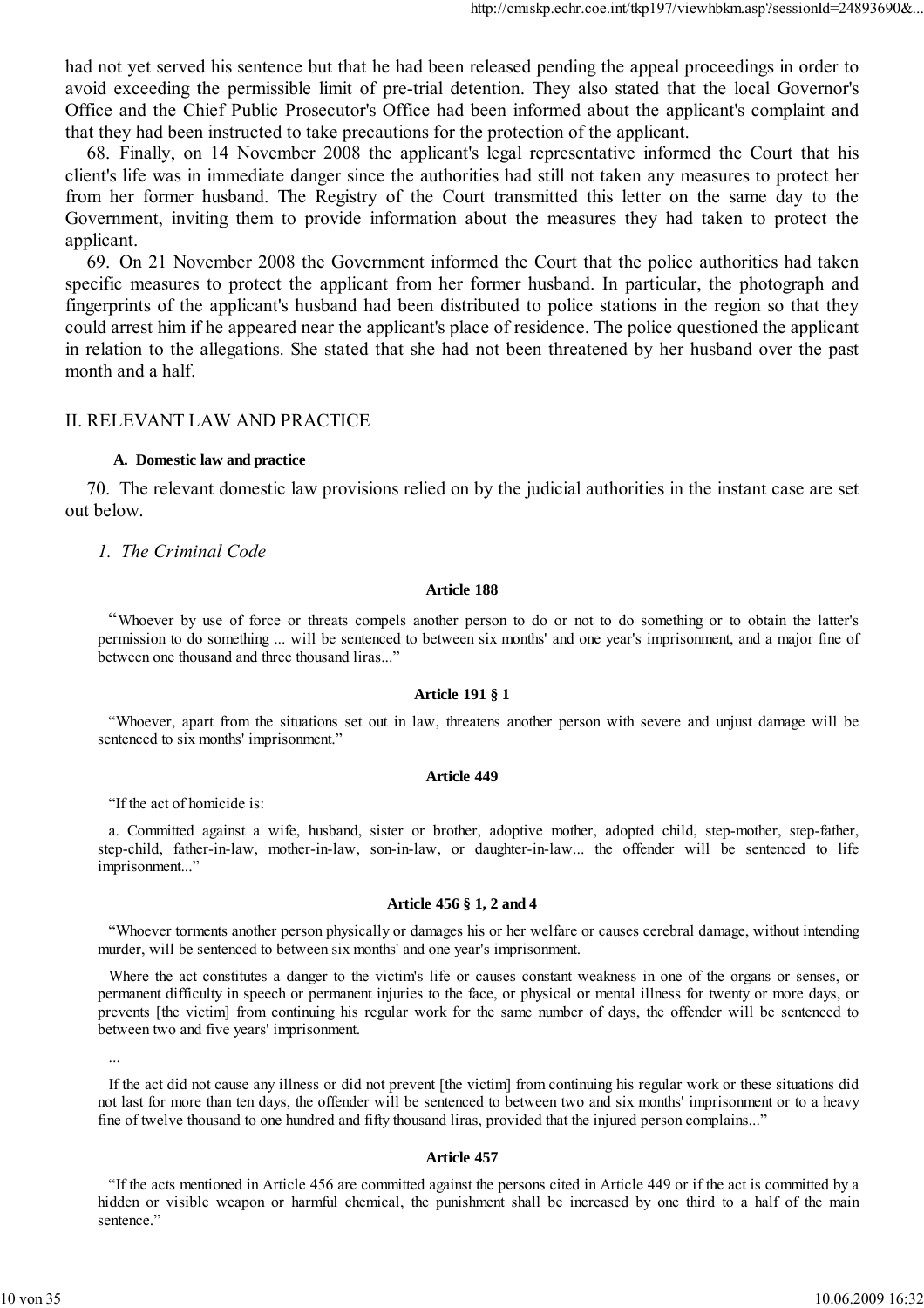#### **Article 460**

"In situations mentioned under Articles 456 and 459, where commencement of the prosecution depends on the lodging of a complaint [by the victim], if the complainant waives his/her claims before the pronouncement of the final judgment the public prosecution shall be terminated."

### *2. The Family Protection Act (Law no. 4320, 14 January 1998)*

#### **Section 1**

"If a spouse or a child or another family member living under the same roof is subjected to domestic violence and if the magistrate's court dealing with civil matters is notified of the fact by that person or by the chief public prosecutor's office, the judge, taking account of the nature of the incident, may on his or her own initiative order one or more of the following measures or other similar measures as he or she deems appropriate. The offending spouse may be ordered:

(a) not to engage in violent or threatening behaviour against the other spouse or the children (or other family members living under the same roof),

(b) to leave the shared home and relinquish it to the other spouse and the children, if any, and not to approach the home in which the other spouse and the children are living, or their workplaces,

(c) not to damage the property of the other spouse (or of the children or other family members living under the same roof),

(d) not to disturb the other spouse or the children (or other family members living under the same roof) through the use of communication devices,

(e) to surrender any weapons or similar instruments to law-enforcement officials,

(f) not to arrive at the shared home when under the influence of alcohol or other intoxicating substances, or not to use such substances in the shared home.

The above-mentioned measures shall be applied for a period not exceeding six months. In the order, the offending spouse shall be warned that in the event of failure to comply with the measures imposed, he or she will be arrested and sentenced to a term of imprisonment. The judge may order interim maintenance payments, taking account of the victim's standard of living.

Applications made under section 1 shall not be subject to court fees."

#### **Section 2**

"The court shall transmit a copy of the protection order to the chief public prosecutor's office. The chief public prosecutor's office shall monitor implementation of the order by means of the law-enforcement agencies.

In the event of failure to comply with the protection order, the law-enforcement agency shall conduct an investigation on its own initiative, without the victim being required to lodge a complaint, and shall transmit the documents to the chief public prosecutor's office without delay.

The chief public prosecutor's office shall bring a public prosecution in the magistrate's court against a spouse who fails to comply with a protection order. The location and expeditious holding of the hearing in the case shall be subject to the provisions of Law no. 3005 on the Procedure governing *in flagrante delicto* Cases.

Even if the act in question constitutes a separate offence, a spouse who fails to comply with a protection order shall also be sentenced to 3 to 6 months' imprisonment."

#### *3. Implementing Regulations for the Family Protection Act, dated 1 March 2008*

71. These regulations, which were drawn up to govern the implementation of Law no. 4320, set out the measures to be taken in respect of the family members perpetrating violence and the procedures and principles governing the application of those measures, in order to protect family members subjected to domestic violence.

#### **B. Relevant international and comparative law material**

#### *1. The United Nations' position with regard to domestic violence and discrimination against women*

72. The Convention on the Elimination of All Forms of Discrimination against Women (CEDAW), was adopted in 1979 by the UN General Assembly and ratified by Turkey on 19 January 1986.

73. The CEDAW defines discrimination against women as "*...* any distinction, exclusion or restriction made on the basis of sex which has the effect or purpose of impairing or nullifying the recognition, enjoyment or exercise by women, irrespective of their marital status, on a basis of equality of men and women, of human rights and fundamental freedoms in the political, economic, social, cultural, civil or any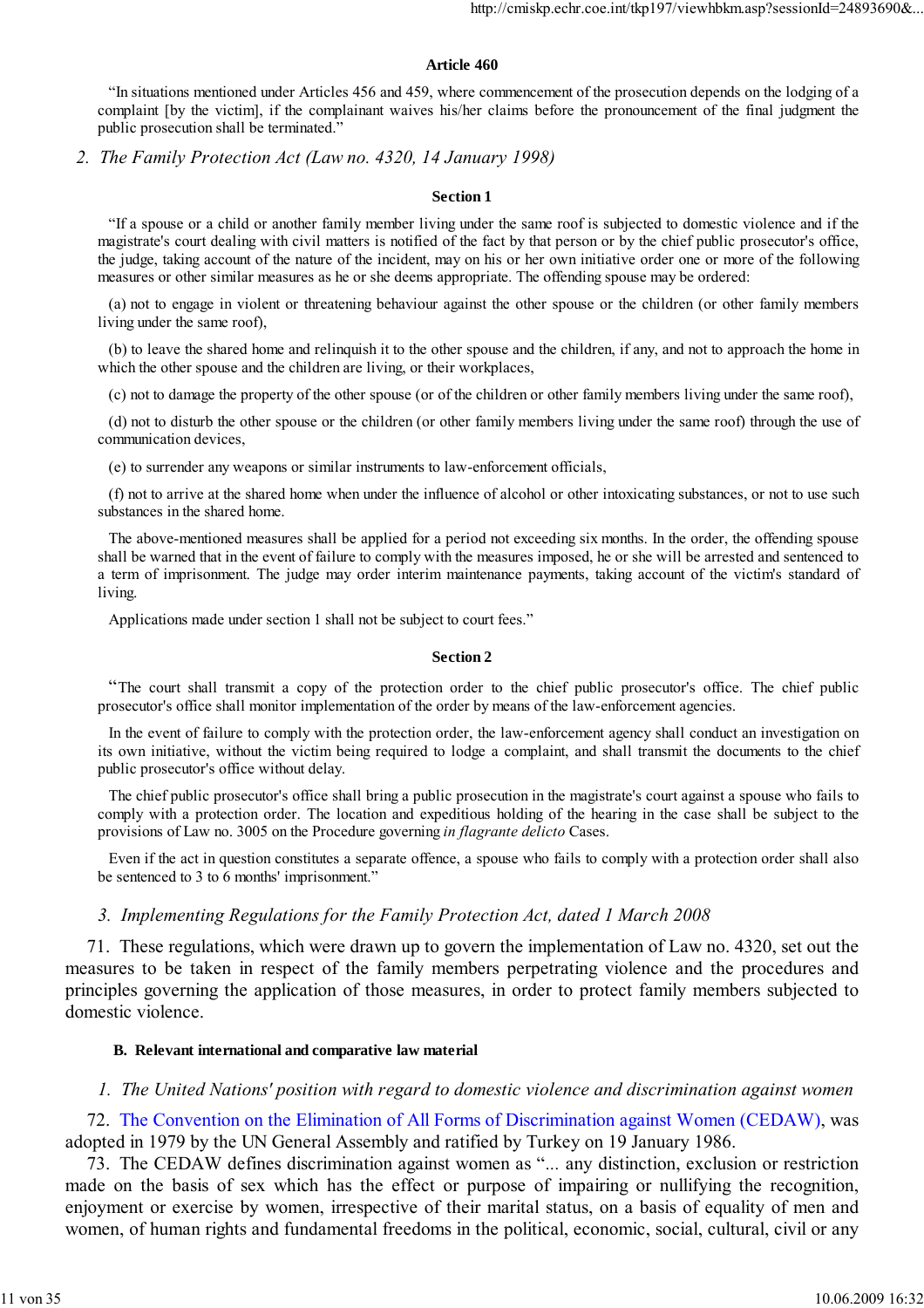other field." As regards the States' obligations, Article 2 of the CEDAW provides, in so far as relevant, the following:

"States Parties condemn discrimination against women in all its forms, agree to pursue by all appropriate means and without delay a policy of eliminating discrimination against women and, to this end, undertake:

...

(e) To take all appropriate measures to eliminate discrimination against women by any person, organization or enterprise;

(f) To take all appropriate measures, including legislation, to modify or abolish existing laws, regulations, customs and practices which constitute discrimination against women;"

74. The Committee on the Elimination of All Forms of Discrimination Against Women (hereinafter "the CEDAW Committee") has found that "gender-based violence is a form of discrimination that seriously inhibits women's ability to enjoy rights and freedoms on a basis of equality with men" and is thus prohibited under Article 1 of CEDAW. Within the general category of gender-based violence, the Committee includes violence by "private act"<sup>2</sup> and "family violence".<sup>3</sup> Consequently, gender-based violence triggers duties in States. The General Recommendation no. 19 sets out a catalogue of such duties. They include a duty on States to "take all legal and other measures that are necessary to provide effective protection of women against gender-based violence<sup>4</sup> including penal sanctions, civil remedies and compensatory provisions to protect women against all kinds of violence."<sup>5</sup> In its Concluding Comments on the combined fourth and fifth periodic report of Turkey (hereinafter "Concluding Comments"), the CEDAW Committee reiterated that violence against women, including domestic violence, is a form of discrimination (see, CEDAW/C/TUR/4-5 and Corr.1, 15 February 2005, § 28).

75. Furthermore, in its explanations of General Recommendation no. 19, the CEDAW Committee considered the following:

"...6. The Convention in article 1 defines discrimination against women. The definition of discrimination includes gender-based violence, that is, violence that is directed against a woman because she is a woman or that affects women disproportionately. It includes acts that inflict physical, mental or sexual harm or suffering, threats of such acts, coercion and other deprivations of liberty. Gender-based violence may breach specific provisions of the Convention, regardless of whether those provisions expressly mention violence.

7. Gender-based violence, which impairs or nullifies the enjoyment by women of human rights and fundamental freedoms under general international law or under human rights conventions, is discrimination within the meaning of article 1 of the Convention.

Comments on specific articles of the Convention

...

Articles  $2(f)$ , 5 and  $10(c)$ 

11. Traditional attitudes by which women are regarded as subordinate to men or as having stereotyped roles perpetuate widespread practices involving violence or coercion, such as family violence and abuse, forced marriage, dowry deaths, acid attacks and female circumcision. Such prejudices and practices may justify gender-based violence as a form of protection or control of women. The effect of such violence on the physical and mental integrity of women is to deprive them the equal enjoyment, exercise and knowledge of human rights and fundamental freedoms. While this comment addresses mainly actual or threatened violence the underlying consequences of these forms of gender-based violence help to maintain women in subordinate roles and contribute to the low level of political participation and to their lower level of education, skills and work opportunities."

76. In the case of *A.T. v. Hungary* (decision of 26 January 2005), where the applicant had alleged that her common-law husband and father of her two children had been physically abusing and threatening her from 1998 onwards, the CEDAW Committee directed Hungary to take measures "to guarantee the physical and mental integrity of the applicant and her family", as well as to ensure that she was provided with a safe place of residence to live with her children, and that she received child support, legal assistance and compensation in proportion to the harm sustained and the violation of her rights. The Committee also made several general recommendations to Hungary on improving the protection of women against domestic violence, such as establishing effective investigative, legal and judicial processes, and increasing treatment and support resources.

77. In the case of *Fatma Yıldırım v. Austria* (decision of 1 October 2007), which concerned the killing of Mrs Yıldırım by her husband, the CEDAW Committee found that the State Party had breached its due diligence obligation to protect Fatma Yıldırım. It therefore concluded that the State Party had violated its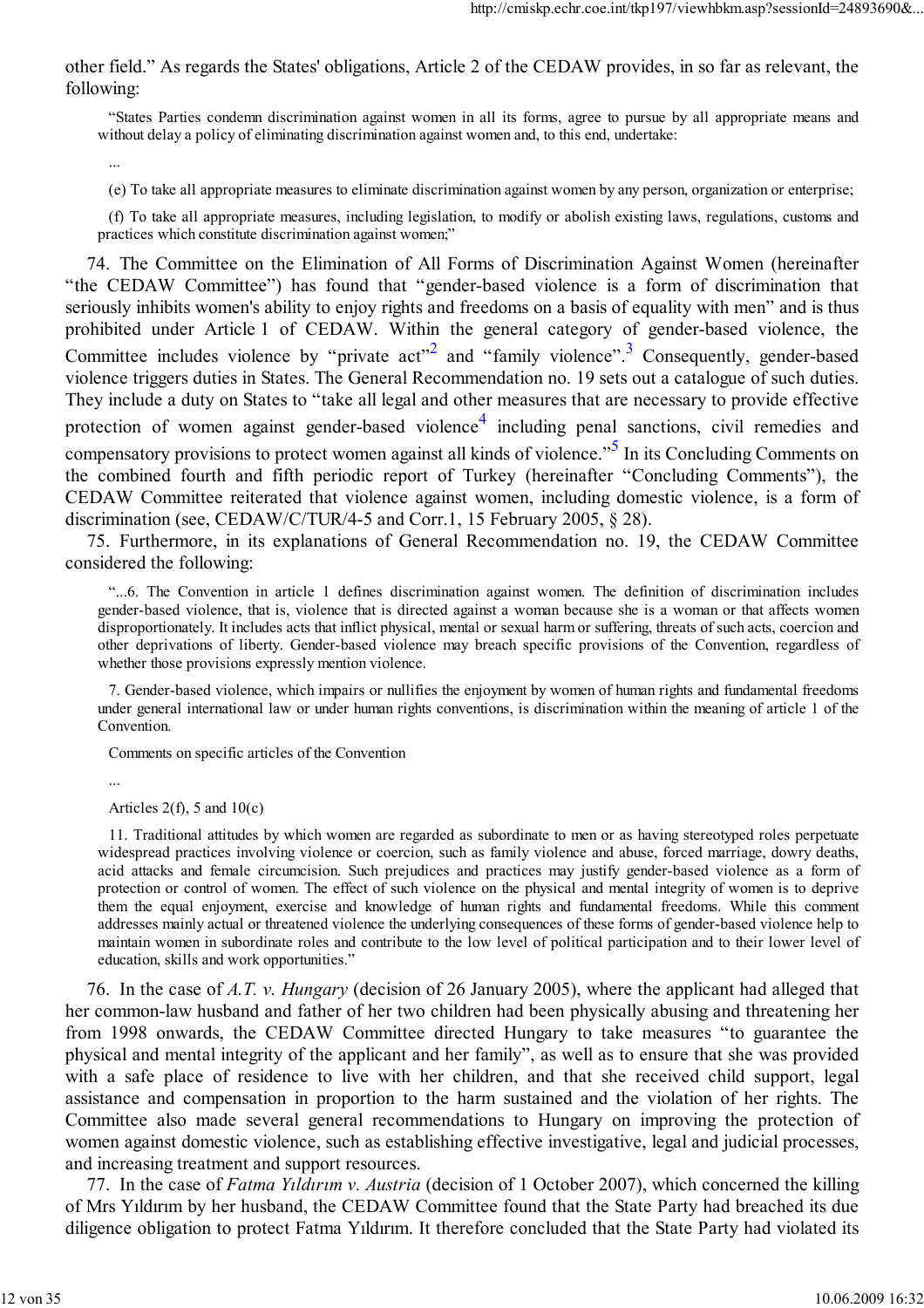obligations under Article 2 (a) and (c) through (f), and Article 3 of the CEDAW read in conjunction with Article 1 of the CEDAW and General Recommendation 19 of the Committee and the corresponding rights of the deceased Fatma Yıldırım to life and to physical and mental integrity.

78. The United Nations General Assembly Declaration on the Elimination of Violence against Women (1993), in its Article 4(c), urges States to "exercise due diligence to prevent, investigate and, in accordance with national legislation, punish acts of violence against women, whether those acts are perpetrated by the State or private persons".

79. In his third report, of 20 January 2006, to the Commission on Human Rights of the UN Economic and Social Council (E/CN.4/2006/61), the Special Rapporteur on violence against women considered that there is a rule of customary international law that "obliges States to prevent and respond to acts of violence against women with due diligence".

### *2. The Council of Europe*

80. In its Recommendation Rec(2002)5 of 30 April 2002 on the protection of women against violence, the Committee of Ministers of the Council of Europe stated, *inter alia*, that member States should introduce, develop and/or improve where necessary national policies against violence based on maximum safety and protection of victims, support and assistance, adjustment of the criminal and civil law, raising of public awareness, training for professionals confronted with violence against women and prevention.

81. The Committee of Ministers recommended, in particular, that member States should penalise serious violence against women such as sexual violence and rape, abuse of the vulnerability of pregnant, defenceless, ill, disabled or dependent victims, as well as penalising abuse of position by the perpetrator. The Recommendation also stated that member States should ensure that all victims of violence are able to institute proceedings, make provisions to ensure that criminal proceedings can be initiated by the public prosecutor, encourage prosecutors to regard violence against women as an aggravating or decisive factor in deciding whether or not to prosecute in the public interest, ensure where necessary that measures are taken to protect victims effectively against threats and possible acts of revenge and take specific measures to ensure that children's rights are protected during proceedings.

82. With regard to violence within the family, the Committee of Ministers recommended that Member states should classify all forms of violence within the family as criminal offences and envisage the possibility of taking measures in order, *inter alia*, to enable the judiciary to adopt interim measures aimed at protecting victims, to ban the perpetrator from contacting, communicating with or approaching the victim, or residing in or entering defined areas, to penalise all breaches of the measures imposed on the perpetrator and to establish a compulsory protocol for operation by the police, medical and social services.

## *3. The Inter-American System*

83. In *Velazquez-Rodriguez*, the Inter-American Court stated:

"An illegal act which violates human rights and which is initially not directly imputable to a State (for example, because it is the act of a private person or because the person responsible has not been identified) can lead to international responsibility of the State, not because of an act itself, but because of the lack of due diligence to prevent the violation or to respond to it as required by the Convention."<sup>6</sup>

84. The legal basis for the ultimate attribution of responsibility to a State for private acts relies on State failure to comply with the duty to ensure human rights protection, as set out in Article 1(1) of the American Convention on Human Rights.<sup>7</sup> The Inter-American Court's case-law reflects this principle by repeatedly holding States internationally responsible on account of their lack of *due diligence* to prevent human rights violations, to investigate and sanction perpetrators or to provide appropriate reparations to their families.

85. The Inter-American Convention on the Prevention, Punishment and Eradication of Violence Against Women 1994 (Belém do Pará Convention)<sup>8</sup> sets out States' duties relating to the eradication of gender based violence. It is the only multilateral human rights treaty to deal solely with violence against women.

86. The Inter-American Commission adopts the Inter-American Court's approach to the attribution of State responsibility for the acts and omissions of private individuals. In the case of *Maria Da Penha v. Brazil*, <sup>9</sup> the Commission found that the State's failure to exercise due diligence to prevent and investigate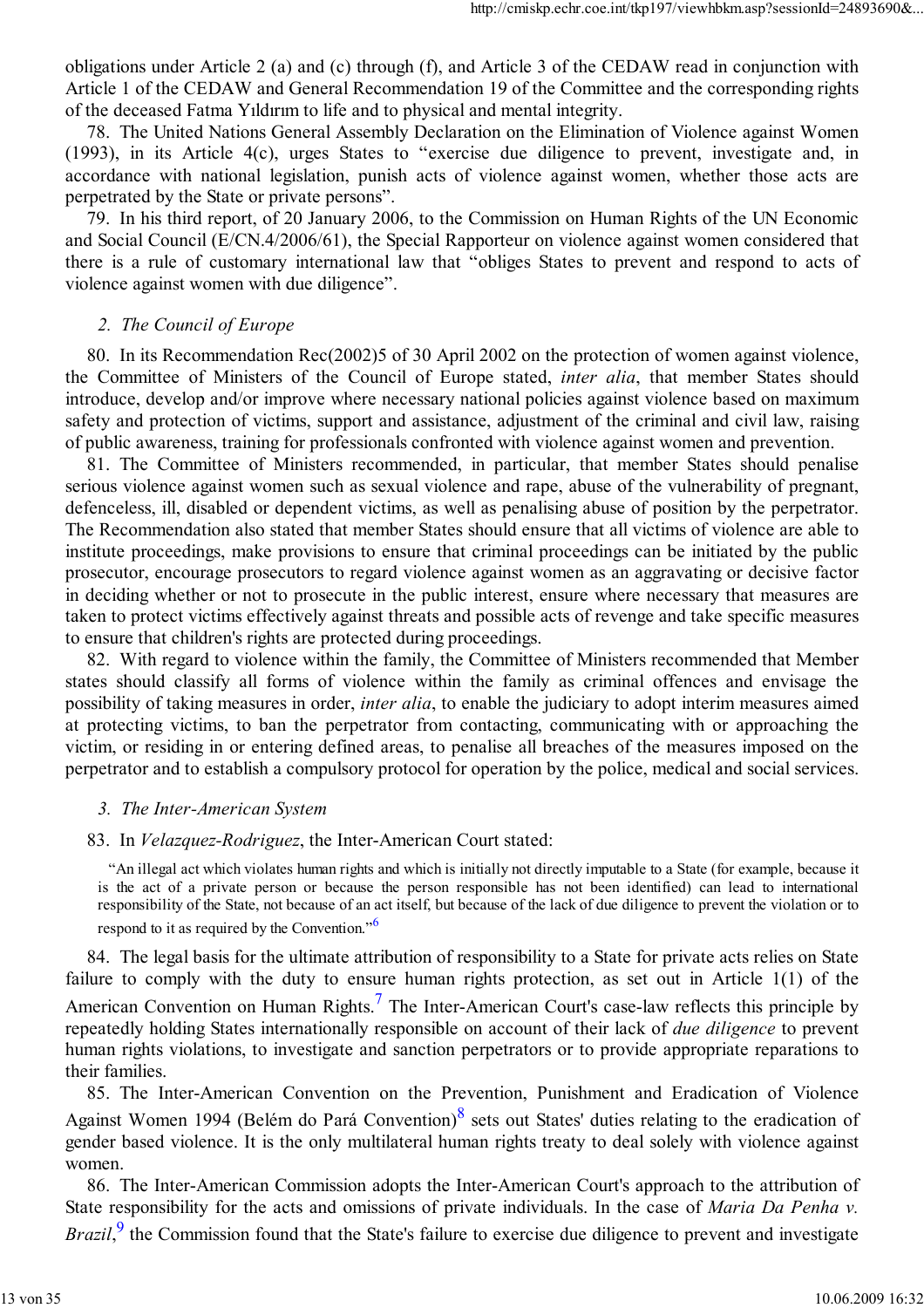a domestic violence complaint warranted a finding of State responsibility under the American Convention and the Belém do Pará Convention. Furthermore, Brazil had violated the rights of the applicant and failed to carry out its duty (*inter alia*, under Article 7 of the Convention of Belém do Pará, obliging States to condemn all forms of violence against women), as a result of its failure to act and its tolerance of the violence inflicted. Specifically, the Commission held that:

"... tolerance by the State organs is not limited to this case; rather, it is a pattern. The condoning of this situation by the entire system only serves to perpetuate the psychological, social, and historical roots and factors that sustain and encourage violence against women.

Given the fact that the violence suffered by Maria da Penha is part of a general pattern of negligence and lack of effective action by the State in prosecuting and convicting aggressors, it is the view of the Commission that this case involves not only failure to fulfil the obligation with respect to prosecute and convict, but also the obligation to prevent these degrading practices. That general and discriminatory judicial ineffectiveness also creates a climate that is conducive to domestic violence, since society sees no evidence of willingness by the State, as the representative of the society, to take effective action to sanction such acts." $10$ 

### *4. Comparative-Law material*

87. In 11 member States of the Council of Europe, namely in Albania, Austria, Bosnia and Herzegovina, Estonia, Greece, Italy, Poland, Portugal, San Marino, Spain and Switzerland, the authorities are required to continue criminal proceedings despite the victim's withdrawal of complaint in cases of domestic violence.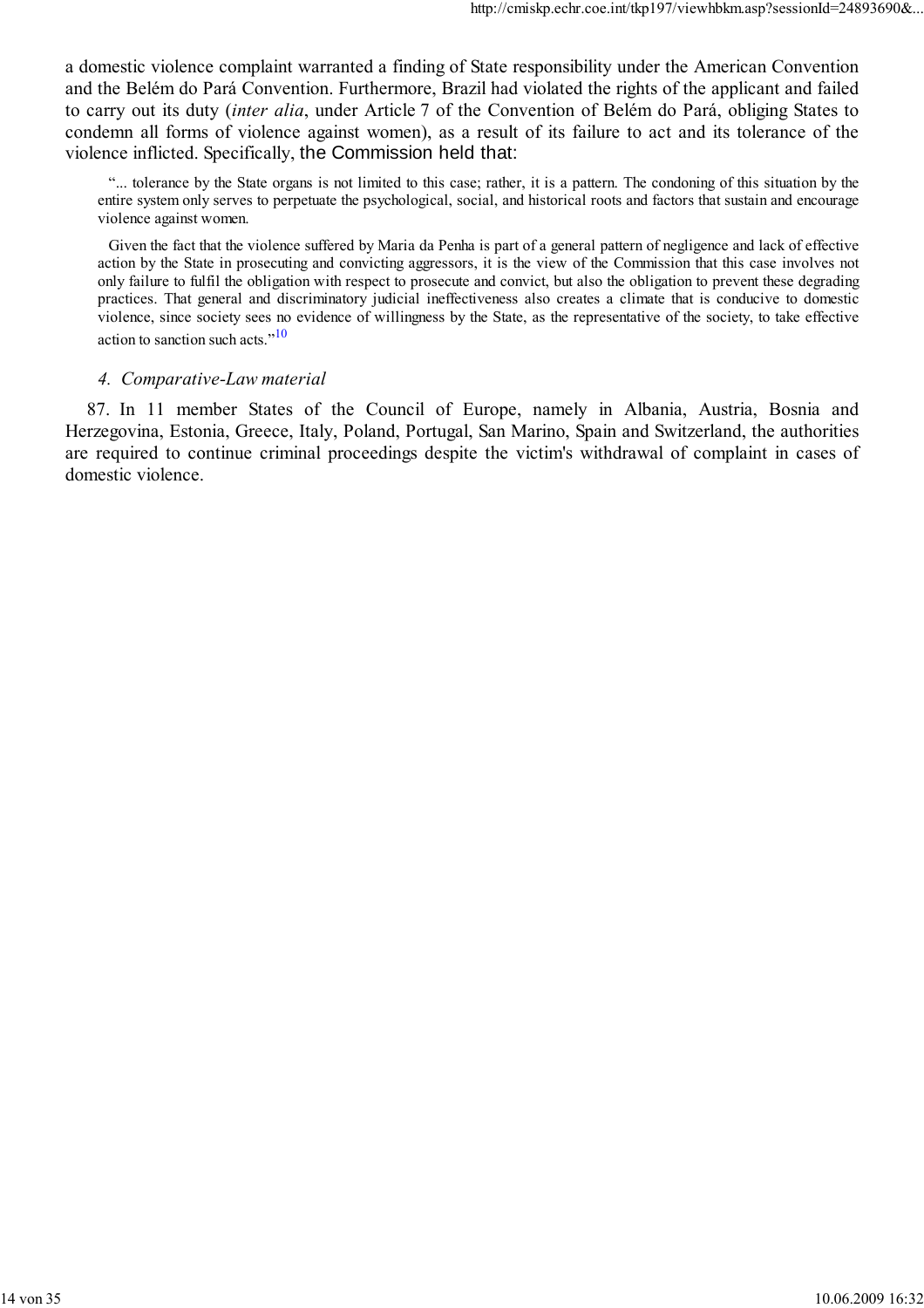88. In 27 member States, namely in Andorra, Armenia, Azerbaijan, Belgium, Bulgaria, Cyprus, the Czech Republic, Denmark, England and Wales, Finland, the Former Yugoslav Republic of Macedonia, France, Georgia, Germany, Hungary, Ireland, Latvia, Luxembourg, Malta, Moldova, the Netherlands, the Russian Federation, Serbia, Slovakia, Sweden, Turkey and Ukraine, the authorities have a margin of discretion in deciding whether to pursue criminal proceedings against perpetrators of domestic violence. A significant number of legal systems make a distinction between crimes which are privately prosecutable (and for which the victim's complaint is a pre-requisite) and those which are publicly prosecutable (usually more serious offences for which prosecution is considered to be in the public interest).

89. It appears from the legislation and practice of the above-mentioned 27 countries that the decision on whether to proceed where the victim withdraws his/her complaint lies within the discretion of the prosecuting authorities, which primarily take into account the public interest in continuing criminal proceedings. In some jurisdictions, such as England and Wales, in deciding whether to pursue criminal proceedings against the perpetrators of domestic violence the prosecuting authorities (Crown Prosecution Service) are required to consider certain factors, including: the seriousness of the offence; whether the victim's injuries are physical or psychological; if the defendant used a weapon; if the defendant has made any threats since the attack; if the defendant planned the attack; the effect (including psychological) on any children living in the household; the chances of the defendant offending again; the continuing threat to the health and safety of the victim or anyone else who was, or could become, involved; the current state of the victim's relationship with the defendant; the effect on that relationship of continuing with the prosecution against the victim's wishes; the history of the relationship, particularly if there was any other violence in the past; and the defendant's criminal history, particularly any previous violence. Direct reference is made to the need to strike a balance between the victim's and any children's Article 2 and Article 8 rights in deciding on a course of action.

90. Romania seems to be the only State which bases the continuance of criminal proceedings entirely, and in all circumstances, on the wishes/complaints of the victim.

#### **B. Reports concerning domestic violence and the situation of women in Turkey**

## *1. The opinion of Purple Roof Women's Shelter Foundation (Mor Çatı Kadın Sığınağı Vakfı) on the implementation of Law no. 4320, dated 7 July 2007*

91. According to this report, Law no. 4320 (see paragraph 70 above) is not yet being fully implemented. In recent years there has been an increase in "protection orders" or injunctions issued by family courts. However, some courts, in response to applications made to them by women in mortal danger, are still setting hearings two or even three months ahead. Under these circumstances, judges and prosecutors treat an action under Law no. 4320 as if it were a form of divorce action, whereas the point of the law is to take urgent action on behalf of women who are seeking to protect their own lives. Once the injunction has been issued, women are confronted with a number of problems with its implementation.

92. In the two years before the Report was released approximately 900 women have applied to Mor Çatı and made great efforts to use Law no. 4320, but of this number only 120 have succeeded. Mor Çatı has identified serious problems with the implementation of Law no. 4320. In particular, it was observed that domestic violence is still treated with tolerance at police stations, and that some police officers try to act as arbitrators, or take the side of the male, or suggest that the woman drop her complaint. There are also serious problems in serving the injunction issued by a court under Law no. 4320 on the husband. In the case of a number of women wishing to work with Mor Çatı, injunctions were not implemented because their husbands were police officers or had friendly relations with officers at the police station in question.

93. Furthermore, there are unreasonable delays in issuing injunctions by the courts. This results from the attitude of the courts in treating domestic violence complaints as a form of divorce action. It is considered that behind such delays lies a suspicion that women might be making such applications when they have not suffered violence. The allegations that women abuse Law no. 4320 are not correct. Since the economic burden of the home lies almost 100% with men, it would be impossible for women to request implementation of Law no. 4320 unless they were confronted with mortal danger. Finally, the injunctions at issue are generally narrow in scope or are not extended by the courts.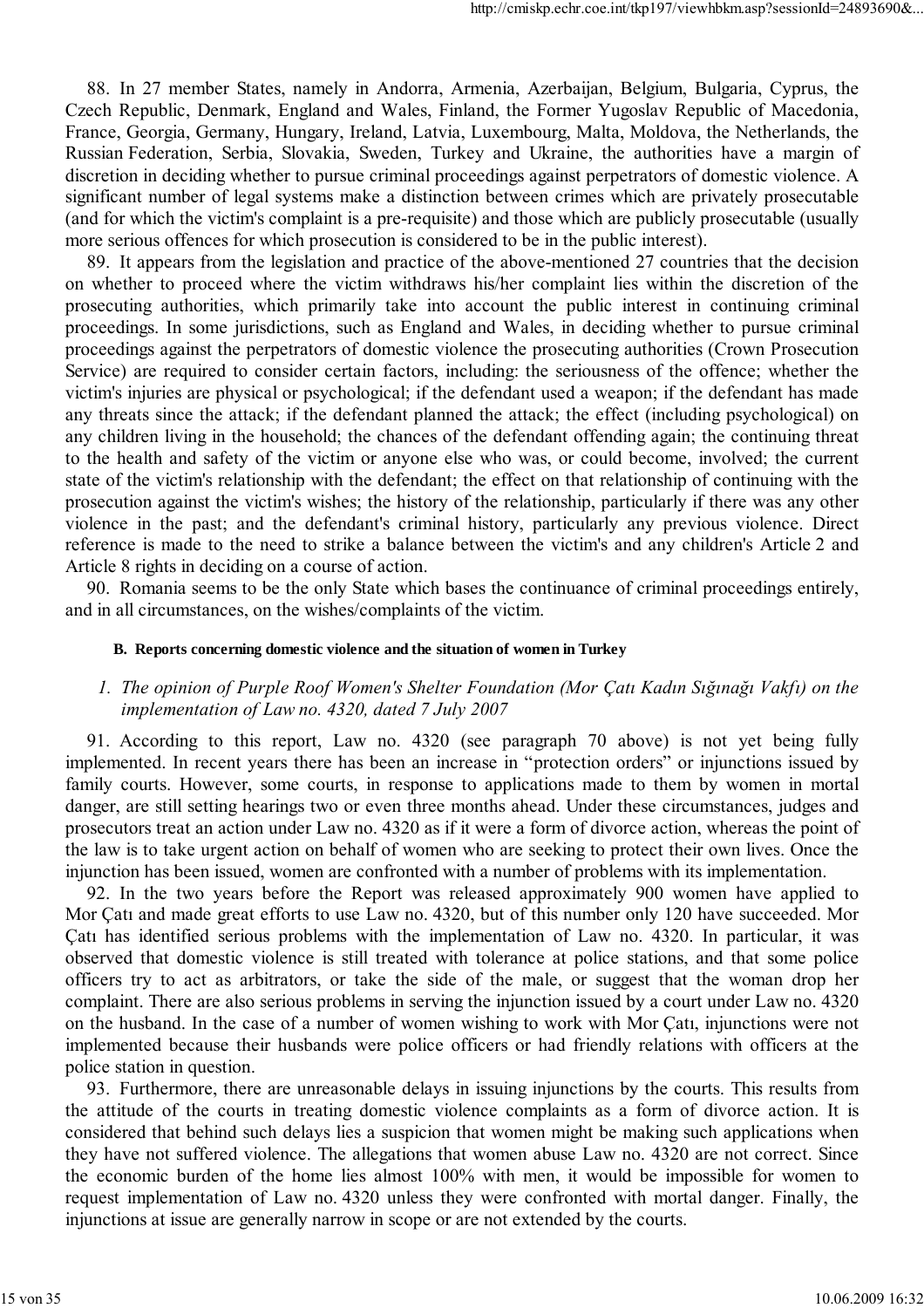*2. Research Report prepared by the Women's Rights Information and Implementation Centre of the Diyarbakır Bar Association (KA-MER) on the Implementation of Law no. 4320, dated 25 November 2005*

94. According to this report, a culture of violence has developed in Turkey and violence is tolerated in many areas of life. A survey of legal actions at a magistrate's court dealing with civil matters (*sulh hukuk mahkemesi*) and three civil courts (*asliye hukuk mahkemesi*) in Diyarbakır identified 183 actions brought under Law no. 4320 from the date on which the law entered into force in 1998 until September 2005. In 104 of these cases, the court ordered various measures, while in the remaining 79 actions the court held that there were no grounds for making an order, or dismissed the action, or ruled that it lacked jurisdiction.

95. Despite the importance of the problem of domestic violence, very few applications have been made under the said law, because either the public is not generally aware of it or the level of confidence in the security forces is very low in the region. The most important problems were caused by the delay in issuing injunctions and the authorities' failure to monitor the implementation of injunctions.

96. Moreover, the negative attitude of police officers at police stations towards victims of domestic violence is one of the obstacles preventing women from using this law. Women who go to police stations because they are subjected to domestic violence *are confronted with attitudes which tend to regard the problem as a private family matter into which the police are reluctant to interfere.*

97. This report makes recommendations to improve the implementation of Law no. 4320 and to enhance the protection of victims of domestic violence.

## *3. Diyarbakır KA-MER Emergency helpline statistics regarding the period between 1 August 1997 and 30 June 2007*

98. This statistical information report was prepared following the interviews conducted with 2,484 women. It appears that all of the complainants were subjected to psychological violence and approximately 60% were subjected to physical violence. The highest number of victims are from the age group 20-30 (43%). 57% of these women are married. The majority of victims are illiterate or have a low educational level. 78% of the women are of Kurdish origin. 91% of the victims who called the emergency helpline are from Diyarbakır. 85% of the victims have no independent source of income.

### *4. Amnesty International's 2004 Report entitled "Turkey: Women Confronting Family Violence"*

99. According to this Report, statistical information about the extent of violence against women in Turkey is limited and unreliable. Nonetheless, it appears that a culture of domestic violence has placed women in double jeopardy, both as victims of violence and because they are denied effective access to justice. Women from vulnerable groups, such as those from low-income families or who are fleeing conflict or natural disasters, are particularly at risk. In this connection, it was found that crimes against women in southeast Turkey have gone largely unpunished.

100. It was noted that women's rights defenders struggle to combat community attitudes, which are tolerant of violence against women and are frequently shared by judges, senior government officials and opinion leaders in society. Even after legislative reforms have removed the legal authorisation for discriminatory treatment, attitudes that pressure women to conform to certain codes of behaviour restrict women's life choices.

101. The Report states that at every level of the criminal justice system the authorities fail to respond promptly or rigorously to women's complaints of rape, sexual assault or other violence within the family. The police are reluctant to prevent and investigate family violence, including the violent deaths of women. Prosecutors refuse to open investigations into cases involving domestic violence or to order protective measures for women at risk from their family or community. The police and courts do not ensure that men, who are served with court orders, including protection orders, comply with them. They accord them undue leniency in sentencing, on the grounds of "provocation" by their victim and on the flimsiest of evidence.

102. There are many barriers facing women who need access to justice and protection from violence. Police officers often believe that their duty is to encourage women to return home and "make peace" and fail to investigate the women's complaints. Many women, particularly in rural areas, are unable to make formal complaints, because leaving their neighbourhoods subjects them to intense scrutiny, criticism and,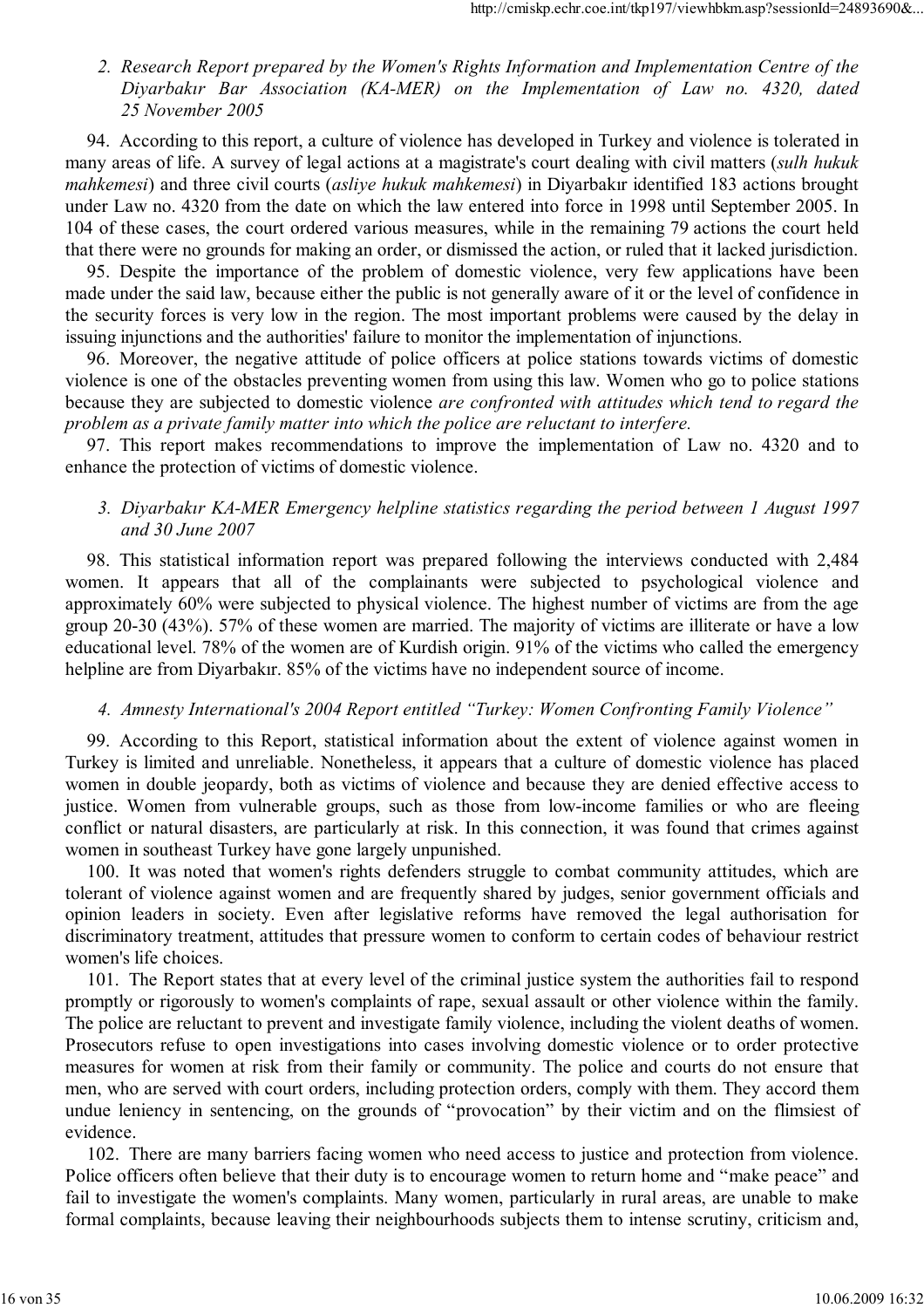in some cases, violence.

103. Furthermore, although some courts appear to have begun implementing the reforms, the discretion accorded to the courts continues to accord the perpetrators of domestic violence unwarranted leniency. Sentences in such cases are still frequently reduced at the discretion of the judges, who continue to take into account the "severe provocation" of the offence to custom, tradition or honour.

104. Finally, this Report makes a number of recommendations to the Turkish Government and to community and religious authorities with a view to addressing the problem of domestic violence.

## *5. Research Report on Honour Crimes, prepared by the Diyarbakır Bar Association's Justice For All Project and the Women's Rights Information and Implementation Centre*

105. This report was prepared in order to look into the judicial dimensions of the phenomenon of so-called "honour crimes". A survey was carried out of judgments in cases before the Diyarbakır assize courts and children's courts. The purpose of the survey was to identify the proportion of such unlawful killings referred to the courts, the judiciary's attitude to them, the defendants' lines of defence in these cases, the role of social structure (i.e. family councils and custom) and the reasons for the murders. To that end, cases in the Diyarbakır assize courts and children's courts between 1999 and 2005 were examined. In these seven years, 59 cases were identified in which a judgment was given. In these cases, there were 71 victims/persons killed, and 81 people were tried as defendants.

106. According to the researchers, in cases where the victim/person killed was male, it was observed that defendants claimed, in their defence, that the victim/person killed had raped, sexually assaulted, or abducted a relative of the defendant, or had attempted to draw a relative of the defendant into prostitution. In cases where the victim/person killed was a woman, defendants alleged, in their defence, that the victim/person killed had been talking to other men, had taken up prostitution, or had committed adultery. In 46 of the judgments, mitigating provisions concerning unjustified provocation were applied. In cases of 61 convictions, the provisions of Article 59 of the Turkish Criminal Code concerning discretionary mitigation were applied.

# THE LAW

### I. ADMISSIBILITY

107. The Government contested the admissibility of the application on two grounds.

### *1. Failure to observe the six-month rule under Article 35 § 1 of the Convention*

108. The Government submitted that the applicant had failed to observe the six-month time-limit in respect of the events which had taken place before 2001. They argued that the events which had taken place between 1995 and 2001 should be considered as out of time. If the applicant was not satisfied with the decisions given by the domestic authorities subsequent to the events which had taken place during the aforementioned period, she should have submitted her application to the Commission or, following the entry into force of Protocol No. 11, to the Court within six months of each decision.

109. The applicant claimed that she had lodged her application within six months of the impugned events. In her opinion the events should be taken as a whole and should not be examined separately.

110. The Court reiterates that the purpose of the six-month rule under Article 35 § 1 of the Convention is to promote security of law and to ensure that cases raising issues under the Convention are dealt with within a reasonable time (see *Kenar v. Turkey*, no. 67215/01 (dec.), 1 December 2005). According to its well-established case-law, where no domestic remedy is available the six-month period runs from the date of the act complained of.

111. In that regard the Court notes that from 10 April 1995 the applicant and her mother had been victims of multiple assaults and threats by H.O. against their physical integrity. These acts of violence had resulted in the death of the applicant's mother and caused the applicant intense suffering and anguish. While there were intervals between the impugned events, the Court considers that the overall violence to which the applicant and her mother were subjected over a long period of time cannot be seen as individual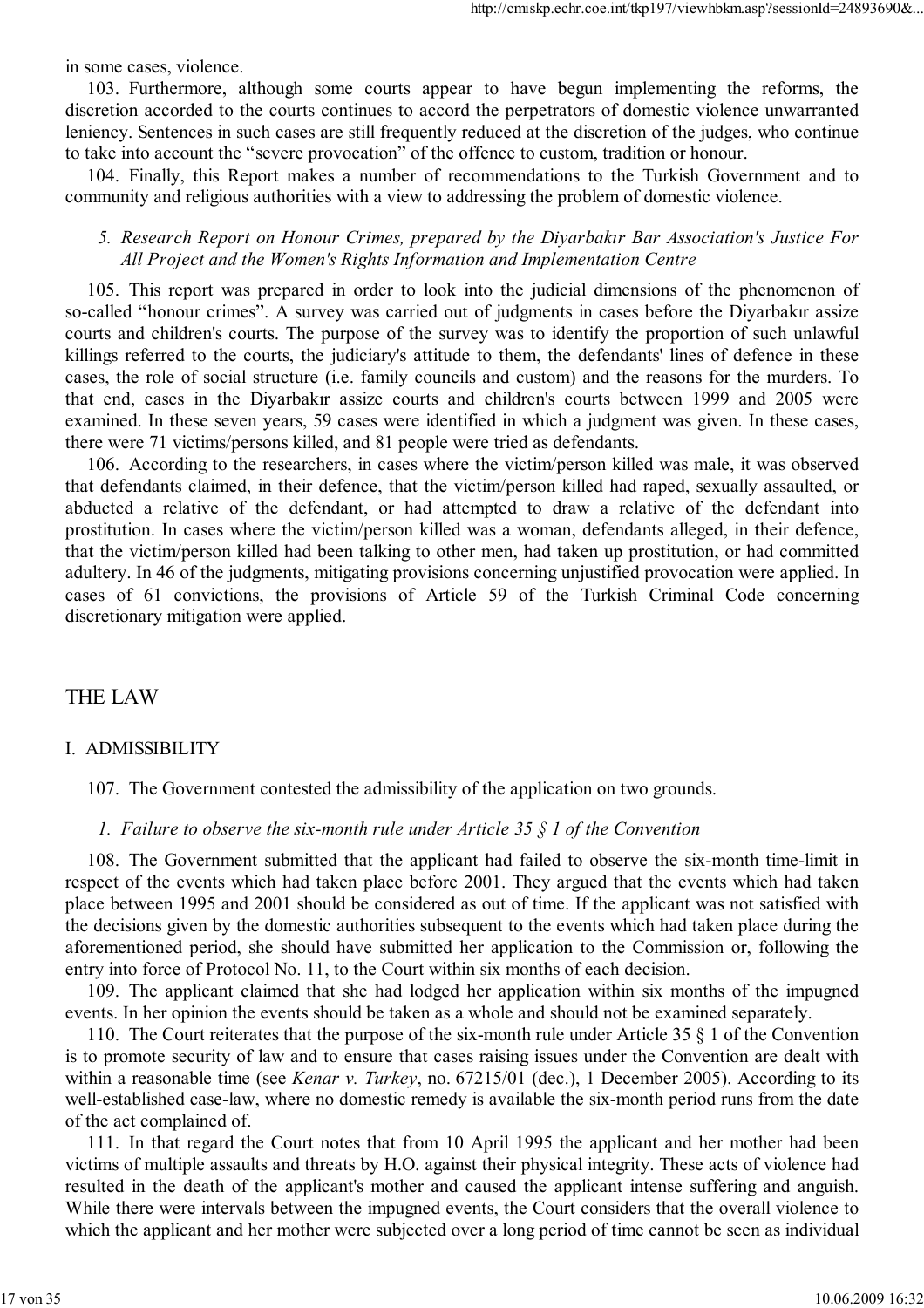and separate episodes and must therefore be considered together as a chain of connected events.

112. This being so, the Court notes that the applicant has submitted her application within six months of the killing of her mother by H.O., which event may be considered as the time that she became aware of the ineffectiveness of the remedies in domestic law, as a result of the authorities' failure to stop H.O. committing further violence. Given that these circumstances do not disclose any indication of a delay on the part of the applicant in introducing her application once it became apparent that no redress for her complaints was forthcoming, the Court considers that the relevant date for the purposes of the six-month time-limit should not be considered to be a date earlier than at least 13 March 2002 (see paragraph 54 above). In any event, the applicant's former husband had continued to issue threats against her life and well-being and, therefore, it cannot be said that the said pattern of violence has come to an end (see paragraphs 59-69 above).

113. In the specific context of this case, it follows that the applicant's complaints have been introduced within the six-month time-limit required by Article 35 § 1 of the Convention. The Court therefore dismisses the Government's preliminary objection in this regard.

### *2. Failure to exhaust domestic remedies*

114. The Government further contended that the applicant had failed to exhaust domestic remedies since she and her mother had withdrawn their complaints many times and had caused the termination of the criminal proceedings against the applicant. They maintained that the applicant had also not availed herself of the protection afforded by Law no. 4320 and that she had prevented the public prosecutor from applying to the family court, in that she had withdrawn her complaints. They submitted further that the applicant could have availed herself of the administrative and civil law remedies whose effectiveness had been recognised by the Court in previous cases (citing *Aytekin v. Turkey*, 23 September 1998, *Reports of Judgments and Decisions* 1998-VII). Finally, relying on the Court's judgments in the cases of *Ahmet Sadık v. Greece* (15 November 1996, § 34, *Reports* 1996-V) and *Cardot v. France* (19 March 1991, § 30, Series A no. 200), the Government claimed that the applicant had failed to raise, even in substance, her complaints of discrimination before the national authorities and that therefore these complaints should be declared inadmissible.

115. The applicant claimed that she had exhausted all available remedies in domestic law. She argued that the domestic remedies had proven to be ineffective given the failure of the authorities to protect her mother's life and to prevent her husband from inflicting ill-treatment on her and her mother. As regards the Government's reliance on Law no. 4320, to the effect that she had not availed herself of the remedies therein, the applicant noted that the said law had come into force on 14 January 1998, whereas a significant part of the events at issue had taken place prior to that date. Prior to the entry into force of Law no. 4320, there was no mechanism for protection against domestic violence. In any event, despite her numerous criminal complaints to the Chief Public Prosecutor's Office, none of the protective measures provided for in Law no. 4320 had been taken to protect the life and well-being of the applicant and her mother.

116. The Court observes that the main question with regard to the question of exhaustion of domestic remedies is whether the applicants have failed to make use of available remedies in domestic law, particularly those provided by Law no. 4320, and whether the domestic authorities were required to pursue the criminal proceedings against the applicant's husband despite the withdrawal of complaints by the victims. These questions are inextricably linked to the question of the effectiveness of the domestic remedies in providing sufficient safeguards for the applicant and her mother against domestic violence. Accordingly, the Court joins these questions to the merits and will examine them under Articles 2, 3 and 14 of the Convention (see, among other authorities, *Şemsi Önen v. Turkey*, no. 22876/93, § 77, 14 May 2002).

117. In view of the above, the Court notes that the application is not manifestly ill-founded within the meaning of Article 35 § 3 of the Convention. It further notes that it is not inadmissible on any other grounds. It must therefore be declared admissible.

## II. ALLEGED VIOLATION OF ARTICLE 2 OF THE CONVENTION

118. The applicant complained that the authorities had failed to safeguard the right to life of her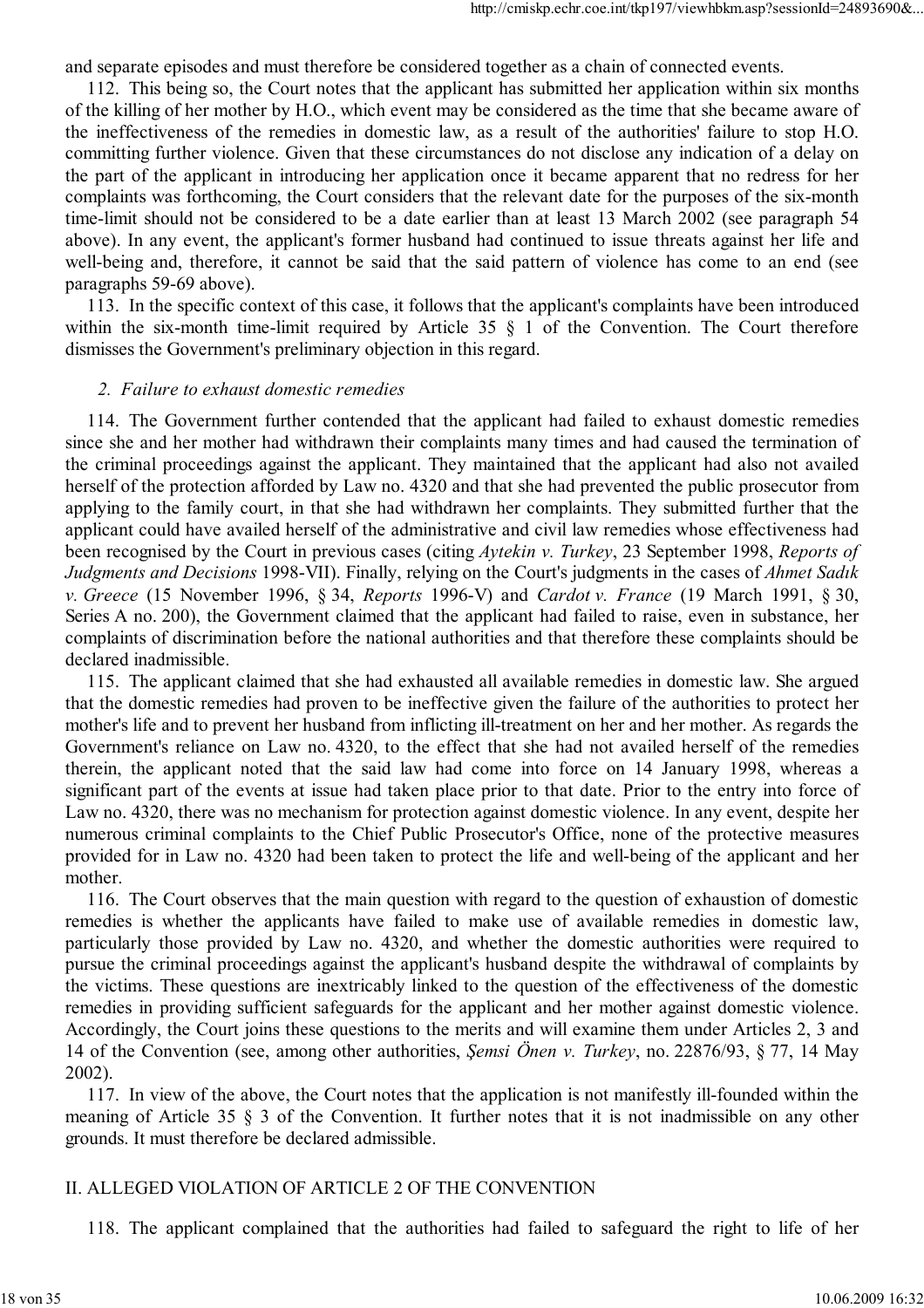mother, who had been killed by her husband, in violation of Article 2 of the Convention, which provides as relevant:

"1. Everyone's right to life shall be protected by law. No one shall be deprived of his life intentionally save in the execution of a sentence of a court following his conviction of a crime for which this penalty is provided by law..."

#### **A. Parties' submissions**

### *1. The applicant*

119. The applicant asserted at the outset that domestic violence was tolerated by the authorities and society and that the perpetrators of domestic violence enjoyed impunity. In this connection, she pointed out that, despite their numerous criminal complaints to the Diyarbakır Chief Public Prosecutor's Office, none of the protective measures provided for in Law no. 4320 had been taken to protect the life and well-being of herself and her mother. Conversely, on a number of occasions, the authorities had tried to persuade the applicant and her mother to abandon their complaints against H.O. The domestic authorities had remained totally passive in the face of death threats issued by H.O. and had left her and her mother to the mercy of their aggressor.

120. The applicant pointed out that by a petition dated 27 February 2002 her mother had applied to the Chief Public Prosecutor's Office and had informed the authorities of the death threats issued by H.O. However, the Public Prosecutor had done nothing to protect the life of the deceased. In the applicant's opinion, the fact that the authorities had not taken her mother's complaint seriously was a clear indication that domestic violence was tolerated by society and the national authorities.

121. The applicant also claimed that, although H.O. had been convicted of murder, the punishment imposed on him was not a deterrent and was considerably less than the normal sentence imposed for murder. The imposition of a lenient sentence had resulted from the fact that, in his defence submissions before the Assize Court, the accused had claimed to have killed her mother in order to protect his honour. It was the general practice of the criminal courts in Turkey to mitigate sentences in cases of "honour crimes". In cases concerning "honour crimes", the criminal courts imposed a very lenient punishment or no punishment at all on the perpetrators of such crimes.

### *2. The Government*

122. The Government stressed that the local authorities had provided immediate and tangible follow-up to the complaints lodged by the applicant and her mother. In this connection, subsequent to the filing of their complaints, the authorities had registered the complaints, conducted medical examinations, heard witnesses, conducted a survey of the scenes of the incidents and transmitted the complaints to the competent legal authorities. When necessary and depending on the gravity of the incident, the aggressor had been remanded in custody and had been convicted by the criminal courts. These proceedings had been carried out within the shortest time possible. The authorities had displayed diligence and were sensitive to the complaints, and no negligence had been shown.

123. However, by withdrawing their complaints, the applicant and her mother had prevented the authorities from pursuing criminal proceedings against H.O. and had thus contributed to the impunity enjoyed by the aggressor. In this regard, it did not appear from the case file that the applicant and her mother had withdrawn their complaints as a result of any pressure exerted on them either by H.O. or the public prosecutor in charge of the investigation. The pursuit of criminal proceedings against the aggressor was dependent on the complaints lodged or pursued by the applicant, since the criminal acts in question had not resulted in sickness or unfitness for work for ten days or more, within the meaning of Articles 456 § 4, 457 and 460 of the Criminal Code. Furthermore, in most cases the criminal courts had not convicted H.O. because the evidence against him was insufficient. Accordingly, the authorities could not be expected to separate the applicant and her husband and convict the latter while they were living together as a family, as this would amount to a breach of their rights under Article 8 of the Convention.

124. As regards the petition filed by the applicant's mother on 27 February 2002, the Government claimed that the content of this petition was no different to the previous ones and was of a general nature. There was no tangible fact or specific indication that her life was indeed in danger. In the petition the mother had failed to request any protection at all but she had merely requested a speedy examination of her complaint and the punishment of the applicant's husband. Nonetheless, subsequent to the receipt of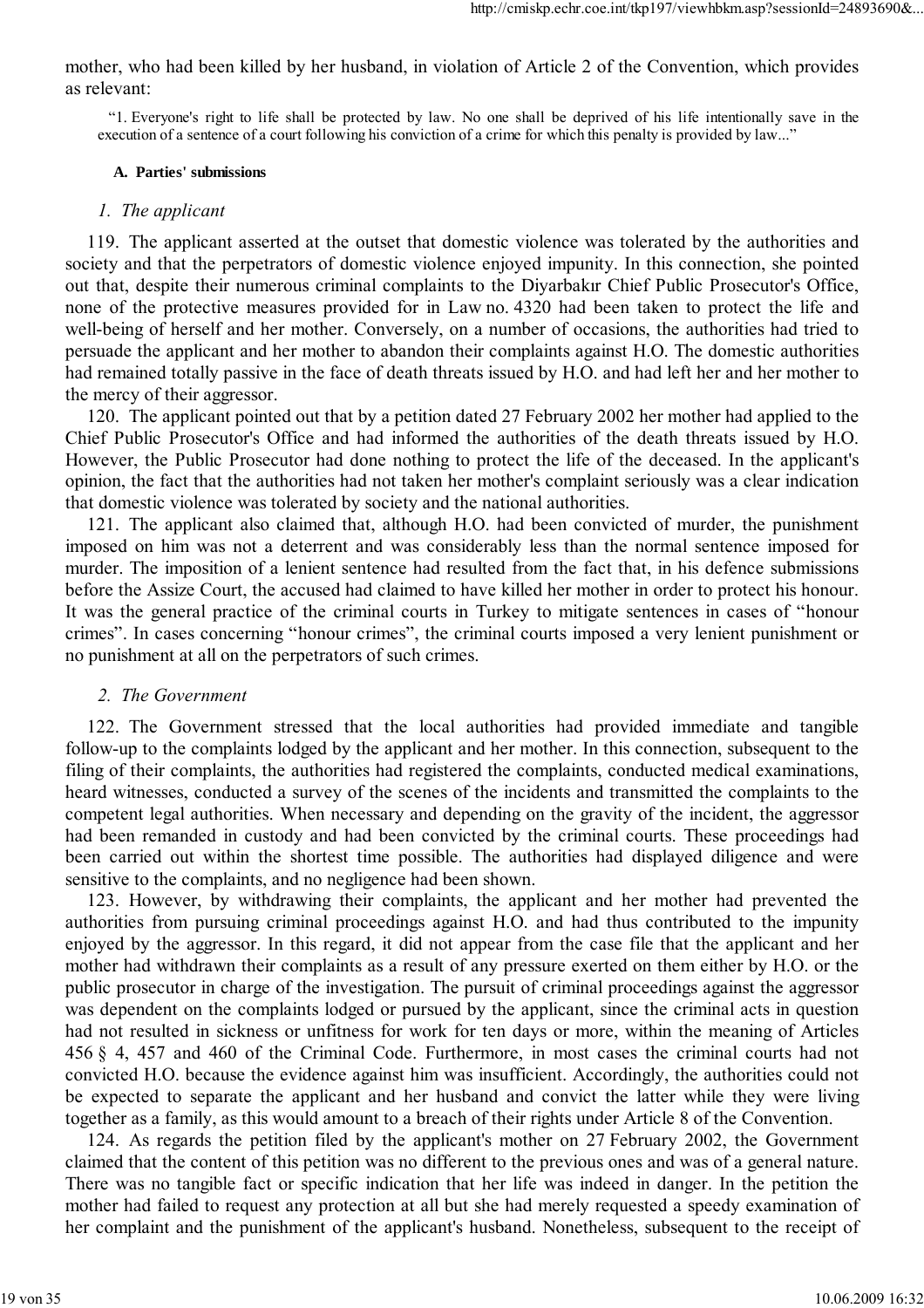the petition dated 27 February 2002, the authorities had registered the complaint and had held a hearing on 27 May 2002, which had been followed by other hearings. Finally, following the killing of the applicant's mother by H.O., the latter had been convicted and had received a heavy punishment.

## *3. Interights*

125. Referring to international practice, Interights submitted that where the national authorities failed to act with due diligence to prevent violence against women, including violence by private actors, or to investigate, prosecute and punish such violence, the State might be responsible for such acts. The *jus cogens* nature of the right to freedom from torture and the right to life required exemplary diligence on the part of the State with respect to investigation and prosecution of these acts.

126. In the context of domestic violence, victims were often intimidated or threatened into either not reporting the crime or withdrawing complaints. However, the responsibility to ensure accountability and guard against impunity lay with the State, not with the victim. International practice recognised that a broad range of interested persons, not just the victim, should be able to report and initiate an investigation into domestic violence. Further, international practice increasingly suggested that where there was sufficient evidence and it was considered in the public interest, prosecution of perpetrators of domestic violence should continue even when a victim withdrew her complaint. These developments indicated a trend away from requiring victim participation towards placing the responsibility for effective prosecution squarely on the State.

127. While a decision not to prosecute in a particular case would not necessarily be in breach of due diligence obligations, a law or practice which automatically paralysed a domestic violence investigation or prosecution where a victim withdrew her complaint would be. In respect of these obligations and with reference to the *Fatma Yıldırım v. Austria* decision of the CEDAW Committee (cited in the relevant international material section), it was submitted that the State had not only to ensure an appropriate legislative framework, but ensure effective implementation and enforcement practice.

## **B. The Court's assessment**

## *1. Alleged failure to protect the applicant's mother's life*

## **a) Relevant principles**

128. The Court reiterates that the first sentence of Article 2 § 1 enjoins the State not only to refrain from the intentional and unlawful taking of life, but also to take appropriate steps to safeguard the lives of those within its jurisdiction (see *L.C.B. v. the United Kingdom*, 9 June 1998, § 36, *Reports* 1998-III). This involves a primary duty on the State to secure the right to life by putting in place effective criminal-law provisions to deter the commission of offences against the person backed up by law-enforcement machinery for the prevention, suppression and punishment of breaches of such provisions. It also extends in appropriate circumstances to a positive obligation on the authorities to take preventive operational measures to protect an individual whose life is at risk from the criminal acts of another individual (see *Osman v. the United Kingdom*, 28 October 1998, § 115, *Reports* 1998-VIII, cited in *Kontrová v. Slovakia*, no. 7510/04, §49, ECHR 2007-... (extracts)).

129. Bearing in mind the difficulties in policing modern societies, the unpredictability of human conduct and the operational choices which must be made in terms of priorities and resources, the scope of the positive obligation must be interpreted in a way which does not impose an impossible or disproportionate burden on the authorities. Not every claimed risk to life, therefore, can entail for the authorities a Convention requirement to take operational measures to prevent that risk from materialising. For a positive obligation to arise, it must be established that the authorities knew or ought to have known at the time of the existence of a real and immediate risk to the life of an identified individual from the criminal acts of a third party and that they failed to take measures within the scope of their powers which, judged reasonably, might have been expected to avoid that risk. Another relevant consideration is the need to ensure that the police exercise their powers to control and prevent crime in a manner which fully respects the due process and other guarantees which legitimately place restraints on the scope of their action to investigate crime and bring offenders to justice, including the guarantees contained in Articles 5 and 8 of the Convention (see *Osman*, cited above § 116).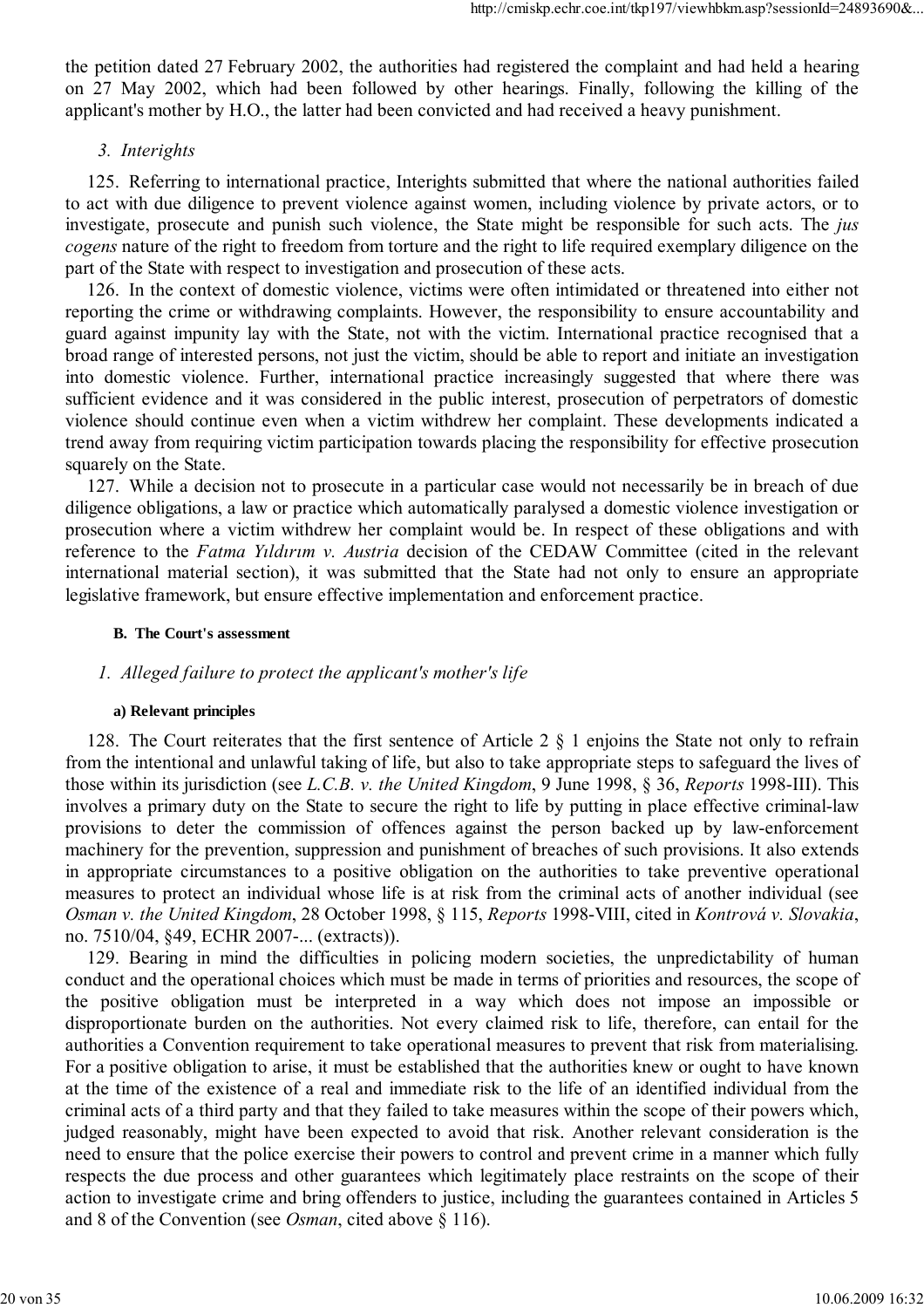130. In the opinion of the Court, where there is an allegation that the authorities have violated their positive obligation to protect the right to life in the context of their above-mentioned duty to prevent and suppress offences against the person, it must be established to its satisfaction that the authorities knew or ought to have known at the time of the existence of a real and immediate risk to the life of an identified individual or individuals from the criminal acts of a third party and that they failed to take measures within the scope of their powers which, judged reasonably, might have been expected to avoid that risk. Furthermore, having regard to the nature of the right protected by Article 2, a right fundamental in the scheme of the Convention, it is sufficient for an applicant to show that the authorities did not do all that could be reasonably expected of them to avoid a real and immediate risk to life of which they have or ought to have knowledge. This is a question which can only be answered in the light of all the circumstances of any particular case (Ibid.).

#### **b) Application of the above principles to the present case**

#### *i) Scope of the case*

131. On the above understanding, the Court will ascertain whether the national authorities have fulfilled their positive obligation to take preventive operational measures to protect the applicant's mother's right to life. In this connection, it must establish whether the authorities knew or ought to have known at the time of the existence of a real and immediate risk to the life of the applicant's mother from criminal acts by H.O. As it appears from the parties' submissions, a crucial question in the instant case is whether the local authorities displayed due diligence to prevent violence against the applicant and her mother, in particular by pursuing criminal or other appropriate preventive measures against H.O. despite the withdrawal of complaints by the victims.

132. However, before embarking upon these issues, the Court must stress that the issue of domestic violence, which can take various forms ranging from physical to psychological violence or verbal abuse, cannot be confined to the circumstances of the present case. It is a general problem which concerns all member States and which does not always surface since it often takes place within personal relationships or closed circuits and it is not only women who are affected. The Court acknowledges that men may also be the victims of domestic violence and, indeed, that children, too, are often casualties of the phenomenon, whether directly or indirectly. Accordingly, the Court will bear in mind the gravity of the problem at issue when examining the present case

#### *ii) Whether the local authorities could have foreseen a lethal attack from H.O.*

133. Turning to the circumstances of the case, the Court observes that the applicant and her husband, H.O., had a problematic relationship from the very beginning. As a result of disagreements, H.O. resorted to violence against the applicant and the applicant's mother therefore intervened in their relationship in order to protect her daughter. She thus became a target for H.O., who blamed her for being the cause of their problems (see paragraph 28 above). In this connection, the Court considers it important to highlight some events and the authorities' reaction:

(i) On 10 April 1995 H.O. and A.O. beat up the applicant and her mother, causing severe physical injuries, and threatened to kill them. Although the applicant and her mother initially filed a criminal complaint about this event, the criminal proceedings against H.O. and A.O. were terminated because the victims withdrew their complaints (see paragraphs 9-11 above);

(ii) On 11 April 1996 H.O. again beat the applicant, causing life-threatening injuries. H.O. was remanded in custody and a criminal prosecution was commenced against him for aggravated bodily harm. However, following the release of H.O., the applicant withdrew her complaint and the charges against H.O. were dropped (see paragraphs 13-19 above);

(iii) On 5 February 1998 H.O. assaulted the applicant and her mother using a knife. All three were severely injured and the public prosecutor decided not to prosecute anyone on the ground that there was insufficient evidence (see paragraphs 20 and 21 above);

(iv) On 4 March 1998 H.O. ran his car into the applicant and her mother. Both victims suffered severe injuries, and the medical reports indicated that the applicant was unfit for work for seven days and that her mother's injuries were life-threatening. Subsequent to this incident, the victims asked the public prosecutor's office to take protective measures in view of the death threats issued by H.O., and the applicant initiated divorce proceedings. The police investigation into the victims' allegations of death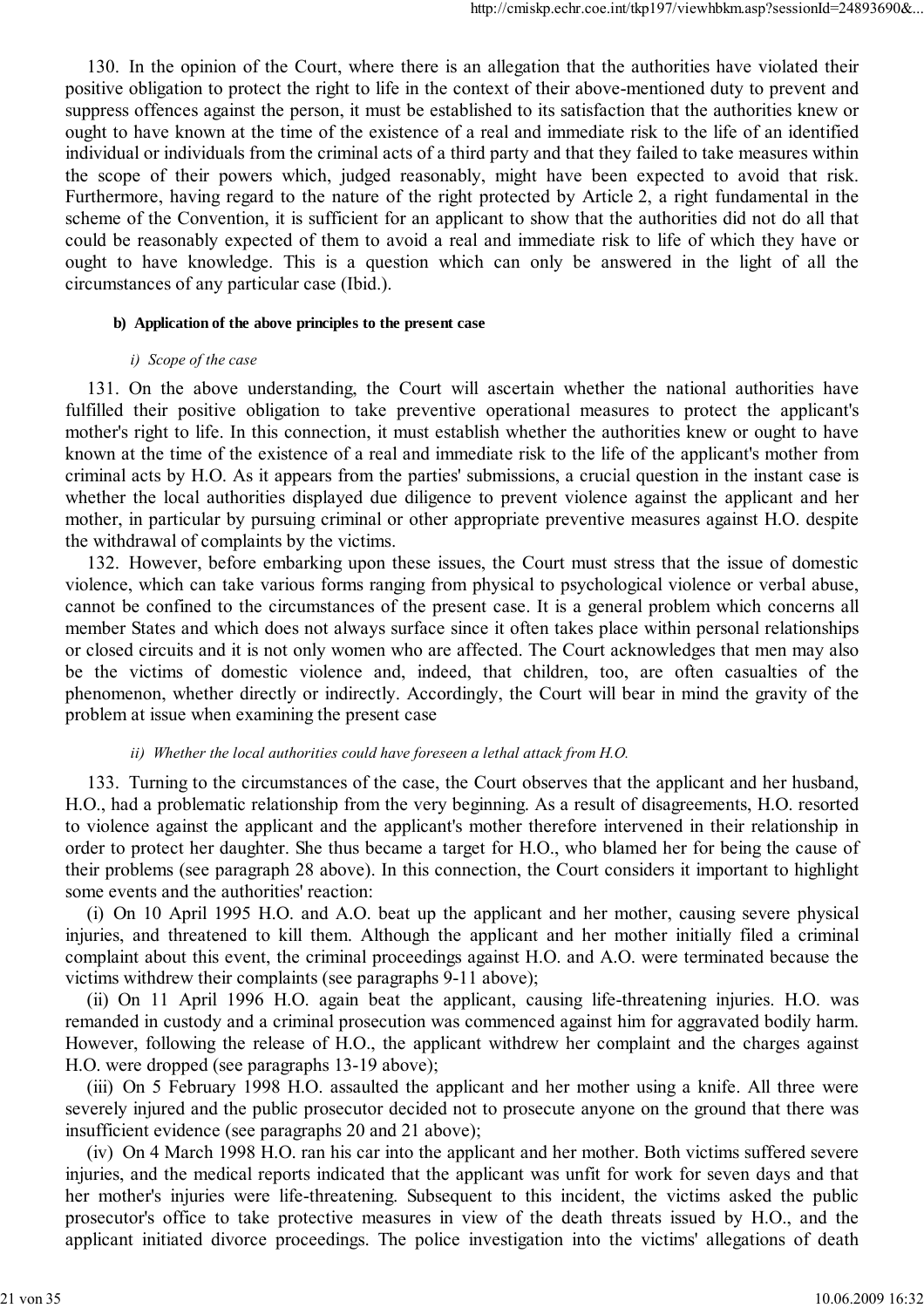threats concluded that both parties had threatened each other and that the applicant's mother had made such allegations in order to separate her daughter from H.O. for the purpose of revenge, and had also "wasted" the security forces' time. Criminal proceedings were instituted against H.O. for issuing death threats and attempted murder, but following H.O.'s release from custody (see paragraph 31 above) the applicant and her mother again withdrew their complaints. This time, although the prosecuting authorities dropped the charges against H.O. for issuing death threats and hitting the applicant, the Diyarbakır Assize Court convicted him for causing injuries to the mother and sentenced him to three months' imprisonment, which sentence was later commuted to a fine (see paragraphs 23-36 above);

(v) On 29 October 2001 H.O. stabbed the applicant seven times following her visit to her mother. H.O. surrendered to the police claiming that he had attacked his wife in the course of a fight caused by his mother-in-law's interference with their marriage. After taking H.O.'s statements the police officers released him. However, the applicant's mother applied to the Chief Public Prosecutor's Office seeking the detention of H.O., and also claimed that she and her daughter had had to withdraw their complaints in the past because of death threats and pressure by H.O. As a result H.O. was convicted of knife assault and sentenced to a fine (see paragraphs 37-44 above);

(vi) On 14 November 2001 H.O. threatened the applicant but the prosecuting authorities did not press charges for lack of concrete evidence (see paragraphs 45 and 46 above);

(vii) On 19 November 2001 the applicant's mother filed a petition with the local public prosecutor's office, complaining about the ongoing death threats and harassment by H.O., who had been carrying weapons. Again the police took statements from H.O. and released him, but the Public Prosecutor pressed charges against him for making death threats (see paragraphs 47-49).

(viii) Later, on 27 February 2002, the applicant's mother applied to the public prosecutor's office, informing him that H.O.'s threats had intensified and that their lives were in immediate danger. She therefore asked the police to take action against H.O. The police took statements from H.O. and the Magistrate's Court questioned him about the allegations only after the killing of the applicant's mother. H.O. denied the allegations and claimed that he did not wish his wife to visit her mother, who was living an immoral life (see paragraphs 51-52 above).

134. In view of the above events, it appears that there was an escalating violence against the applicant and her mother by H.O. The crimes committed by H.O. were sufficiently serious to warrant preventive measures and there was a continuing threat to the health and safety of the victims. When examining the history of the relationship, it was obvious that the perpetrator had a record of domestic violence and there was therefore a significant risk of further violence.

135. Furthermore, the victims' situations were also known to the authorities and the mother had submitted a petition to the Diyarbakır Chief Public Prosecutor's Office, stating that her life was in immediate danger and requesting the police to take action against H.O. However, the authorities' reaction to the applicant's mother's request was limited to taking statements from H.O. about the mother's allegations. Approximately two weeks after this request, on 11 March 2002, he killed the applicant's mother (see paragraph 54).

136. Having regard to the foregoing, the Court finds that the local authorities could have foreseen a lethal attack by H.O. While the Court cannot conclude with certainty that matters would have turned out differently and that the killing would not have occurred if the authorities had acted otherwise, it recalls that a failure to take reasonable measures which could have had a real prospect of altering the outcome or mitigating the harm is sufficient to engage the responsibility of the State (see *E. and Others v. the United Kingdom*, no. 33218/96, § 99). Therefore the Court will next examine to what extent the authorities took measures to prevent the killing of the applicant's mother.

### *iii) Whether the authorities displayed due diligence to prevent the killing of the applicant's mother*

137. The Government claimed that each time the prosecuting authorities commenced criminal proceedings against H.O., they had to terminate those proceedings, in accordance with the domestic law, because the applicant and her mother withdrew their complaints. In their opinion, any further interference by the authorities would have amounted to a breach of the victims' Article 8 rights. The applicant explained that she and her mother had had to withdraw their complaints because of death threats and pressure exerted by H.O.

138. The Court notes at the outset that there seems to be no general consensus among States Parties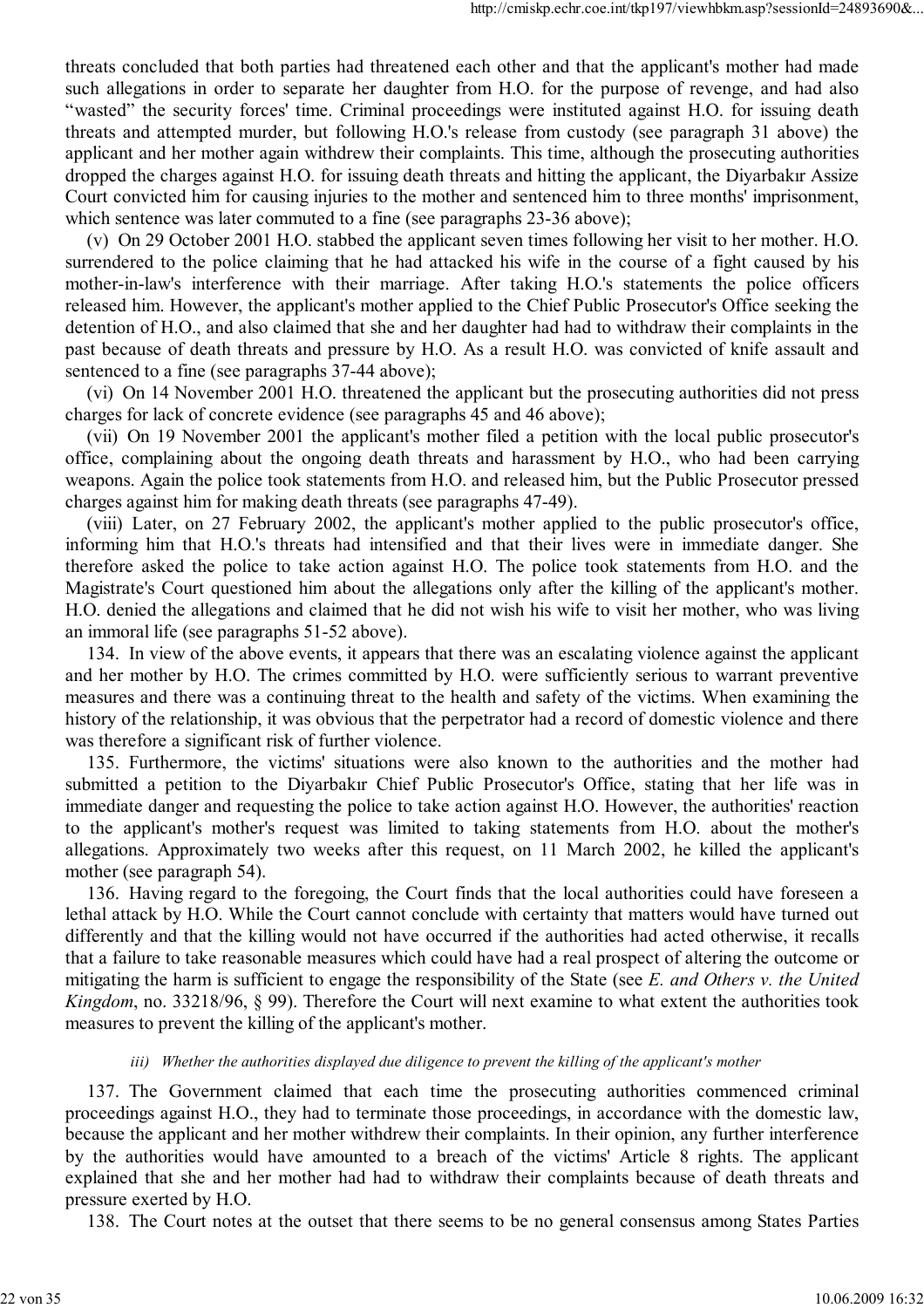regarding the pursuance of the criminal prosecution against perpetrators of domestic violence when the victim withdraws her complaints (see paragraphs 87 and 88 above). Nevertheless, there appears to be an acknowledgement of the duty on the part of the authorities to strike a balance between a victim's Article 2, Article 3 or Article 8 rights in deciding on a course of action. In this connection, having examined the practices in the member States (see paragraph 89 above), the Court observes that there are certain factors that can be taken into account in deciding to pursue the prosecution:

- the seriousness of the offence;

- whether the victim's injuries are physical or psychological;

- if the defendant used a weapon;

- if the defendant has made any threats since the attack;

- if the defendant planned the attack;

- the effect (including psychological) on any children living in the household; the chances of the defendant offending again;

- the continuing threat to the health and safety of the victim or anyone else who was, or could become, involved;

- the current state of the victim's relationship with the defendant; the effect on that relationship of continuing with the prosecution against the victim's wishes;

- the history of the relationship, particularly if there had been any other violence in the past;

- and the defendant's criminal history, particularly any previous violence.

139. It can be inferred from this practice that the more serious the offence or the greater the risk of further offences, the more likely that the prosecution should continue in the public interest, even if victims withdraw their complaints.

140. As regards the Government's argument that any attempt by the authorities to separate the applicant and her husband would have amounted to a breach of their right to family life, and bearing in mind that under Turkish law there is no requirement to pursue the prosecution in cases where the victim withdraws her complaint and did not suffer injuries which renders her unfit for work for ten or more days, the Court will now examine whether the local authorities struck a proper balance between the victim's Article 2 and Article 8 rights.

141. In this connection, the Court notes that H.O. resorted to violence from the very beginning of his relationship with the applicant. On many instances both the applicant and her mother suffered physical injuries and were subjected to psychological pressure, given the anguish and fear. For some assaults H.O. used lethal weapons, such as a knife or a shotgun, and he constantly issued death threats against the applicant and her mother. Having regard to the circumstances of the killing of the applicant's mother, it may also be stated that H.O. had planned the attack, since he had been carrying a knife and a gun and had been wandering around the victim's house on occasions prior to the attack (see paragraphs 47 and 54 above).

142. The applicant's mother became a target as a result of her perceived involvement in the couple's relationship, and the couple's children can also be considered as victims on account of the psychological effects of the ongoing violence in the family home. As noted above, in the instant case, further violence was not only possible but even foreseeable, given the violent behaviour and criminal record of H.O., his continuing threat to the health and safety of the victims and the history of violence in the relationship (see paragraphs 10, 13, 23, 37, 45, 47 and 51 above).

143. In the Court's opinion, it does not appear that the local authorities sufficiently considered the above factors when repeatedly deciding to discontinue the criminal proceedings against H.O. Instead, they seem to have given exclusive weight to the need to refrain from interfering in what they perceived to be a "family matter" (see paragraph 123 above). Moreover, there is no indication that the authorities considered the motives behind the withdrawal of the complaints. This is despite the applicant's mother's indication to the Diyarbakır Public Prosecutor that she and her daughter had withdrawn their complaints because of the death threats issued and pressure exerted on them by H.O. (see paragraph 39 above). It is also striking that the victims withdrew their complaints when H.O. was at liberty or following his release from custody (see paragraphs 9-12, 17-19, 31 and 35 above).

144. As regards the Government's argument that any further interference by the national authorities would have amounted to a breach of the victims' rights under Article 8 of the Convention, the Court recalls its ruling in a similar case of domestic violence (see *Bevacqua and S. v. Bulgaria*, no. 71127/01,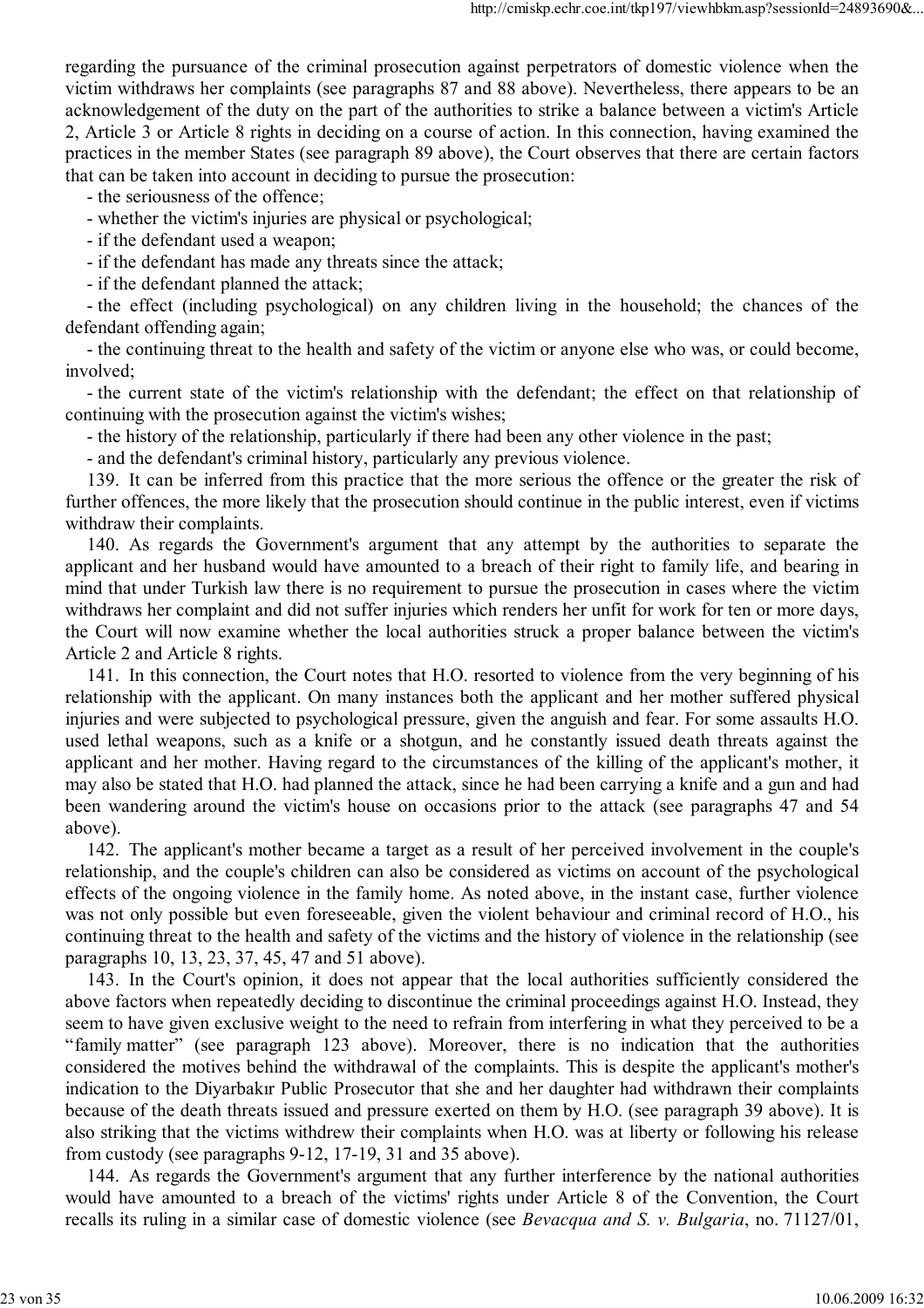§ 83, 12 June 2008), where it held that the authorities' view that no assistance was required as the dispute concerned a "private matter" was incompatible with their positive obligations to secure the enjoyment of the applicants' rights. Moreover, the Court reiterates that, in some instances, the national authorities' interference with the private or family life of the individuals might be necessary in order to protect the health and rights of others or to prevent commission of criminal acts (see, *K.A. and A.D. v. Belgium*, no. 42758/98 and 45558/99, § 81, 17 February 2005). The seriousness of the risk to the applicant's mother rendered such intervention by the authorities necessary in the present case.

145. However, the Court regrets to note that the criminal investigations in the instant case were strictly dependent on the pursuance of complaints by the applicant and her mother on account of the domestic law provisions in force at the relevant time; i.e. Articles 456 § 4, 457 and 460 of the now defunct Criminal Code, which prevented the prosecuting authorities to pursue the criminal investigations because the criminal acts in question had not resulted in sickness or unfitness for work for ten days or more (see paragraph 70 above). It observes that the application of the aforementioned provisions and the cumulative failure of the domestic authorities to pursue criminal proceedings against H.O. deprived the applicant's mother of the protection of her life and safety. In other words, the legislative framework then in force, particularly the minimum ten days' sickness unfitness requirement, fell short of the requirements inherent in the State's positive obligations to establish and apply effectively a system punishing all forms of domestic violence and providing sufficient safeguards for the victims. The Court thus considers that, bearing in mind the seriousness of the crimes committed by H.O. in the past, the prosecuting authorities should have been able to pursue the proceedings as a matter of public interest, regardless of the victims' withdrawal of complaints (see in this respect Recommendation Rec(2002)5 of the Committee of the Ministers, §§ 80-82 above).

146. The legislative framework preventing effective protection for victims of domestic violence aside, the Court must also consider whether the local authorities displayed due diligence to protect the right to life of the applicant's mother in other respects.

147. In this connection, the Court notes that despite the deceased's complaint that H.O. had been harassing her, invading her privacy by wandering around her property and carrying knives and guns (see paragraph 47 above), the police and prosecuting authorities failed either to place H.O. in detention or to take other appropriate action in respect of the allegation that he had a shotgun and had made violent threats with it (see *Kontrová*, cited above, § 53). While the Government argued that there was no tangible evidence that the applicant's mother's life was in imminent danger, the Court observes that it is not in fact apparent that the authorities assessed the threat posed by H.O. and concluded that his detention was a disproportionate step in the circumstances; rather the authorities failed to address the issues at all. In any event, the Court would underline that in domestic violence cases perpetrators' rights cannot supersede victims' human rights to life and to physical and mental integrity (see the *Fatma Yıldırım v. Austria* and *A.T. v. Hungary* decisions of the CEDAW Committee, both cited above, §§ 12.1.5 and 9.3, respectively).

148. Furthermore, in the light of the State's positive obligation to take preventive operational measures to protect an individual whose life is at risk, it might have been expected that the authorities, faced with a suspect known to have a criminal record of perpetrating violent attacks, would take special measures consonant with the gravity of the situation with a view to protecting the applicant's mother. To that end, the local public prosecutor or the judge at the Magistrate's Court could have ordered on his/her initiative one or more of the protective measures enumerated under sections 1 and 2 of Law no. 4320 (see paragraph 70 above). They could also have issued an injunction with the effect of banning H.O. from contacting, communicating with or approaching the applicant's mother or entering defined areas (see in this respect Recommendation Rec(2002)5 of the Committee of the Ministers, § 82 above). On the contrary, in response to the applicant's mother's repeated requests for protection, the police and the Magistrate's Court merely took statements from H.O. and released him (see paragraphs 47-52 above). While the authorities remained passive for almost two weeks apart from taking statements, H.O. shot dead the applicant's mother.

149. In these circumstances, the Court concludes that the national authorities cannot be considered to have displayed due diligence. They therefore failed in their positive obligation to protect the right to life of the applicant's mother within the meaning of Article 2 of the Convention.

*2) The effectiveness of the criminal investigation into the killing of the applicant's mother*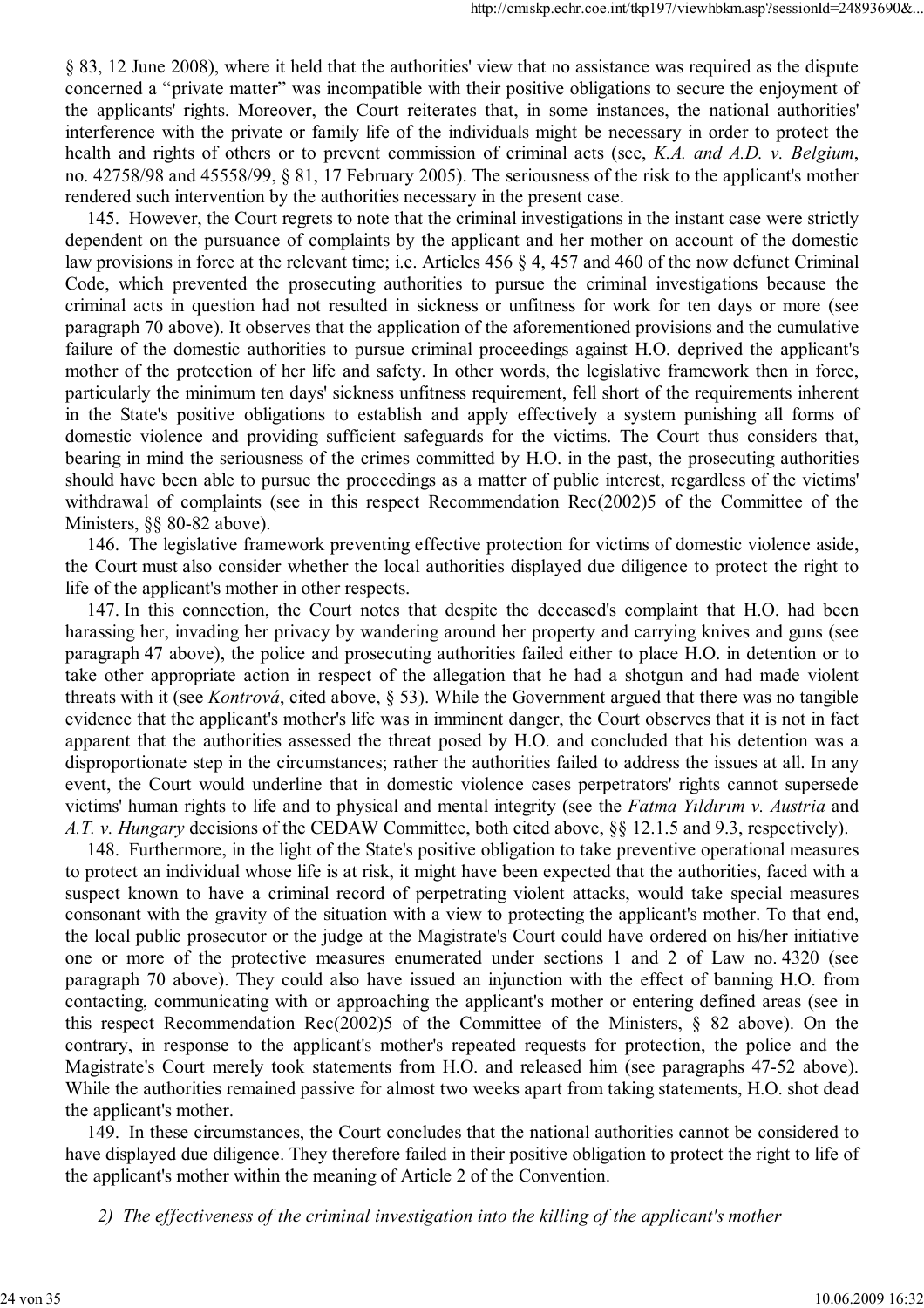150. The Court reiterates that the positive obligations laid down in the first sentence of Article 2 of the Convention also require by implication that an efficient and independent judicial system should be set in place by which the cause of a murder can be established and the guilty parties punished (see, *mutatis mutandis*, *Calvelli and Ciglio v. Italy*, [GC], no. 32967/96, ECHR 2002, § 51). The essential purpose of such investigation is to secure the effective implementation of the domestic laws which protect the right to life and, in those cases involving State agents or bodies, to ensure their accountability for deaths occurring under their responsibility (see *Paul and Audrey Edwards*, cited above, §§ 69 and 71). A requirement of promptness and reasonable expedition is implicit in the context of an effective investigation within the meaning of Article 2 of the Convention (see *Yaşa v. Turkey*, 2 September 1998, §§ 102-104, *Reports* 1998-VI; *Çakıcı v. Turkey* [GC], no. 23657/94, §§ 80-87 and 106, ECHR 1999-IV). It must be accepted that there may be obstacles or difficulties which prevent progress in an investigation in a particular situation. However, a prompt response by the authorities in investigating a use of lethal force may generally be regarded as essential in maintaining public confidence in their adherence to the rule of law and in preventing any appearance of tolerance of unlawful acts (see *Avşar v. Turkey*, no. 25657/94, § 395, ECHR 2001-VII (extracts)).

151. The Court notes that a comprehensive investigation has indeed been carried out by the authorities into the circumstances surrounding the killing of the applicant's mother. However, although H.O. was tried and convicted of murder and illegal possession of a firearm by the Diyarbakır Assize Court, the proceedings are still pending before the Court of Cassation (see paragraphs 57 and 58 above). Accordingly, the criminal proceedings in question, which have already lasted more than six years, cannot be described as a prompt response by the authorities in investigating an intentional killing where the perpetrator had already confessed to the crime.

### *3) Conclusion*

152. In the light of the foregoing, the Court considers that the above-mentioned failures rendered recourse to criminal and civil remedies equally ineffective in the circumstances. It accordingly dismisses the Government's preliminary objection (see paragraph 114 above) based on non-exhaustion of these remedies.

153. Moreover, the Court concludes that the criminal-law system, as applied in the instant case, did not have an adequate deterrent effect capable of ensuring the effective prevention of the unlawful acts committed by H.O. The obstacles resulting from the legislation and failure to use the means available undermined the deterrent effect of the judicial system in place and the role it was required to play in preventing a violation of the applicant's mother's right to life as enshrined in Article 2 of the Convention. The Court reiterates in this connection that, once the situation has been brought to their attention, the national authorities cannot rely on the victim's attitude for their failure to take adequate measures which could prevent the likelihood of an aggressor carrying out his threats against the physical integrity of the victim (see *Osman v. the United Kingdom*, cited above, § 116). There has therefore been a violation of Article 2 of the Convention.

## III. ALLEGED VIOLATION OF ARTICLE 3 OF THE CONVENTION

154. The applicant complained that she had been subjected to violence, injury and death threats several times but that the authorities were negligent towards her situation, which caused her pain and fear in violation of Article 3 of the Convention, which provides:

"No one shall be subjected to torture or to inhuman or degrading treatment or punishment."

#### **A. Parties' submissions**

155. The applicant alleged that the injuries and anguish she had suffered as a result of the violence inflicted upon her by her husband had amounted to torture within the meaning of Article 3 of the Convention. Despite the ongoing violence and her repeated requests for help, however, the authorities had failed to protect her from her husband. It was as though the violence had been inflicted under state supervision. The insensitivity and tolerance shown by the authorities in the face of domestic violence had made her feel debased, hopeless and vulnerable.

156. The Government argued that the applicant's withdrawal of complaints and her failure to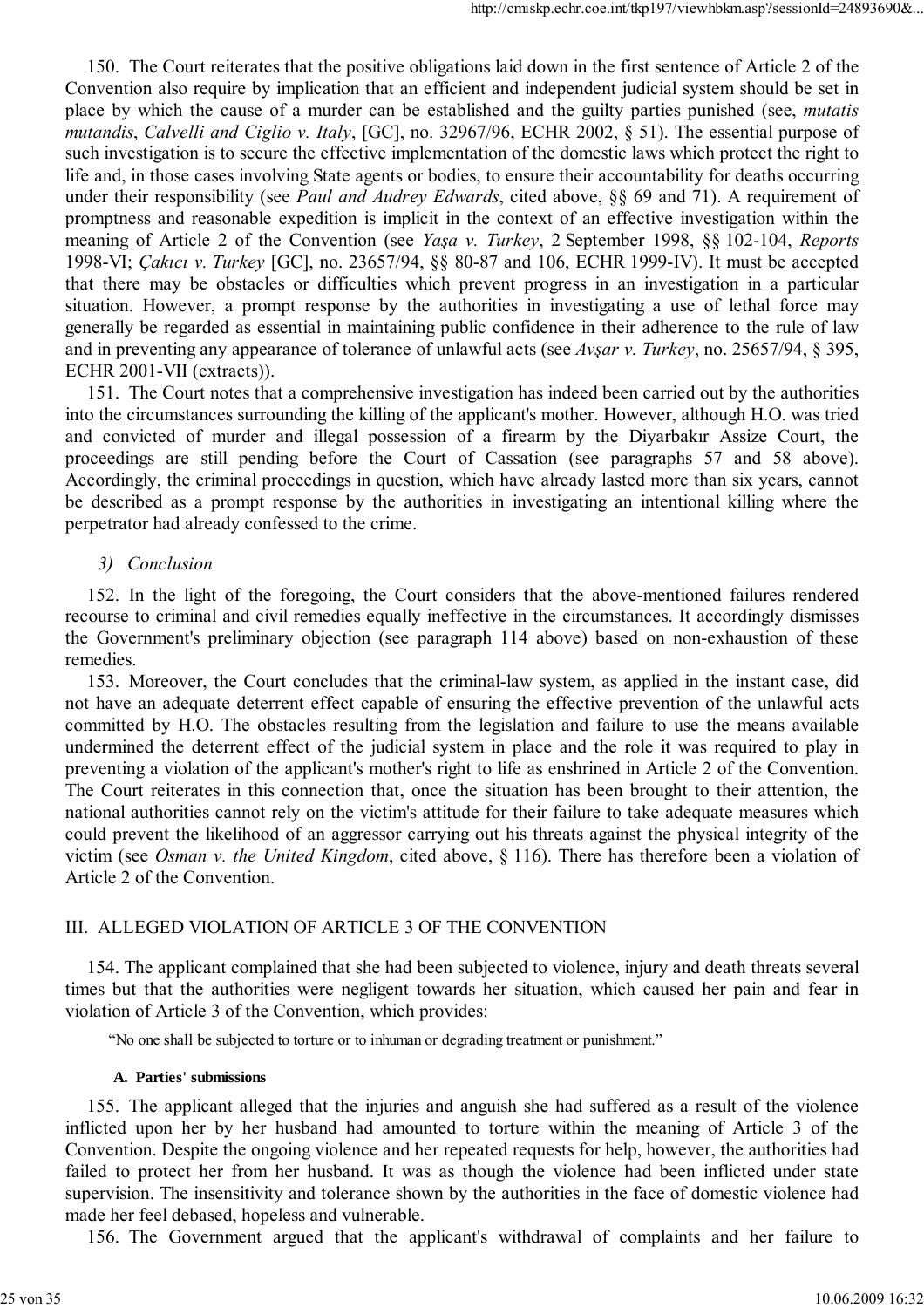cooperate with the authorities had prevented the prosecuting authorities from pursuing the criminal proceedings against her husband. They further claimed that, in addition to the available remedies under Law no. 4320, the applicant could have sought shelter in one of the guest houses set up to protect women with the co-operation of public institutions and non-governmental organisations. In this respect, the applicant could have petitioned the Directorate of Social Services and Child protection Agency for admission to one of the guest houses. The addresses of these guesthouses were secret and they were protected by the authorities.

157. Interights maintained that States were required to take reasonable steps to act immediately to stop ill-treatment, whether by public or private actors, of which they have known or ought to have known. Given the opaque nature of domestic violence and the particular vulnerability of women who are too often frightened to report such violence, it is submitted that a heightened degree of vigilance is required of the State.

#### **B. The Court's assessment**

## *1. Applicable principles*

158. The Court reiterates that ill-treatment must attain a minimum level of severity if it is to fall within the scope of Article 3. The assessment of this minimum is relative: it depends on all the circumstances of the case, such as the nature and context of the treatment, its duration, its physical and mental effects and, in some instances, the sex, age and state of health of the victim (see *Costello-Roberts v. the United Kingdom*, 25 March 1993, § 30, Series A no. 247-C).

159. As regards the question whether the State could be held responsible, under Article 3, for the ill-treatment inflicted on persons by non-state actors, the Court recalls that the obligation on the High Contracting Parties under Article 1 of the Convention to secure to everyone within their jurisdiction the rights and freedoms defined in the Convention, taken together with Article 3, requires States to take measures designed to ensure that individuals within their jurisdiction are not subjected to torture or inhuman or degrading treatment or punishment, including such ill-treatment administered by private individuals (see, *mutatis mutandis*, *H.L.R. v. France*, 29 April 1997, § 40, *Reports* 1997-III). Children and other vulnerable individuals, in particular, are entitled to State protection, in the form of effective deterrence, against such serious breaches of personal integrity (see *A. v. the United Kingdom*, 23 September 1998, § 22, *Reports* 1998-VI).

## *2. Application of the above principles to the case*

160. The Court considers that the applicant may be considered to fall within the group of "vulnerable individuals" entitled to State protection (see, *A. v. the United Kingdom*, cited above, § 22). In this connection, it notes the violence suffered by the applicant in the past, the threats issued by H.O. following his release from prison and her fear of further violence as well as her social background, namely the vulnerable situation of women in south-east Turkey.

161. The Court observes also that the violence suffered by the applicant, in the form of physical injuries and psychological pressure, were sufficiently serious to amount to ill-treatment within the meaning of Article 3 of the Convention.

162. Therefore, the Court must next determine whether the national authorities have taken all reasonable measures to prevent the recurrence of violent attacks against the applicant's physical integrity.

163. In carrying out this scrutiny, and bearing in mind that the Court provides final authoritative interpretation of the rights and freedoms defined in Section I of the Convention, the Court will consider whether the national authorities have sufficiently taken into account the principles flowing from its judgments on similar issues, even when they concern other States.

164. Furthermore, in interpreting the provisions of the Convention and the scope of the State's obligations in specific cases (see, *mutatis mutandis*, *Demir and Baykara v. Turkey* [GC], no. 34503/97, §§ 85 and 86, 12 November 2008) the Court will also look for any consensus and common values emerging from the practices of European States and specialised international instruments, such as the CEDAW, as well as giving heed to the evolution of norms and principles in international law through other developments such as the Belém do Pará Convention, which specifically sets out States' duties relating to the eradication of gender-based violence.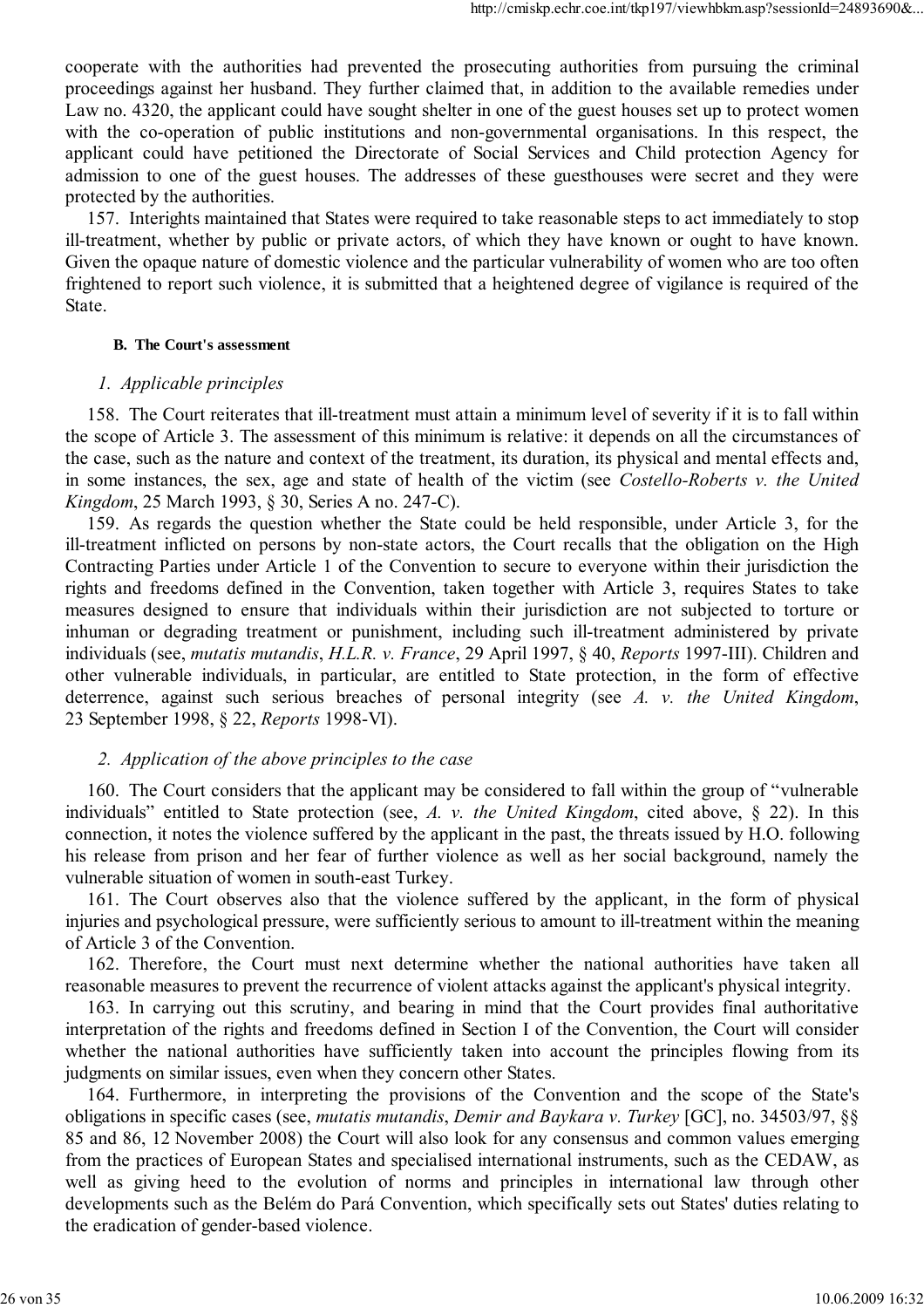165. Nevertheless, it is not the Court's role to replace the national authorities and to choose in their stead from among the wide range of possible measures that could be taken to secure compliance with their positive obligations under Article 3 of the Convention (see, *mutatis mutandis*, *Bevacqua and S. v. Bulgaria*, cited above, § 82). Moreover, under Article 19 of the Convention and under the principle that the Convention is intended to guarantee not theoretical or illusory, but practical and effective rights, the Court has to ensure that a State's obligation to protect the rights of those under its jurisdiction is adequately discharged (see *Nikolova and Velichkova v. Bulgaria*, no. 7888/03, § 61, 20 December 2007).

166. Turning to its examination of the facts, the Court notes that the local authorities, namely the police and public prosecutors, did not remain totally passive. After each incident involving violence, the applicant was taken for medical examination and criminal proceedings were instituted against her husband. The police and prosecuting authorities questioned H.O. in relation to his criminal acts, placed him in detention on two occasions, indicted him for issuing death threats and inflicting actual bodily harm and, subsequent to his conviction for stabbing the applicant seven times, sentenced him to pay a fine (see paragraphs 13, 24 and 44 above).

167. However, none of these measures were sufficient to stop H.O. from perpetrating further violence. In this respect, the Government blamed the applicant for withdrawing her complaints and failing to cooperate with the authorities, which prevented the latter from continuing the criminal proceedings against H.O., pursuant to the domestic law provisions requiring the active involvement of the victim (see paragraph 70 above).

168. The Court reiterates its opinion in respect of the complaint under Article 2, namely that the legislative framework should have enabled the prosecuting authorities to pursue the criminal investigations against H.O. despite the withdrawal of complaints by the applicant on the basis that the violence committed by H.O. was sufficiently serious to warrant prosecution and that there was a constant threat to the applicant's physical integrity (see paragraphs 137-148 above).

169. However, it cannot be said that the local authorities displayed the required diligence to prevent the recurrence of violent attacks against the applicant, since the applicant's husband perpetrated them without hindrance and with impunity to the detriment of the rights recognised by the Convention (see, *mutatis mutandis*, *Maria da Penha v. Brazil*, cited above, §§ 42-44). By way of example, the Court notes that, following the first major incident (see paragraphs 9 and 10), H.O. again beat the applicant severely, causing her injuries which were sufficient to endanger her life, but he was released pending trial "considering the nature of the offence and the fact that the applicant had regained full health". The proceedings were ultimately discontinued because the applicant withdrew her complaints (see paragraphs 13 and 19 above). Again, although H.O. assaulted the applicant and her mother using a knife and caused them severe injuries, the prosecuting authorities terminated the proceedings without conducting any meaningful investigation (see paragraphs 20 and 21 above). Likewise, H.O. ran his car into the applicant and her mother, this time causing injuries to the former and life-threatening injuries to the latter. He spent only 25 days in prison and received a fine for inflicting serious injuries on the applicant's mother (see paragraphs 23-36 above). Finally, the Court was particularly struck by the Diyarbakır Magistrate's Court's decision to impose merely a small fine, which could be paid by instalments, on H.O. as punishment for stabbing the applicant seven times (see paragraphs 37 and 44).

170. In the light of the foregoing, the Court considers that the response to the conduct of the applicant's former husband was manifestly inadequate to the gravity of the offences in question (see, *mutatis mutandis*, *Ali and Ayşe Duran v. Turkey*, no. 42942/02, § 54, 8 April 2008). It therefore observes that the judicial decisions in this case reveal a lack of efficacy and a certain degree of tolerance, and had no noticeable preventive or deterrent effect on the conduct of H.O.

171. As regards the Government's assertion that, in addition to the available remedies under Law no. 4320, the applicant could have sought shelter in one of the guest houses set up to protect women, the Court notes that until 14 January 1998 – the date on which Law no. 4320 entered into force – Turkish law did not provide for specific administrative and policing measures designed to protect vulnerable persons against domestic violence. Even after that date, it does not appear that the domestic authorities effectively applied the measures and sanctions provided by that Law with a view to protecting the applicant against her husband. Taking into account the overall amount of violence perpetrated by H.O., the prosecutor's office ought to have applied on its own motion the measures contained in Law no. 4320, without expecting a specific request to be made by the applicant for the implementation of that law.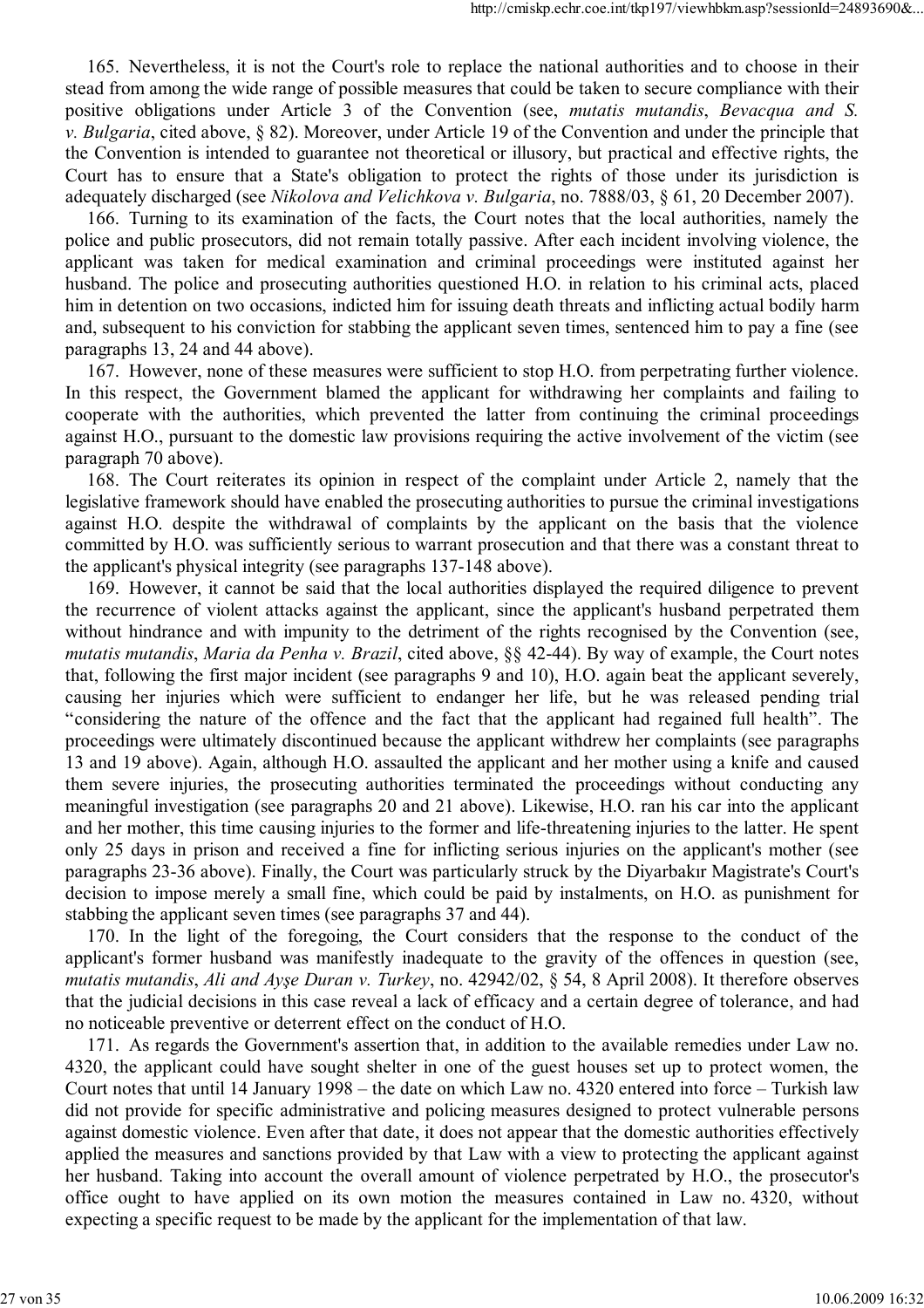172. This being said, even assuming that the applicant had been admitted to one of the guest houses, as suggested by the Government, the Court notes that this would only be a temporary solution. Furthermore, it has not been suggested that there was any official arrangement to provide for the security of the victims staying in those houses.

173. Finally, the Court notes with grave concern that the violence suffered by the applicant had not come to an end and that the authorities had continued to display inaction. In this connection, the Court points out that, immediately after his release from prison, H.O. again issued threats against the physical integrity of the applicant (see paragraph 59 above). Despite the applicant's petition of 15 April 2008 requesting the prosecuting authorities to take measures for her protection, nothing was done until after the Court requested the Government to provide information about the measures that have been taken by their authorities. Following this request, on the instructions of the Ministry of Justice, the Diyarbakır Public Prosecutor questioned H.O. about the death threats issued by him and took statements from the applicant's current boyfriend (see paragraphs 60-67 above).

174. The applicant's legal representative again informed the Court that the applicant's life was in immediate danger, given the authorities' continuous failure to take sufficient measures to protect her client (see paragraph 68 above). It appears that following the transmission of this complaint and the Court's request for an explanation in this respect, the local authorities have now put in place specific measures to ensure the protection of the applicant (see paragraph 69 above).

175. Having regard to the overall ineffectiveness of the remedies suggested by the Government in respect of the complaints under Article 3, the Court dismisses the Government's objection of non-exhaustion of domestic remedies.

176. The Court concludes that there has been a violation of Article 3 of the Convention as a result of the State authorities' failure to take protective measures in the form of effective deterrence against serious breaches of the applicant's personal integrity by her husband.

## IV. ALLEGED VIOLATION OF ARTICLE 14 READ IN CONJUNCTION WITH ARTICLES 2 AND 3 OF THE CONVENTION

177. The applicant complained under Article 14, in conjunction with Articles 2 and 3 of the Convention, that she and her mother had been discriminated against on the basis of their gender. Article 14 of the Convention provides:

"The enjoyment of the rights and freedoms set forth in [the] Convention shall be secured without discrimination on any ground such as sex, race, colour, language, religion, political or other opinion, national or social origin, association with a national minority, property, birth or other status."

#### **A. The parties' submissions**

### *1. The applicant*

178. The applicant alleged that the domestic law of the respondent State was discriminatory and insufficient to protect women, since a woman's life was treated as inferior in the name of family unity. The former Civil Code, which was in force at the relevant time, contained numerous provisions distinguishing between men and women, such as the husband being the head of the family, his wishes taking precedence as the representative of the family union, etc. The then Criminal Code also treated women as second-class citizens. A woman was viewed primarily as the property of society and of the male within the family. The most important indicator of this was that sexual offences were included in the section entitled "Crimes Relating to General Morality and Family Order", whereas in fact sexual offences against women are direct attacks on a woman's personal rights and freedoms. It was because of this perception that the Criminal Code imposed lighter sentences on persons who had murdered their wives for reasons of family honour. The fact that H.O. received a sentence of 15 years is a consequence of that classification in the Criminal Code.

179. Despite the reforms carried out by the Government in the areas of the Civil Code and Criminal Code in 2002 and 2004 respectively, domestic violence inflicted by men is still tolerated and impunity is granted to the aggressors by judicial and administrative bodies. The applicant and her mother had been victims of violations of Articles 2, 3, 6 and 13 merely because of the fact that they were women. In this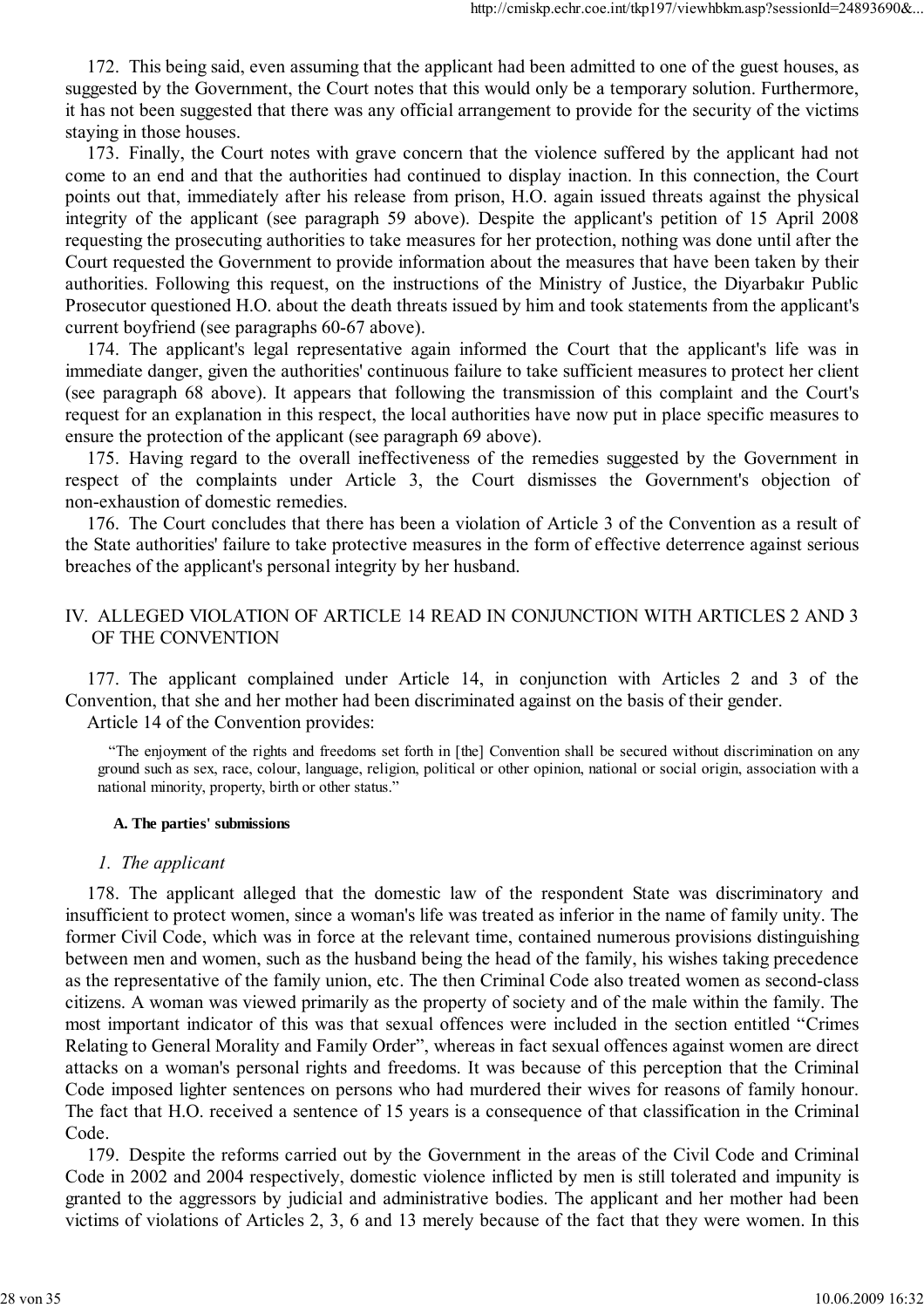connection, the applicant drew the Court's attention to the improbability of any men being a victim of similar violations.

### *2. The Government*

180. The Government averred that there was no gender discrimination in the instant case, since the violence in question was mutual. Furthermore, it cannot be claimed that there was institutionalised discrimination resulting from the criminal or family laws or from judicial and administrative practice. Nor could it be argued that the domestic law contained any formal and explicit distinction between men and women. It had not been proven that the domestic authorities had not protected the right to life of the applicant because she was a woman.

181. The Government further noted that subsequent to the reforms carried out in 2002 and 2004, namely revision of certain provisions of the Civil Code and the adoption of a new Criminal Code, and the entry into force of Law no. 4320, Turkish law provided for sufficient guarantees, meeting international standards, for the protection of women against domestic violence. The Government concluded that this complaint should be declared inadmissible for failure to exhaust domestic remedies or as being manifestly ill-founded since these allegations had never been brought to the attention of the domestic authorities and, in any event, were devoid of substance.

## *3. Interights*

182. Interights submitted that the failure of the State to protect against domestic violence would be tantamount to failing in its obligation to provide equal protection of the law based on sex. They further noted that there was increasing recognition internationally – both within the United Nations and Inter-American systems – that violence against women was a form of unlawful discrimination.

## **B. The Court's assessment**

## *1. The relevant principles*

183. In its recent ruling in the case *D.H. and Others v. Czech Republic* ([GC], no. 57325/00, 13 November 2007, §§ 175-180) the Court laid down the following principles on the issue of discrimination:

"175. The Court has established in its case-law that discrimination means treating differently, without an objective and reasonable justification, persons in relevantly similar situations (*Willis v. the United Kingdom*, no. 36042/97, § 48, ECHR 2002-IV; and *Okpisz v. Germany*, no. 59140/00, § 33, 25 October 2005). ... It has also accepted that a general policy or measure that has disproportionately prejudicial effects on a particular group may be considered discriminatory notwithstanding that it is not specifically aimed at that group (see *Hugh Jordan v. the United Kingdom*, no. 24746/94, § 154, 4 May 2001; and *Hoogendijk v. the Netherlands* (dec.), no. 58461/00, 6 January 2005), and that discrimination potentially contrary to the Convention may result from a *de facto* situation (see *Zarb Adami v. Malta*, no. 17209/02, § 76, ECHR 2006-...)....

177. As to the burden of proof in this sphere, the Court has established that once the applicant has shown a difference in treatment, it is for the Government to show that it was justified (see, among other authorities, *Chassagnou and Others v. France* [GC], nos. 25088/94, 28331/95 and 28443/95, §§ 91-92, ECHR 1999-III; and *Timishev*, cited above, § 57).

178.. As regards the question of what constitutes prima facie evidence capable of shifting the burden of proof on to the respondent State, the Court stated in *Nachova and Others* (cited above, § 147) that in proceedings before it there are no procedural barriers to the admissibility of evidence or pre-determined formulae for its assessment. The Court adopts the conclusions that are, in its view, supported by the free evaluation of all evidence, including such inferences as may flow from the facts and the parties' submissions. According to its established case-law, proof may follow from the coexistence of sufficiently strong, clear and concordant inferences or of similar unrebutted presumptions of fact. Moreover, the level of persuasion necessary for reaching a particular conclusion and, in this connection, the distribution of the burden of proof are intrinsically linked to the specificity of the facts, the nature of the allegation made and the Convention right at stake.

179.. The Court has also recognised that Convention proceedings do not in all cases lend themselves to a rigorous application of the principle *affirmanti incumbit probatio* (he who alleges something must prove that allegation – *Aktaş v. Turkey (extracts)*, no. 24351/94, § 272, ECHR 2003-V). In certain circumstances, where the events in issue lie wholly, or in large part, within the exclusive knowledge of the authorities, the burden of proof may be regarded as resting on the authorities to provide a satisfactory and convincing explanation (see *Salman v. Turkey* [GC], no. 21986/93, § 100, ECHR 2000-VII; and *Anguelova v. Bulgaria*, no. 38361/97, § 111, ECHR 2002-IV). In the case of *Nachova and Others*, cited above, § 157), the Court did not rule out requiring a respondent Government to disprove an arguable allegation of discrimination in certain cases, even though it considered that it would be difficult to do so in that particular case, in which the allegation was that an act of violence had been motivated by racial prejudice. It noted in that connection that in the legal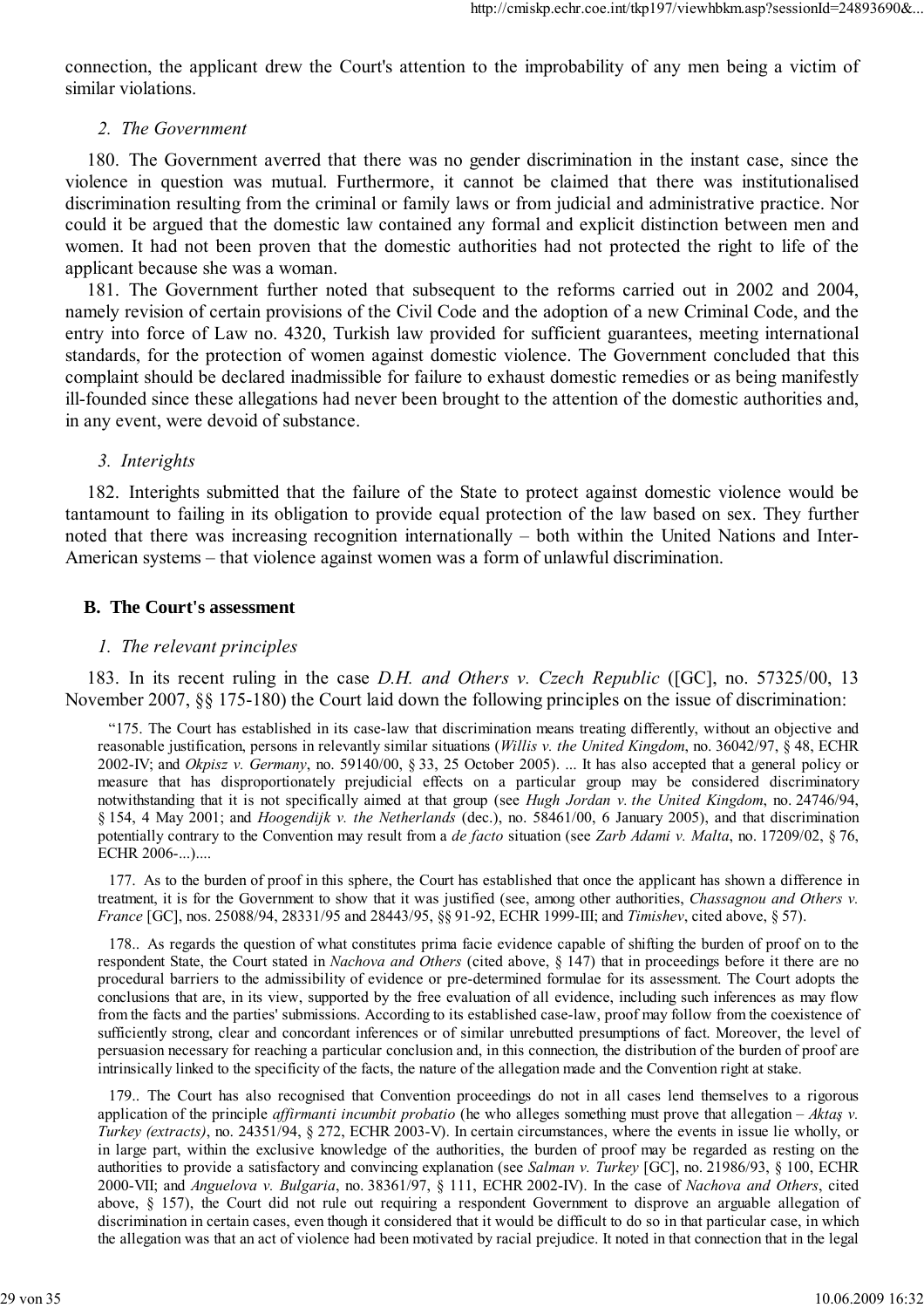systems of many countries proof of the discriminatory effect of a policy, decision or practice would dispense with the need to prove intent in respect of alleged discrimination in employment or in the provision of services.

180. As to whether statistics can constitute evidence, the Court has in the past stated that statistics could not in themselves disclose a practice which could be classified as discriminatory (*Hugh Jordan*, cited above, § 154). However, in more recent cases on the question of discrimination in which the applicants alleged a difference in the effect of a general measure or *de facto* situation (*Hoogendijk*, cited above; and *Zarb Adami*, cited above, §§ 77-78), the Court relied extensively on statistics produced by the parties to establish a difference in treatment between two groups (men and women) in similar situations.

Thus, in the *Hoogendijk* decision the Court stated: "[W]here an applicant is able to show, on the basis of undisputed official statistics, the existence of a prima facie indication that a specific rule – although formulated in a neutral manner – in fact affects a clearly higher percentage of women than men, it is for the respondent Government to show that this is the result of objective factors unrelated to any discrimination on grounds of sex. If the onus of demonstrating that a difference in impact for men and women is not in practice discriminatory does not shift to the respondent Government, it will be in practice extremely difficult for applicants to prove indirect discrimination."

#### *2. Application of the above principles to the facts of the present case*

#### **a. The meaning of discrimination in the context of domestic violence**

184. The Court notes at the outset that when it considers the object and purpose of the Convention provisions, it also takes into account the international-law background to the legal question before it. Being made up of a set of rules and principles that are accepted by the vast majority of States, the common international or domestic law standards of European States reflect a reality that the Court cannot disregard when it is called upon to clarify the scope of a Convention provision that more conventional means of interpretation have not enabled it to establish with a sufficient degree of certainty (see *Saadi v. Italy* [GC], no. 37201/06, § 63, ECHR 2008-..., cited in *Demir and Baykara*, cited above, § 76).

185. In this connection, when considering the definition and scope of discrimination against women, in addition to the more general meaning of discrimination as determined in its case-law (see paragraph 183 above), the Court has to have regard to the provisions of more specialised legal instruments and the decisions of international legal bodies on the question of violence against women.

186. In that context, the CEDAW defines discrimination against women under Article 1 as "... any distinction, exclusion or restriction made on the basis of sex which has the effect or purpose of impairing or nullifying the recognition, enjoyment or exercise by women, irrespective of their marital status, on a basis of equality of men and women, of human rights and fundamental freedoms in the political, economic, social, cultural, civil or any other field."

187. The CEDAW Committee has reiterated that violence against women, including domestic violence is a form of discrimination against women (see paragraph 74 above).

188. The United Nations Commission on Human Rights expressly recognised the nexus between gender-based violence and discrimination by stressing in resolution 2003/45 that "all forms of violence against women occur within the context of *de jure* and *de facto* discrimination against women and the lower status accorded to women in society and are exacerbated by the obstacles women often face in seeking remedies from the State."

189. Furthermore, the Belém do Pará Convention, which is so far the only regional multilateral human rights treaty to deal solely with violence against women, describes the right of every woman to be free from violence as encompassing, among others, the right to be free from all forms of discrimination.

190. Finally, the Inter-American Commission also characterised violence against women as a form of discrimination owing to the State's failure to exercise due diligence to prevent and investigate a domestic violence complaint (see *Maria da Penha v. Brazil*, cited above, § 80).

191. It transpires from the above-mentioned rules and decisions that the State's failure to protect women against domestic violence breaches their right to equal protection of the law and that this failure does not need to be intentional.

#### **b. The approach to domestic violence in Turkey**

192. The Court observes that although the Turkish law then in force did not make explicit distinction between men and women in the enjoyment of rights and freedoms, it needed to be brought into line with international standards in respect of the status of women in a democratic and pluralistic society. Like the CEDAW Committee (see the Concluding Comments at §§ 12-21), the Court welcomes the reforms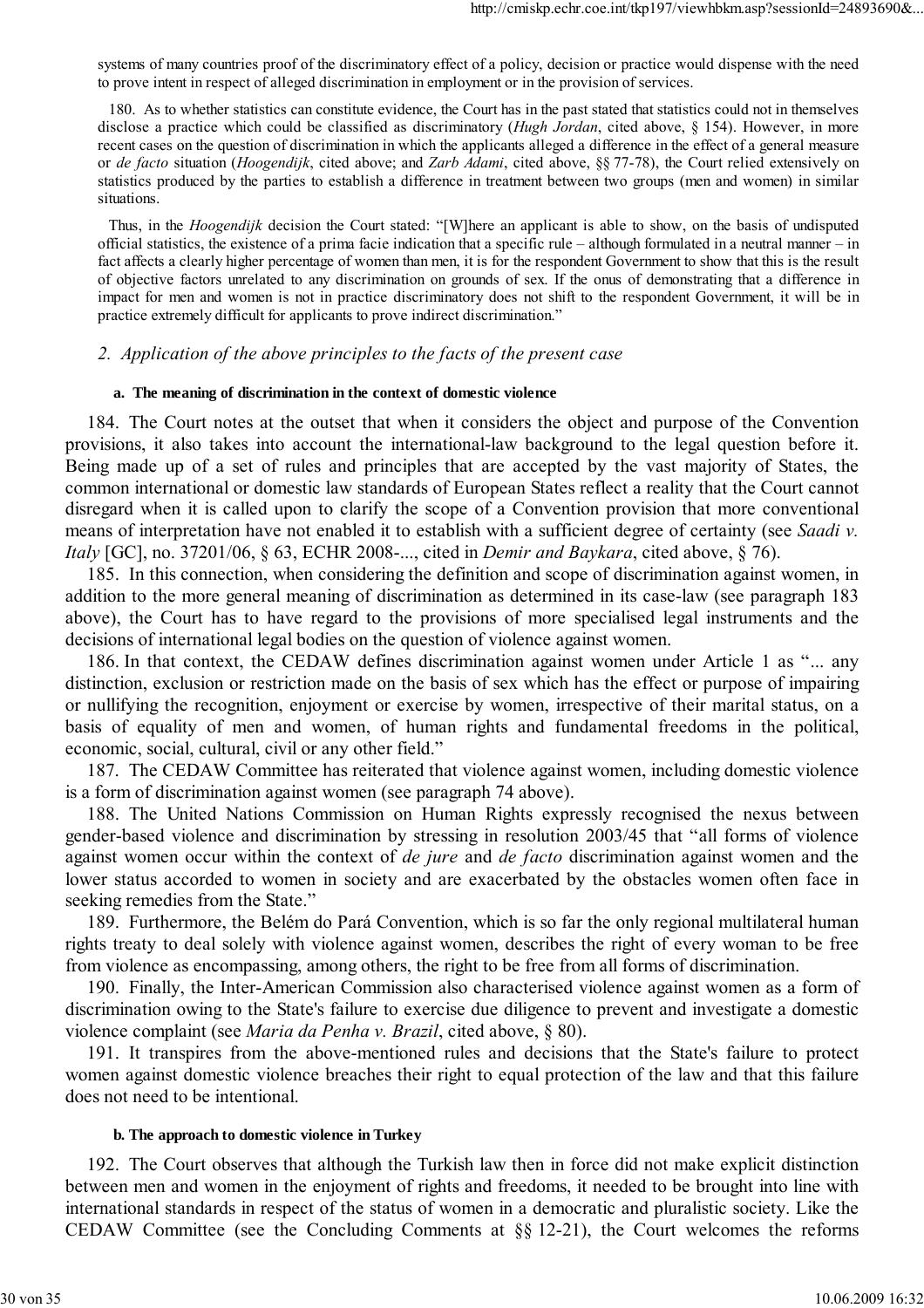carried out by the Government, particularly the adoption of Law no. 4320 which provides for specific measures for protection against domestic violence. It thus appears that the alleged discrimination at issue was not based on the legislation *per se* but rather resulted from the general attitude of the local authorities, such as the manner in which the women were treated at police stations when they reported domestic violence and judicial passivity in providing effective protection to victims. The Court notes that the Turkish Government have already recognised these difficulties in practice when discussing the issue before the CEDAW Committee (Ibid).

193. In that regard, the Court notes that the applicant produced reports and statistics prepared by two leading NGOs, the Diyarbakır Bar Association and Amnesty International, with a view to demonstrating discrimination against women (see paragraphs 91-104 above). Bearing in mind that the findings and conclusions reached in these reports have not been challenged by the Government at any stage of the proceedings, the Court will consider them together with its own findings in the instant case (see *Hoogendijk*, cited above; and *Zarb Adami*, cited above, §§ 77-78).

194. Having examined these reports, the Court finds that the highest number of reported victims of domestic violence is in Diyarbakır, where the applicant lived at the relevant time, and that the victims were all women who suffered mostly physical violence. The great majority of these women were of Kurdish origin, illiterate or of a low level of education and generally without any independent source of income (see paragraph 98 above).

195. Furthermore, there appear to be serious problems in the implementation of Law no. 4320, which was relied on by the Government as one of the remedies for women facing domestic violence. The research conducted by the aforementioned organisations indicates that when victims report domestic violence to police stations, police officers do not investigate their complaints but seek to assume the role of mediator by trying to convince the victims to return home and drop their complaint. In this connection, police officers consider the problem as a "family matter with which they cannot interfere" (see paragraphs 92, 96 and 102 above).

196. It also transpires from these reports that there are unreasonable delays in issuing injunctions by the courts, under Law no. 4320, because the courts treat them as a form of divorce action and not as an urgent action. Delays are also frequent when it comes to serving injunctions on the aggressors, given the negative attitude of the police officers (see paragraphs 91-93, 95 and 101 above). Moreover, the perpetrators of domestic violence do not seem to receive dissuasive punishments, because the courts mitigate sentences on the grounds of custom, tradition or honour (see paragraphs 103 and 106 above).

197. As a result of these problems, the aforementioned reports suggest that domestic violence is tolerated by the authorities and that the remedies indicated by the Government do not function effectively. Similar findings and concerns were expressed by the CEDAW Committee when it noted "the persistence of violence against women, including domestic violence, in Turkey" and called upon the respondent State to intensify its efforts to prevent and combat violence against women. It further underlined the need to fully implement and carefully monitor the effectiveness of the Law on the Protection of the Family, and of related policies in order to prevent violence against women, to provide protection and support services to the victims, and punish and rehabilitate offenders (see the Concluding Comments, § 28).

198. In the light of the foregoing, the Court considers that the applicant has been able to show, supported by unchallenged statistical information, the existence of a prima facie indication that the domestic violence affected mainly women and that the general and discriminatory judicial passivity in Turkey created a climate that was conducive to domestic violence.

#### **c. Whether the applicant and her mother have been discriminated against on account of the authorities' failure to provide equal protection of law**

199. The Court has established that the criminal-law system, as operated in the instant case, did not have an adequate deterrent effect capable of ensuring the effective prevention of unlawful acts by H.O. against the personal integrity of the applicant and her mother and thus violated their rights under Articles 2 and 3 of the Convention.

200. Bearing in mind its finding above that the general and discriminatory judicial passivity in Turkey, albeit unintentional, mainly affected women, the Court considers that the violence suffered by the applicant and her mother may be regarded as gender-based violence which is a form of discrimination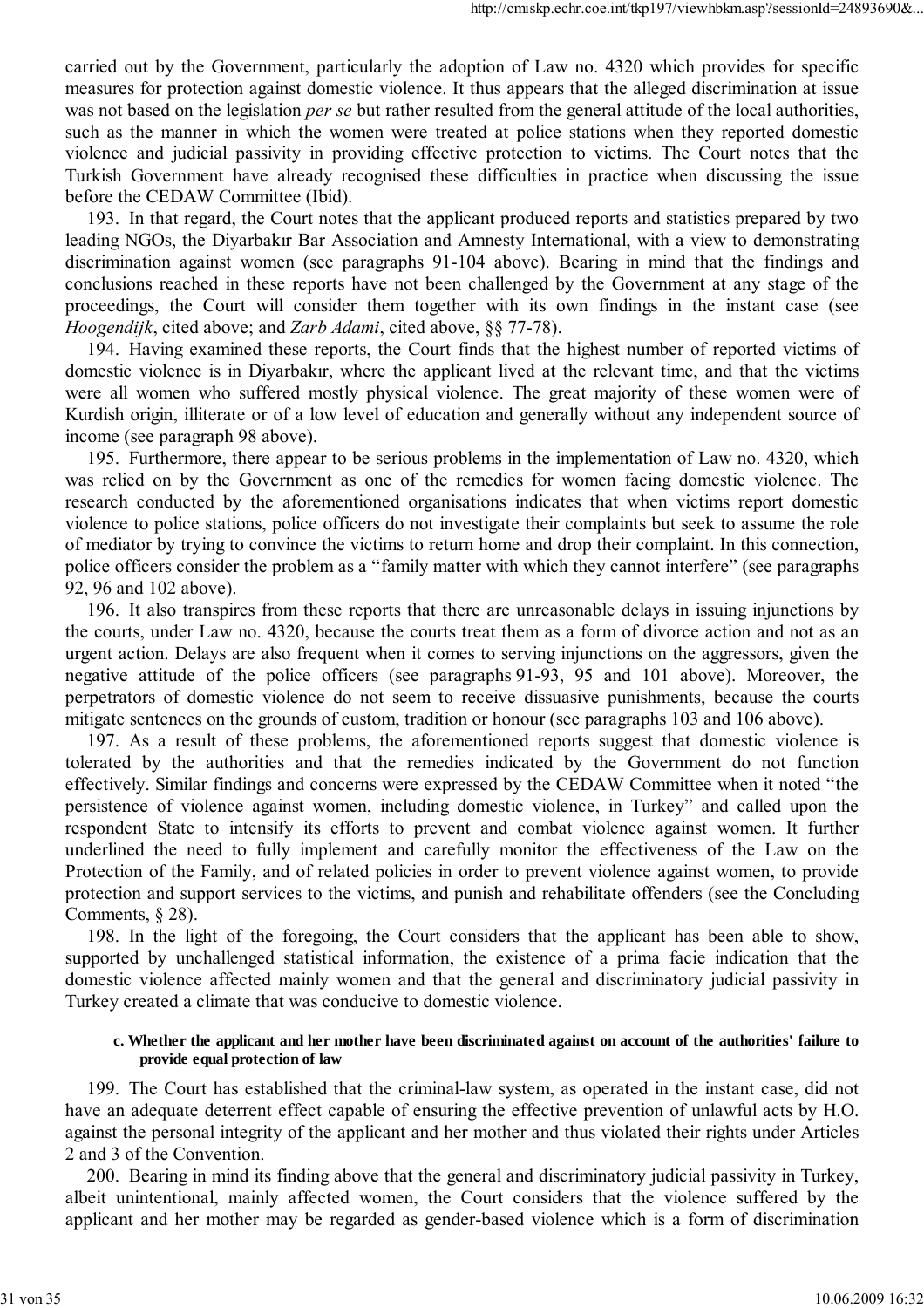against women. Despite the reforms carried out by the Government in recent years, the overall unresponsiveness of the judicial system and impunity enjoyed by the aggressors, as found in the instant case, indicated that there was insufficient commitment to take appropriate action to address domestic violence (see, in particular section 9 of the CEDAW, cited at paragraph 187 above).

201. Taking into account the ineffectiveness of domestic remedies in providing equal protection of law to the applicant and her mother in the enjoyment of their rights guaranteed by Articles 2 and 3 of the Convention, the Court holds that there existed special circumstances which absolved the applicant from her obligation to exhaust domestic remedies. It therefore dismisses the Government's objection on non-exhaustion in respect of the complaint under Article 14 of the Convention.

202. In view of the above, the Court concludes that there has been a violation of Article 14, in conjunction with Articles 2 and 3 of the Convention, in the instant case.

### V. ALLEGED VIOLATION OF ARTICLES 6 AND 13 OF THE CONVENTION

203. Relying on Articles 6 and 13 of the Convention, the applicant complained that the criminal proceedings brought against H.O. were ineffective and had failed to provide sufficient protection for her and her mother.

204. The Government contested that argument.

205. Having regard to the violations found under Articles 2, 3 and 14 of the Convention (see paragraphs 153, 176 and 202 above) the Court does not find it necessary to examine the same facts also in the context of Articles 6 and 13.

### VI. APPLICATION OF ARTICLE 41 OF THE CONVENTION

### 206. Article 41 of the Convention provides:

"If the Court finds that there has been a violation of the Convention or the Protocols thereto, and if the internal law of the High Contracting Party concerned allows only partial reparation to be made, the Court shall, if necessary, afford just satisfaction to the injured party."

#### **A. Damage**

207. The applicant claimed 70,000 Turkish liras (TRL) (approximately 35,000 euros (EUR)) in respect of pecuniary damage resulting from the death of her mother and TRL 250,000 (approximately EUR 125,000) for non-pecuniary damage. She explained that subsequent to the killing of her mother she had been deprived of any economic support from her. The killing of her mother and ongoing violence perpetrated by her former husband had caused her stress and anguish, as well as irreparable damage to her psychological well-being and self-esteem.

208. The Government submitted that the amounts claimed were not justified in the circumstances of the case. They claimed, in the alternative, that the amounts were excessive and that any award to be made under this heading should not lead to unjust enrichment.

209. As regards the applicant's claim for pecuniary damage, the Court notes that while the applicant has demonstrated that on a number of occasions she had sought shelter at her mother's home, it has not been proven that she was in any way financially dependent on her. However, this does not exclude an award in respect of pecuniary damage being made to an applicant who has established that a close member of the family has suffered a violation of the Convention (see *Aksoy v. Turkey*, 18 December 1996, § 113, *Reports* 1996-VI, where the pecuniary claims made by the applicant prior to his death in respect of loss of earnings and medical expenses arising out of detention and torture were taken into account by the Court in making an award to the applicant's father, who had continued the application). In the present case, however, the claims for pecuniary damage relate to alleged losses accruing subsequent to the death of the applicant's mother. The Court is not convinced that the applicant's mother incurred any losses before her death. Thus, the Court does not find it appropriate in the circumstances of this case to make any award to the applicant in respect of pecuniary damage.

210. On the other hand, as regards the non-pecuniary damage, the Court notes that the applicant has undoubtedly suffered anguish and distress on account of the killing of her mother and the authorities' failure to undertake sufficient measures to prevent the domestic violence perpetrated by her husband and to give him deterrent punishment. Ruling on an equitable basis, the Court awards the applicant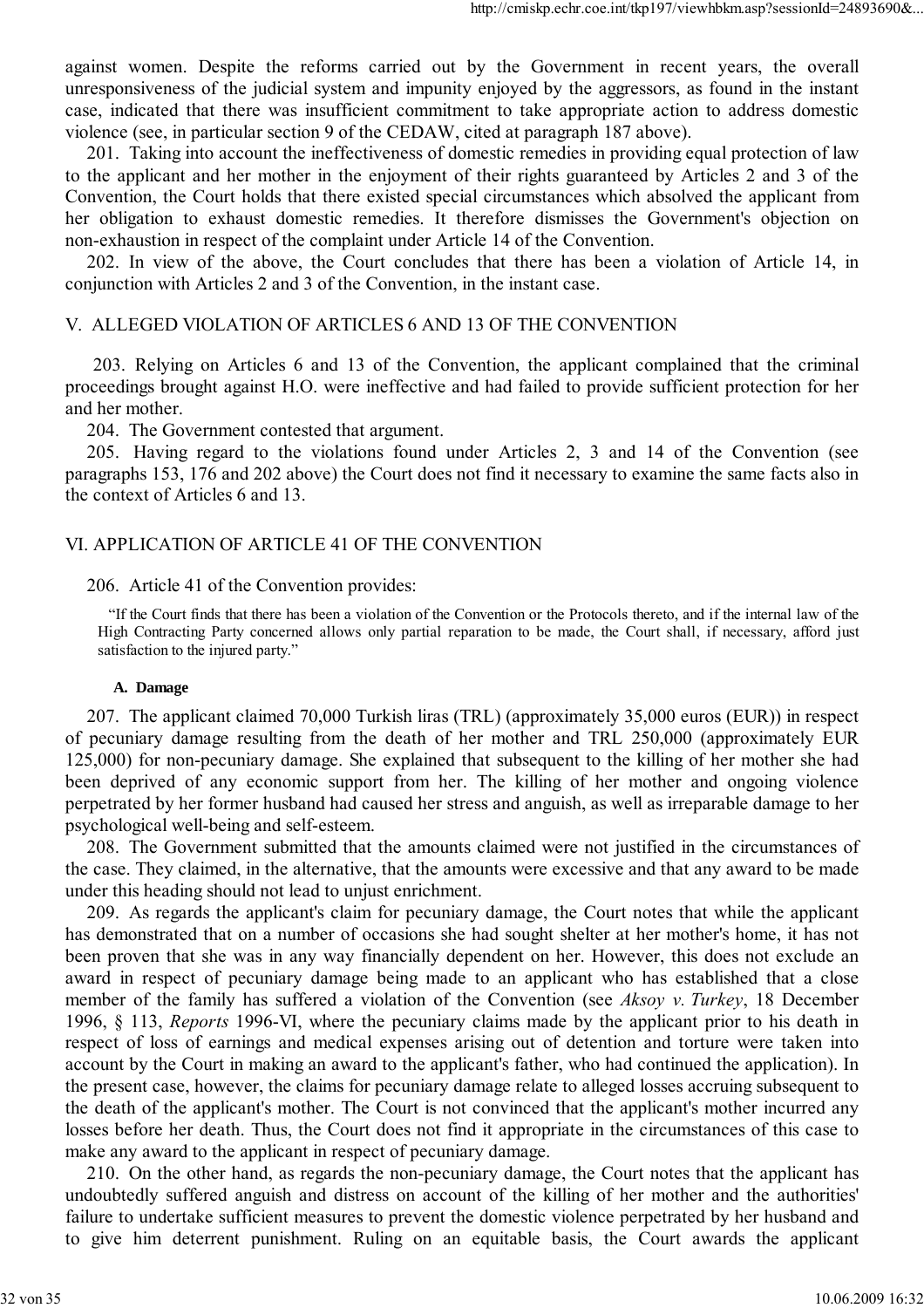EUR 30,000 in respect of the damage sustained by her as a result of violations of Articles 2, 3 and 14 of the Convention.

### **B. Costs and expenses**

211. The applicant also claimed TRL 15,500 (approximately EUR 7,750) for the costs and expenses incurred before the Court. This included fees and costs incurred in respect of the preparation of the case (38 hours' legal work) and attendance at the hearing before the Court in Strasbourg as well as other expenses, such as telephone, fax, translation or stationary.

212. The Government submitted that in the absence of any supporting documents the applicant's claim under this head should be rejected.

213. According to the Court's case-law, an applicant is entitled to the reimbursement of costs and expenses only in so far as it has been shown that these have been actually and necessarily incurred and were reasonable as to quantum. In the present case, regard being had to the information in its possession and the above criteria, the Court considers it reasonable to award the sum of EUR 6,500 for costs and expenses for the proceedings before the Court, less EUR 1,494 received by way of legal aid from the Council of Europe.

### **C. Default interest**

214. The Court considers it appropriate that the default interest should be based on the marginal lending rate of the European Central Bank, to which should be added three percentage points.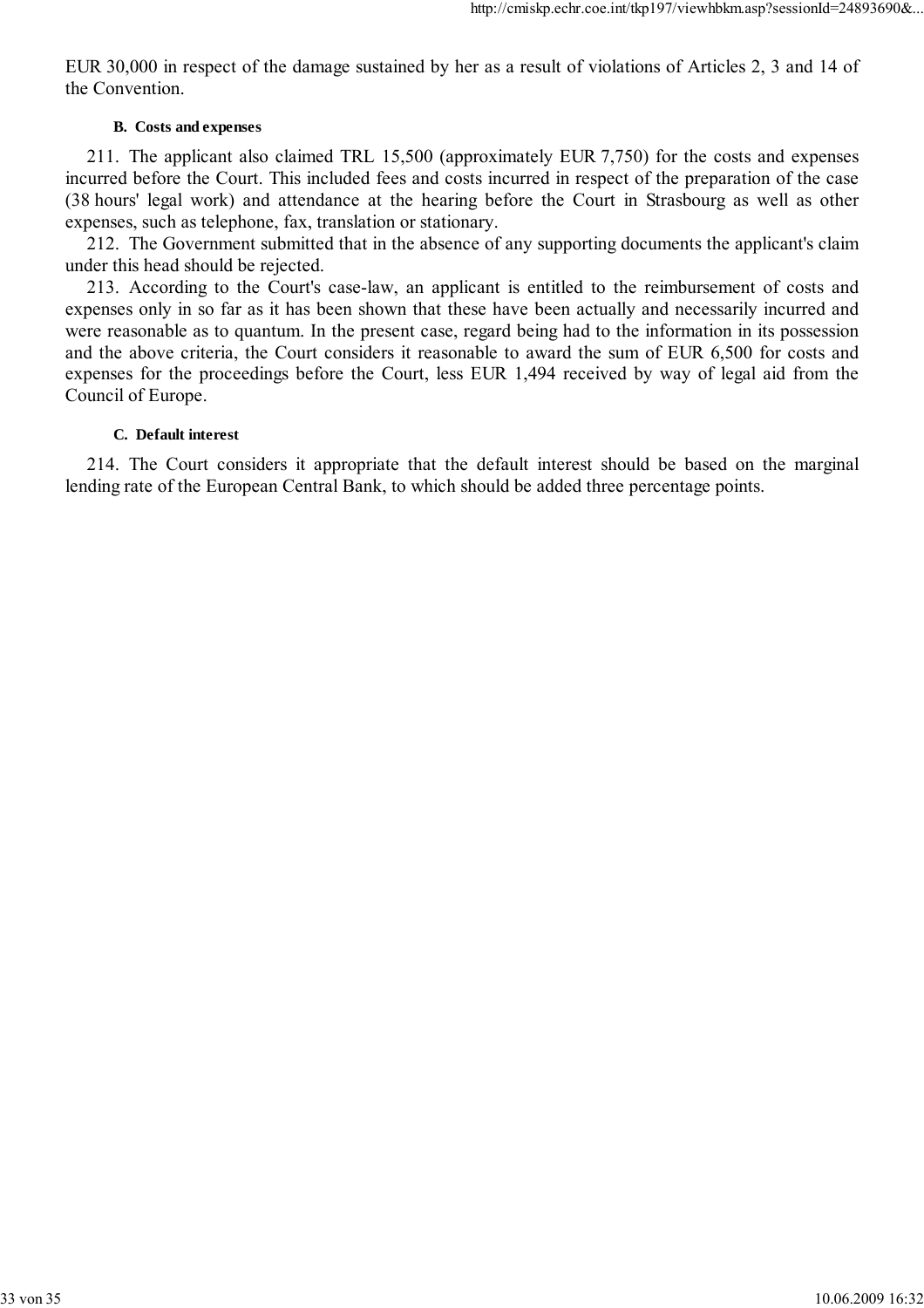# FOR THESE REASONS, THE COURT UNANIMOUSLY

- 1. *Dismisses* the Government's preliminary objection concerning the alleged failure to observe the six-month rule;
- 2. *Joins* to the merits of the complaints under Articles 2, 3 and 14 of the Convention the Government's preliminary objections on non-exhaustion of domestic remedies and *dismisses* them;
- 3. *Declares* the application admissible;
- 4. *Holds* that there has been a violation of Article 2 of the Convention in respect of the death of the applicant's mother;
- 5. *Holds* that there has been a violation of Article 3 of the Convention in respect of the authorities' failure to protect the applicant against domestic violence perpetrated by her former husband;
- 6. *Holds* that there is no need to examine the complaints under Articles 6 and 13 of the Convention;
- 7. *Holds* that there has been a violation of Article 14 read in conjunction with Articles 2 and 3 of the Convention;

## 8. *Holds*

(a) that the respondent State is to pay the applicant, within three months from the date on which the judgment becomes final in accordance with Article 44 § 2 of the Convention, the following amounts, to be converted into Turkish liras at the rate applicable at the date of settlement:

(i) a total sum of EUR 30,000 (thirty thousand euros), plus any tax that may be chargeable, in respect of non-pecuniary damage;

(ii) EUR 6,500 (six thousand five hundred euros), less EUR 1,494 received by way of legal aid from the Council of Europe, plus any tax that may be chargeable to the applicants, for costs and expenses;